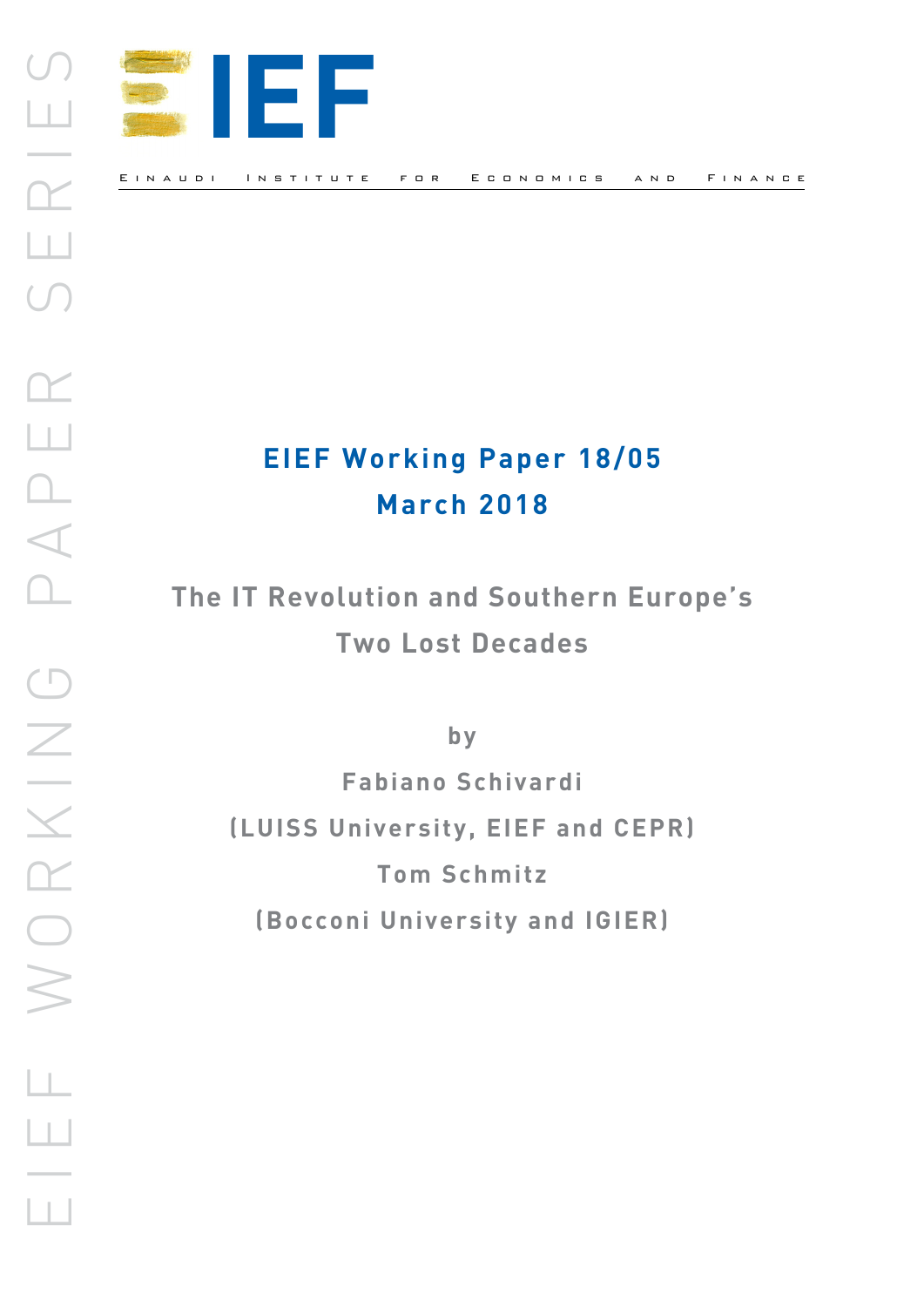## The IT Revolution and Southern Europe's Two Lost Decades<sup>∗</sup>

Fabiano Schivardi† Tom Schmitz‡

27th March 2018

#### **Abstract**

Since the middle of the 1990s, productivity growth in Southern Europe has been substantially lower than in other developed countries. In this paper, we argue that this divergence was partly caused by inefficient management practices, which limited Southern Europe's gains from the IT Revolution. To quantify this effect, we build a multi-country general equilibrium model with heterogeneous firms and workers. In our model, the IT Revolution generates divergence for three reasons. First, inefficient management limits Southern firms' productivity gains from IT adoption. Second, IT increases the aggregate importance of management, making its inefficiencies more salient. Third, IT-driven wage increases in other countries stimulate Southern high-skill emigration. We calibrate our model using firm-level evidence, and show that it can account for 28% of Italy's, 39% of Spain's and 67% of Portugal's productivity divergence with respect to Germany between 1995 to 2008.

**Keywords:** TFP, Southern Europe, Divergence, IT, Technology adoption, Management.

**JEL Codes:** L23, O33

<sup>∗</sup>We are grateful to Paolo Mengano, Zijian Wang and Valeria Zurla for excellent research assistance. We thank Georg Duernecker and Salvatore Lo Bello for helpful discussions. We also thank seminar participants at Bocconi, Cattolica Milan, Center for Studies in Economics and Finance Naples, Helsinki Center of Economic Research, EIEF, the 25th CEPR European Summer Symposium in International Macroeconomics, the 2017 Madrid Workshop in Quantitative Macroeconomics and the 2016 ADEMU workshop on Job Creation, Job Destruction and Productivity Growth for their feedback.

<sup>†</sup>LUISS University, EIEF and CEPR. Address: Department of Economics, LUISS University, Viale Romania 32, Rome, Italy. Email: fschivardi@luiss.it.

<sup>‡</sup>Bocconi University and IGIER. Address: Department of Economics, Bocconi University, Via Roentgen 1, 20136 Milan, Italy. Email: tom.schmitz@unibocconi.it.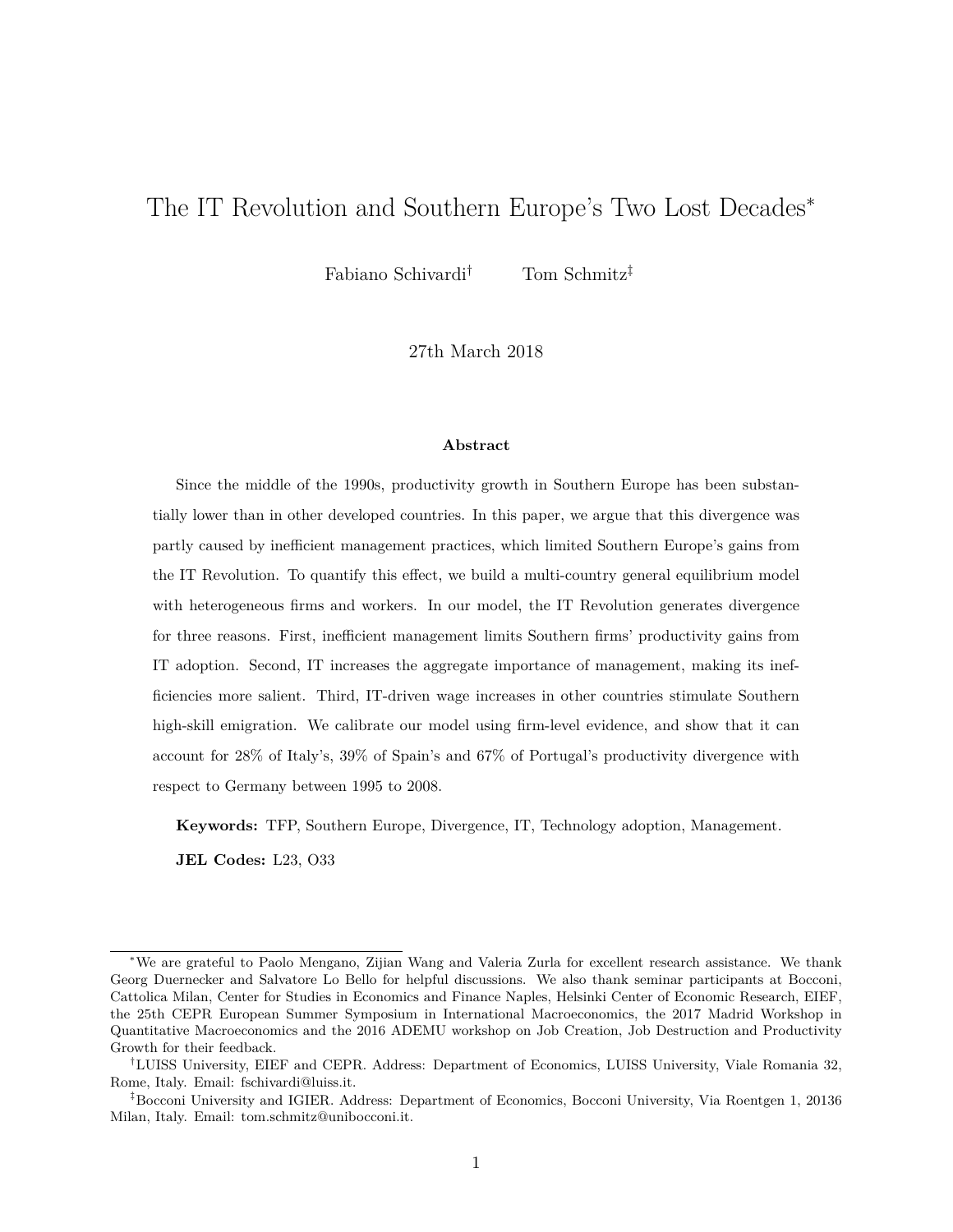## **1 Introduction**

Since the middle of the 1990s, productivity growth in Southern Europe has been substantially lower than in other developed countries. The left panel of Figure 1 illustrates this by plotting aggregate productivity, measured as real GDP per hour worked (net of non-IT capital deepening), for six OECD countries.<sup>1</sup> Between 1995 and 2015, productivity grew by only  $0.1\%$  per year in Italy and Spain and by 0.5% per year in Portugal, while it grew by 1.1% per year in Germany and by 1.4% per year in the United States.



Figure 1: Productivity growth and IT capital across the OECD

**Source:** OECD and EU KLEMS. See Appendix A for further details.

The striking divergence of Southern Europe coincides with the rise of information technology (IT), which was a major driver of productivity growth in the leading economies (Fernald, 2014, Gordon, 2016).<sup>2</sup> In Southern Europe, this IT Revolution made relatively little headway. The right panel of Figure 1 indicates that between 1995 and 2015, the real stock of IT capital increased by a factor of 4.6 in the United States and by a factor of 4 in Germany, but only by a factor of 1.5 in Italy and a factor 3.7 in Spain. This suggests two observations. First, the diffusion of IT in

<sup>&</sup>lt;sup>1</sup>The data comes from the OECD Productivity Database, which decomposes growth in real GDP per hour worked into changes in total factor productivity (TFP), IT capital deepening and non-IT capital deepening. Our preferred measure of productivity growth is the sum of the two former components. This measure has the advantage to control for changes in the capital stock, while still taking into account the effect of IT capital. Appendix A provides further details on the data and replicates Figure 1 for changes in TFP (see Figure A.2).

<sup>2</sup> In the 1980s, Robert Solow famously stated that "*you can see the computer age everywhere, except in the productivity statistics*" (Solow, 1987). However, Byrne et al. (2013), Fernald (2014) and Gordon (2016), among others, show that towards the middle of the 1990s, IT caused an acceleration of US productivity growth that lasted for at least a decade. US productivity has slowed down since, but even its low growth after 2005 substantially exceeds that of Southern Europe.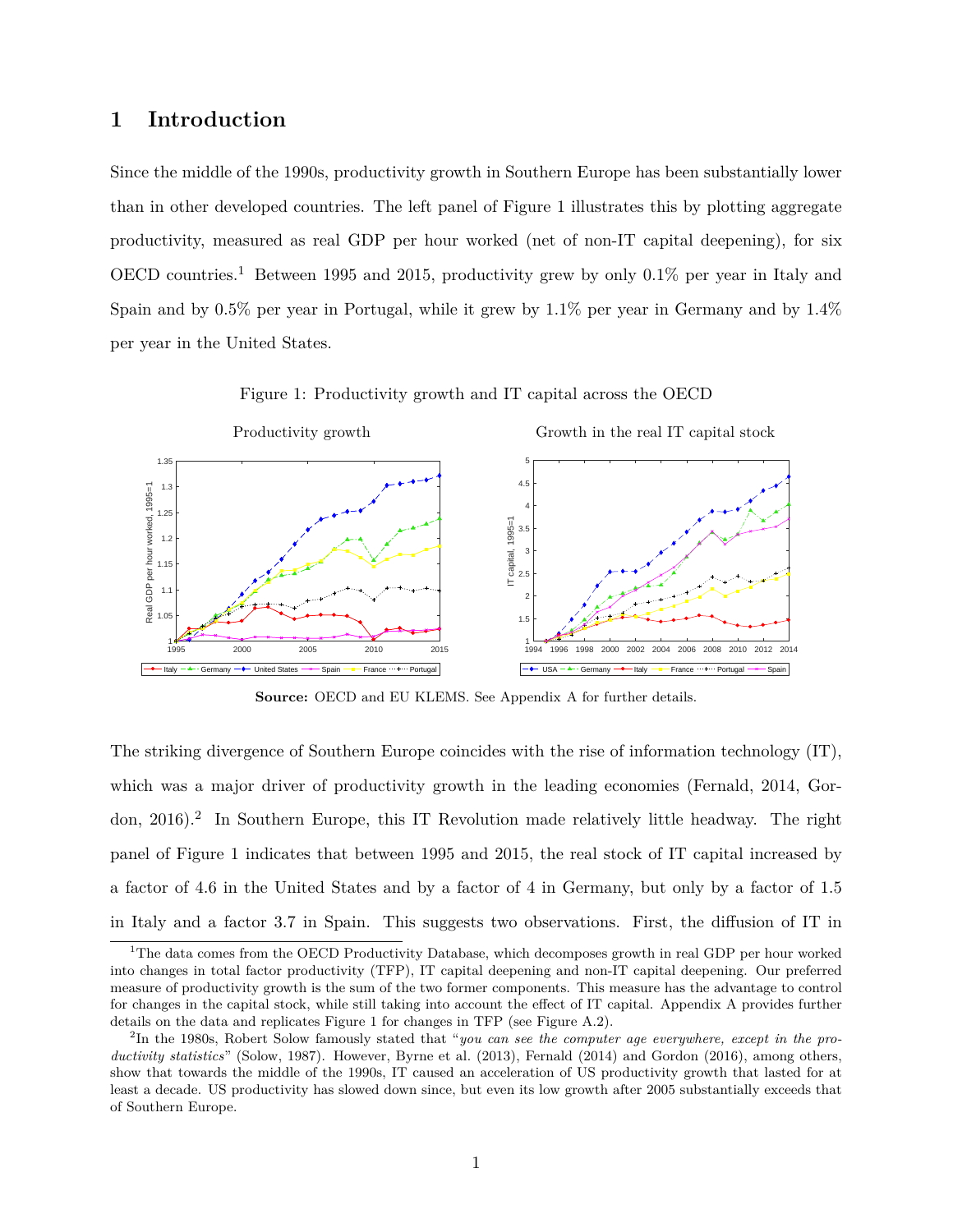Southern Europe was limited. Second, even in countries which had somewhat faster growth in IT capital (such as Spain), this seems to have had a negligible impact on productivity. However, why did the IT Revolution have a lower impact in Southern Europe than elsewhere?

An extensive empirical literature has documented that IT adoption requires complementary changes in firm organization (Brynjolfsson and Hitt, 2000) and that it induces higher productivity gains in better-managed firms (Garicano and Heaton, 2010, Bloom et al., 2012). Building on the World Management Survey (WMS) developed by Bloom and Van Reenen (2007), we document that Southern European firms perform worse for a number of management efficiency measures. We also provide additional quantitative evidence for the complementarity of IT and efficient management practices, in line with the results of the earlier literature. This suggests that inefficient management practices may be responsible for Southern Europe's divergence, as they lowered the productivity gains from IT adoption for Southern European firms and reduced their IT demand. This, in turn, depressed demand for the high-skilled labour necessary to operate the new technology and may have stimulated high-skilled emigration, another striking trend during the divergence period.

The main contribution of our paper is to provide a quantitative model to analyse these trends. The model shows that many features of Southern European economies can be explained by a single factor, inefficient management. Most importantly, it identifies the exact channels through which inefficient management interacted with the IT Revolution to create divergence, and allows us to assess their quantitative importance.

The model considers two regions, which we call North and South. In each region, a continuum of workers choose whether to supply high or low-skilled labour in their home region or abroad. Their choices depend on education and migration costs, which are heterogeneous across workers, and on wage levels.

Production is carried out by a continuum of firms, which produce differentiated nontradable goods under monopolistic competition. Firms pay an entry cost to draw an idiosyncratic productivity from an exogenous distribution, and then decide whether to exit or to stay in the market. In the latter case, they can produce with a basic technology or adopt more advanced technologies, such as management and IT. Advanced technologies increase productivity with respect to the basic one, but they also have higher fixed costs and require more high-skilled workers. Throughout, we assume that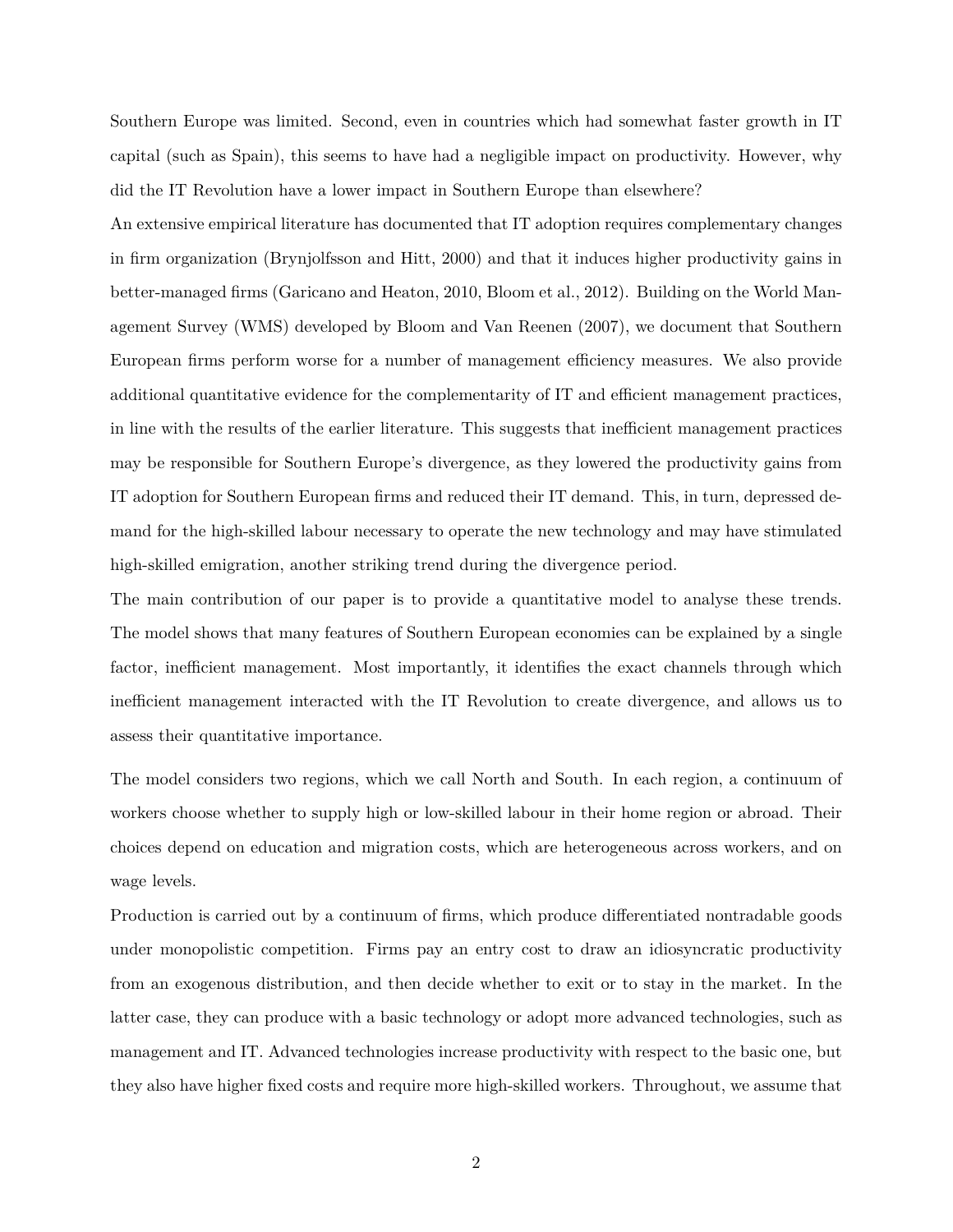the North and the South are exactly identical, except for the fact that the efficiency of management practices (a parameter which determines the productivity increase of a firm adopting management) is lower in the South. We also assume that IT and efficient management are complements, in line with the literature and with our own empirical results. That is, IT increases firm productivity more in a region with more efficient management practices. In equilibrium, firms sort according to their idiosyncratic productivity draws: the firms with the highest draws adopt both management and IT, firms with intermediate draws adopt only management, firms with low draws produce with the basic technology, and the firms with the lowest draws exit.

To analyse the impact of the IT Revolution, we compare our model's equilibrium without IT (representing the situation before the IT Revolution) to an equilibrium with IT (representing the situation after the IT Revolution). Before the IT Revolution, the South already differs from the North. Inefficient management practices lower management adoption and competitive pressure. Thus, more firms are able to remain in the market, and the average firm is both smaller and less productive. Demand for high-skilled labour is depressed, lowering the number of high-skilled workers and the skill premium, and leading some high-skilled workers to emigrate. As a result, output and aggregate productivity are lower in the South.

The IT Revolution amplifies these pre-existing differences through three channels. First, the ITmanagement complementarity lowers Southern firm-level productivity gains from IT adoption. This directly lowers IT adoption rates and aggregate productivity growth.<sup>3</sup> Second, the IT Revolution increases the employment share of firms using management. This generates divergence through a composition effect. Southern firms are as efficient as their Northern counterparts for the basic technology, but less efficient for management. Thus, as the IT Revolution increases the aggregate importance of management, the Southern disadvantage becomes more salient. Third, the IT Revolution increases Northern high-skilled wages more than Southern ones. This increases high-skilled emigration, which amplifies divergence by increasing the education costs of the marginal high-skilled worker in the South.

We use our model for a quantitative analysis of the IT Revolution's role for the divergence between Southern Europe and Germany between  $1995$  and  $2008<sup>4</sup>$  We calibrate the most crucial parameters

<sup>3</sup>Adoption rates are further depressed because (as a consequence of inefficient management) the average Southern firm is smaller than the average Northern firm, and thus less likely to pay the fixed cost of IT adoption.

<sup>4</sup>Southern Europe was hit much harder by the financial crisis starting in 2008. This may have affected productivity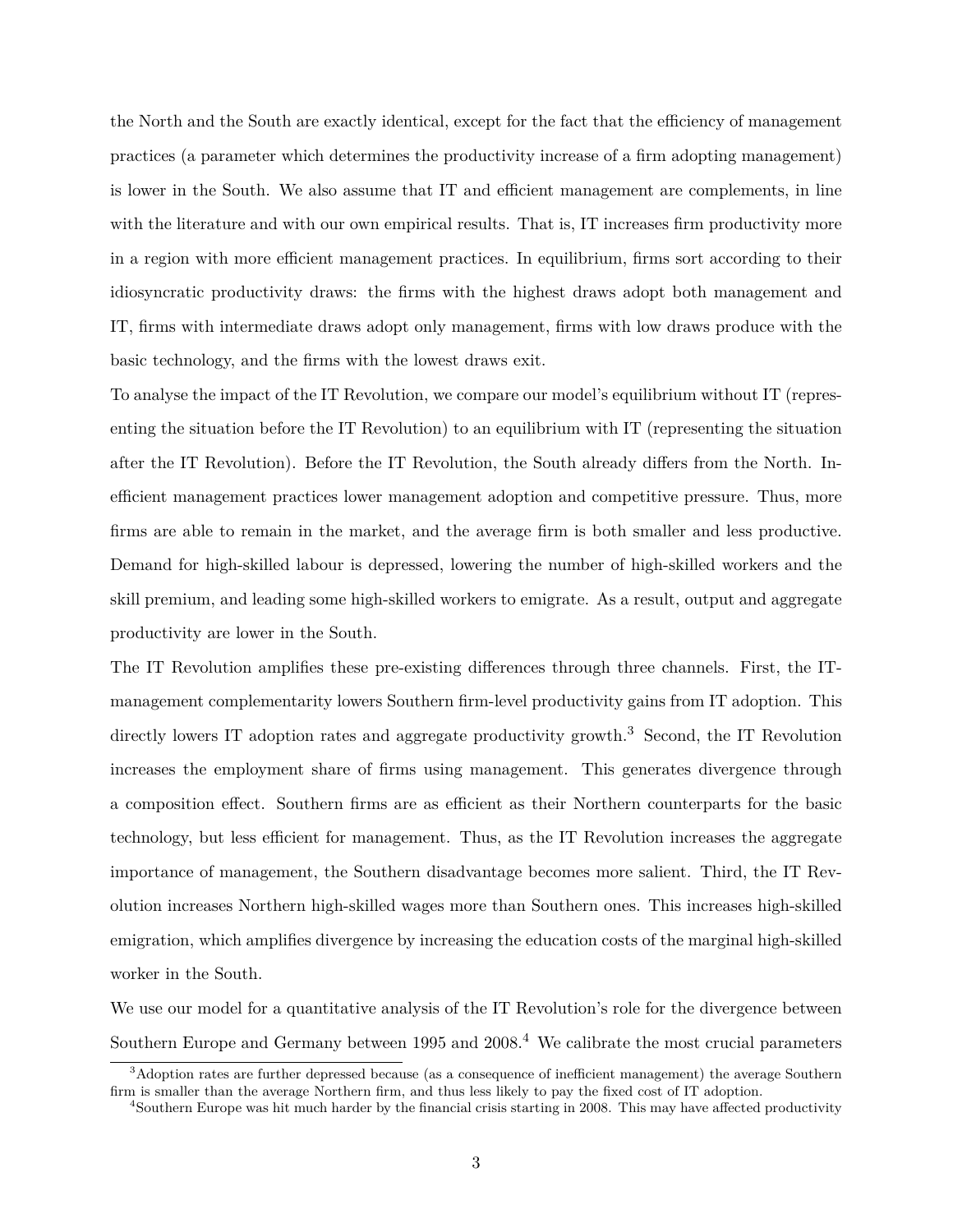using evidence from the WMS, growth accounting, and our micro-level evidence on the link between management, IT and firm productivity. The remaining parameters are set to match a series of moments for Germany in 2008. In our baseline calibration, the IT Revolution increases productivity by 11.7% in Germany, 7.6% in Italy, 4.5% in Spain, and 5.4% in Portugal. It therefore accounts for 28% of the Italian, 39% of the Spanish, and 67% of the Portuguese divergence with respect to Germany. Divergence is mainly driven by lower firm-level productivity gains from IT adoption, compounded by lower adoption rates. The higher aggregate importance of management also makes a substantial contribution. High-skilled emigration more than doubles as a consequence of the IT Revolution, but this has a relatively small impact on aggregate productivity.

Finally, we use our model to evaluate the effects of subsidy policies. Subsidizing IT and management adoption actually lowers Southern European productivity even further, with the negative impact falling most heavily on low-skilled workers. Subsidizing education also has negative effects, as it is effectively a transfer to the North, which reaps the benefits from the subsidy through high skilled workers' migration. These results should be taken with a grain of salt, as we abstract from market failures that might result in suboptimal levels of IT adoption or education. Nevertheless, they show that low IT adoption and low education levels are a symptom rather than the cause of low productivity growth in Southern Europe. Long-term policies should focus instead on the underlying cause that lowers firms' demand for IT and high-skilled labour, namely inefficient management.

Our analysis is closely related to Bloom et al. (2012) and Pellegrino and Zingales (2017). Bloom et al. (2012) show that subsidiaries of US multinationals in Great Britain use IT more intensively and more efficiently than other firms operating in the country, and that this is due to their more efficient management practices. They conjecture that this finding may explain divergence between Europe and the United States since the middle of the 1990s, but do not provide a detailed quantitative assessment of this claim. Pellegrino and Zingales (2017) empirically test several hypotheses for the Italian slowdown, concluding that the most likely cause is the "familism and cronyism" of Italian firms, making them unable to benefit from the IT Revolution. Our main contribution with respect to these studies is to provide an analysis based on a general equilibrium model rather than relying on reduced-form regressions. We show that this difference matters quantitatively, because it allows us

and IT adoption for cyclical reasons that are not captured by our analysis. However, as a robustness check, we repeat our analysis for the full period 1995-2015. This yields similar results, as we discuss in greater detail in Section 4.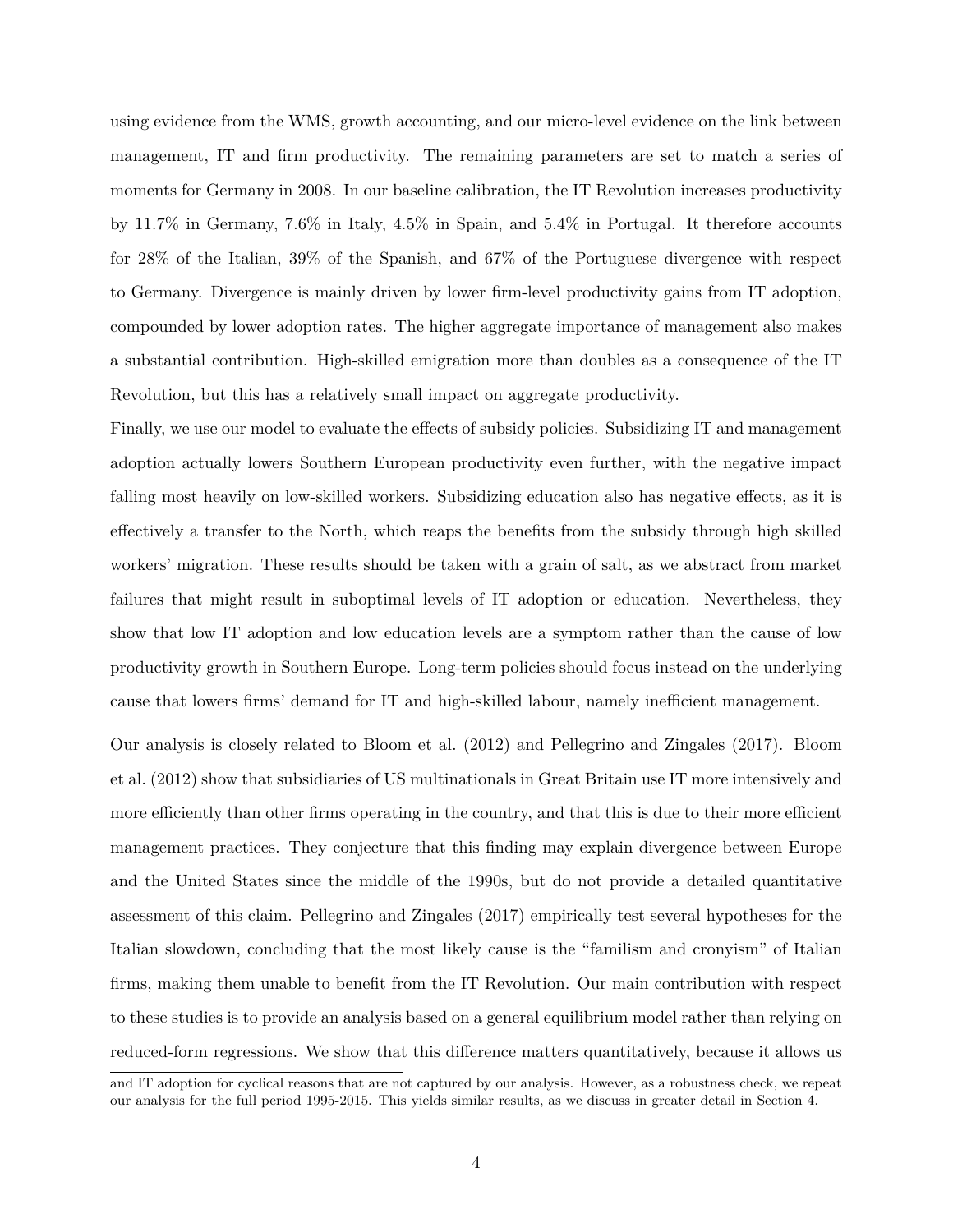to take into account some crucial features of reality such as firm heterogeneity and the endogeneity of IT adoption decisions. Moreover, our model emphasizes some divergence channels which have not been considered before, such as the increase in the aggregate importance of management or the role of high-skilled emigration.

Garicano (2015) has also stressed the role of IT for Southern Europe's slowdown, arguing that small firm size due to size-dependent regulations limited IT adoption. However, the evidence on size-dependent regulations is mixed: while Garicano et al. (2016) show that they matter in France, Schivardi and Torrini (2008) argue that their role in Italy is marginal. In our model, firm size is depressed because of inefficient management, and this further lowers IT adoption. Other studies have proposed different explanations for Southern Europe's divergence. For instance, Gopinath et al. (forthcoming) argue that misallocation of capital inflows slowed down TFP growth in the manufacturing sector.<sup>5</sup> Our results are complementary to their findings. Indeed, we find that the IT Revolution does not account for all of Southern Europe's divergence. Thus, there must have been other drivers, misallocation of capital being one of them. Focusing on Italy, Daveri and Parisi (2010) have instead stressed the role of labour market reforms.<sup>6</sup>

More generally, our paper builds on the extensive literature on the IT Revolution (see, among many others, Stiroh, 2002, Syverson, 2011 and Akerman et al., 2015). It also relates to a number of studies on the role of management efficiency for cross-country TFP differences (Guner et al., 2015, Akcigit et al., 2016, Bloom et al., 2016), which however do not consider IT. Finally, our model shares some features with Bustos (2011), an extension of the classic Melitz (2003) framework.

The remainder of the paper is structured as follows. Section 2 presents some basic stylized facts on management practices, IT adoption and emigration in Southern Europe, including microeconometric evidence that will inform our calibration. Section 3 sets up and solves a model with firm and worker heterogeneity which identifies the main channels for divergence. Section 4 describes our calibration and the model's quantitative implications, and Section 5 concludes.

<sup>&</sup>lt;sup>5</sup>Related empirical studies focusing on Italy (Calligaris, 2015, Calligaris et al., 2016) or Spain (Garcia-Santana et al., 2015) reach similar conclusions. A general finding of these studies is that the Southern European slowdown cannot be explained by its sectoral structure. Productivity growth was low in virtually every sector, pointing to a more general common cause.

<sup>&</sup>lt;sup>6</sup>It has long been recognized that Southern Europe suffers from a number of institutional imperfections. However, in spite of these, it grew very rapidly between 1945 and 1995. Thus, the later divergence must be due to a major change in the economic environment in the middle of the 1990s. In our theory, this change was the IT Revolution, which boosted the importance of management practices, while for Gopinath et al. (forthcoming), it was the creation of the Euro, which led to capital inflows that were inefficiently allocated to low-productivity firms.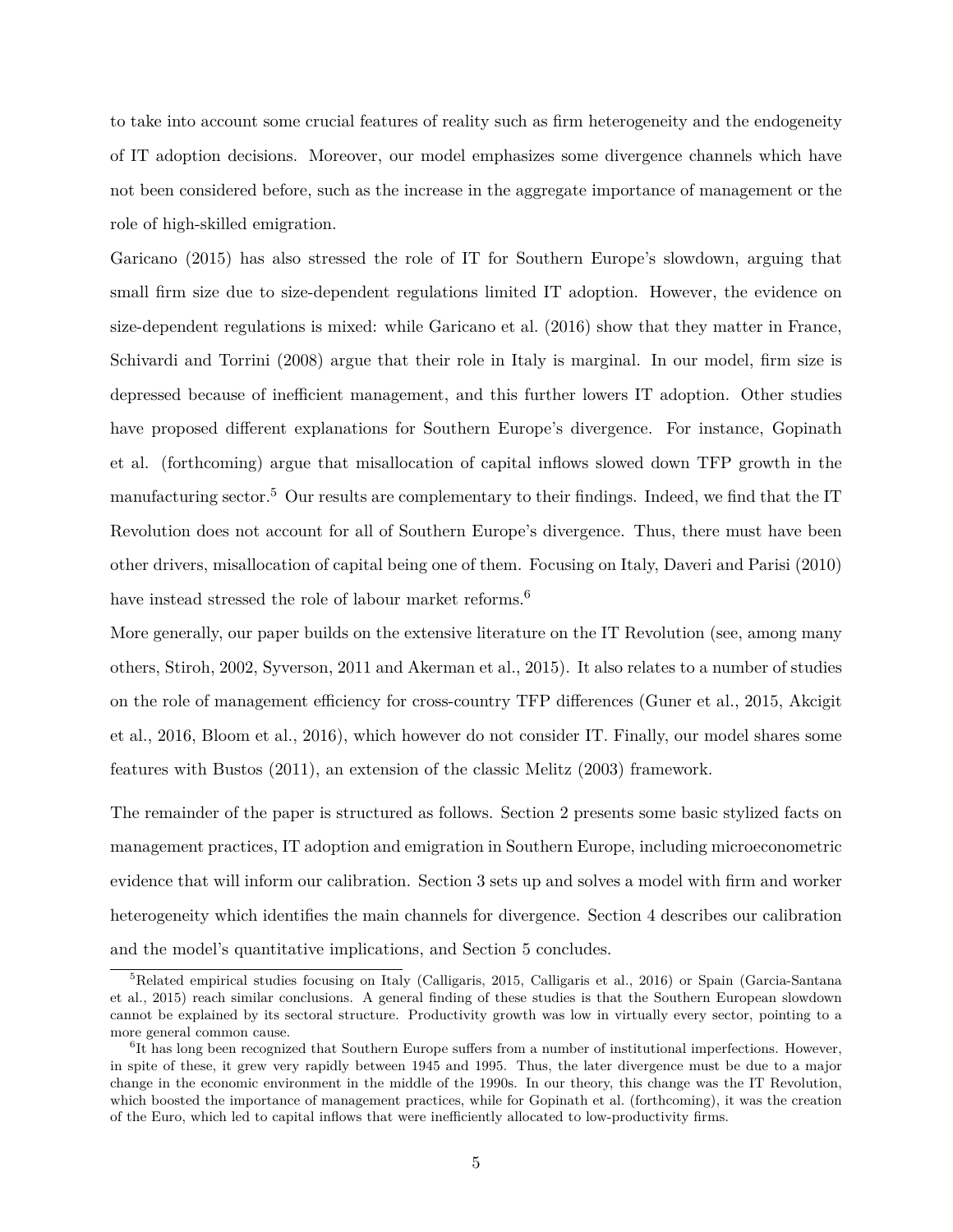## **2 Management practices, IT and emigration in Southern Europe**

Our analysis rests on two key assumptions: countries differ in the efficiency of firms' management practices, and efficient management practices and IT are complements. In this section, we provide evidence for both assumptions, quantify them, and discuss their implications for productivity growth and high-skilled migration.

#### **2.1 Management practices**

While the importance of management for firm productivity has long been recognized, research on the subject has been constrained by the lack of quantitative evidence. In the last decade, however, measurement of management practices has greatly improved, particularly thanks to the World Management Survey (WMS), developed by Nick Bloom, Raffaella Sadun and John Van Reenen. The WMS covers 28 countries, and its baseline version, which we use in this paper, focuses on manufacturing firms of intermediate size (between 50 and 5.000 employees). Data is collected in telephone interviews, during which a trained interviewer asks plant managers about various management practices (for instance, the setting of goals, performance measurement, or human resource management), and then scores these on a scale ranging from 1 to 5 (lower scores indicating worse practices).<sup>7</sup> Following standard practice, we define a "management score" at the firm level as the arithmetic average of the scores for the single questions, standardized to have mean 0 and standard deviation 1 across the sample. Panel A of Figure 2 plots the average value of this score for a set of OECD countries.

This figure reveals substantial cross-country differences in management scores. In particular, Southern European countries such as Italy, Spain, Portugal and Greece have substantially lower scores than Northern European countries, the United States, Canada and Japan. This pattern could in principle be driven by composition effects. Indeed, Appendix Table A.1 shows that average firm size differs substantially across countries, and larger firms might have better higher scores. Countries also differ in terms of sectoral specialization. However, Panel B of Figure 2 reports average management scores after controlling for 20 two-digit sector fixed effects and for firm size (measured by employment). The pattern is very similar, suggesting that differences in management scores are

 $7$ The WMS is described in greater detail in Appendix A, which also contains summary statistics for every country. We are grateful to Bloom, Sadun and Van Reenen for providing us with the non-anonymized version of the data.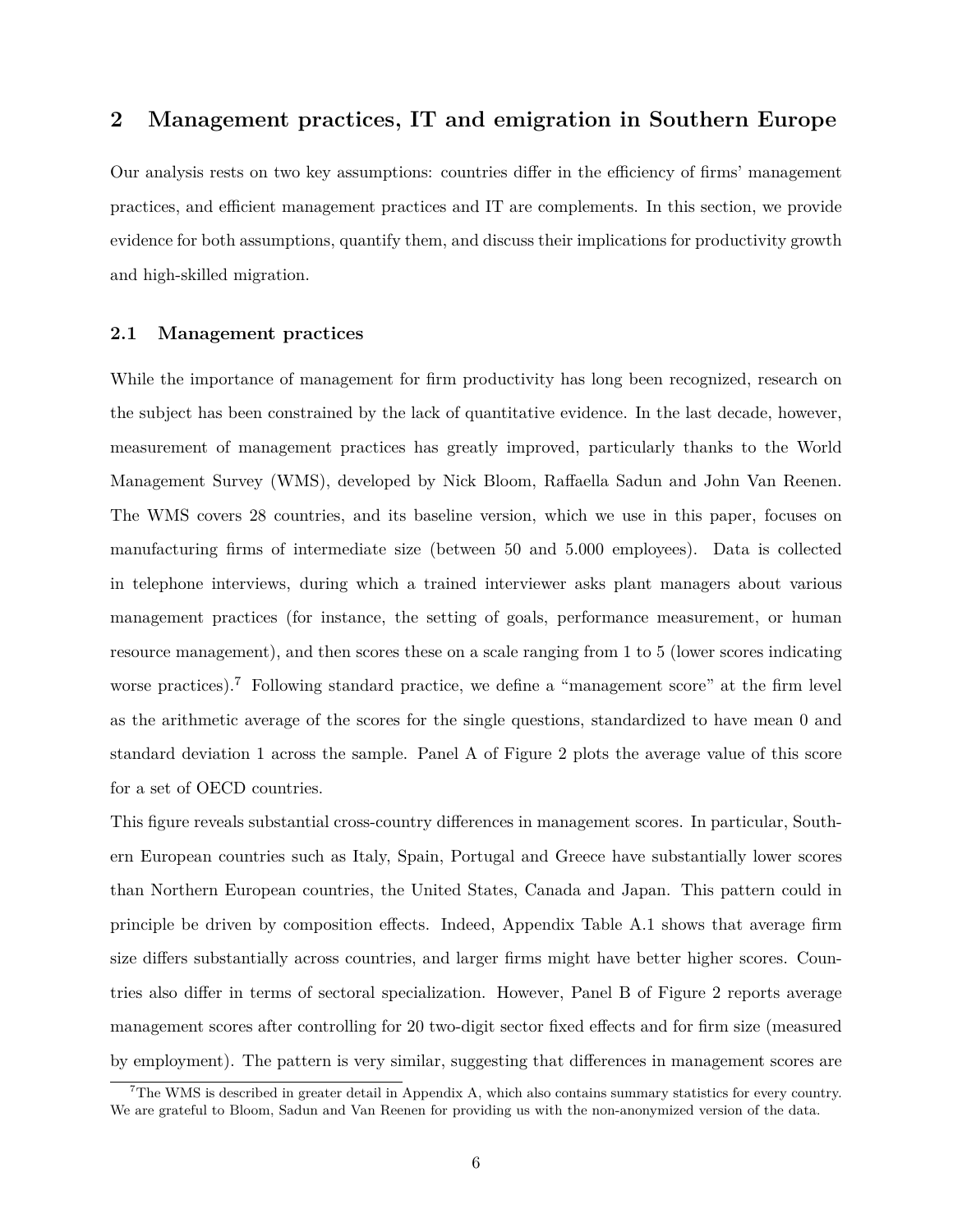not only driven by composition, but reflect some other country attributes.





**Source:** Authors' calculations based on WMS data. For details, see Appendix A. The conditional management score is the residual of a regression of firm management scores on sector fixed effects and the natural logarithm of employment.

A growing body of experimental and quasi-experimental studies show that differences in management scores matter, as better management practices have a causal impact on firm productivity.<sup>8</sup> Reviewing the evidence, Bloom et al. (2016) conclude that a unit increase in the standardized management score increases firm productivity by around 10%. This estimate will be an important input in our calibration.

In our theoretical analysis, we model management as a production technology improving firm productivity. To keep the analysis tractable, we make two simplifying assumptions. First, we assume there is no within-country variation in management practices. Of course, there is substantial withincountry dispersion in the data. However, following Melitz (2003), our model will already assume that firms are heterogeneous with respect to their idiosyncratic productivity. Adding a second layer of firm heterogeneity makes the analysis substantially more complicated, and arguably would only have a second-order effect on our results. Indeed, in Appendix A, we show that the distribution of management scores is similar across countries, so that focusing on its mean accounts for the most important cross-country differences. Second, we take cross-country differences in management practices as exogenously given. The literature has investigated some potential determinants, stressing

<sup>8</sup>Bloom et al. (2013) and Bruhn et al. (forthcoming) set up field experiments in India and Mexico in which entrepreneurs are randomly selected into a managerial training scheme. Giorcelli (2016) exploits a natural experiment due to an unexpected budget cut of a program within the Marshall plan offering management-training trips to the United States for Italian managers.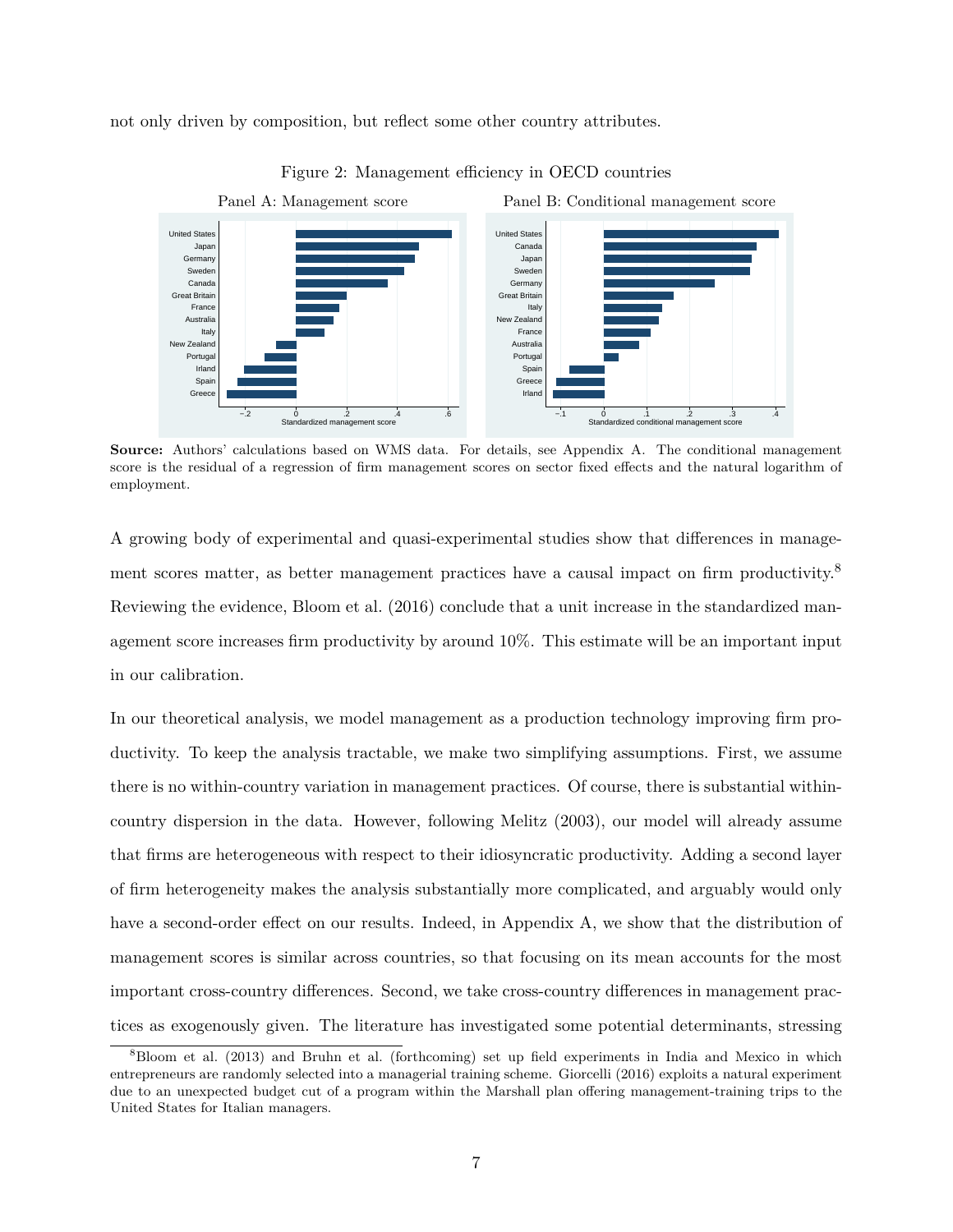

Figure 3: Management scores and productivity growth before and after the IT revolution

**Source:** OECD, WMS. Productivity growth is growth in real GDP per hour worked net of non-IT capital deepening (see Figure 1). These graphs omit Greece (which has no productivity data) and Ireland (see discussion in Appendix A).

among others the role of ownership and control. For instance, firms which are fully managed by the owning family are known to have sub-par management scores (Bloom and Van Reenen, 2007), and Bugamelli et al. (2012) show that such firms are more common in Southern Europe. Differences in ownership and control, in turn, can be traced back to institutional differences (for instance, labour laws or judicial systems), or differences in the human capital of managers. All these causes are likely to be persistent, and we therefore consider management practices as a quasi-fixed country attribute.<sup>9</sup>

Do these differences in management practices matter for Southern Europe's divergence? Figure 3 provides some preliminary evidence on this point. Panel A shows that before the IT Revolution, there was no correlation between management scores and productivity growth. However, Panel B shows that this changed radically after 1995, and a strong positive correlation emerged. Thus, inefficient management practices started to become a drag on growth with the beginning of the IT Revolution. This supports our story, namely that IT and management are complements and that this can explain Southern European divergence after 1995, when the IT Revolution started. In the next section, we discuss the existing evidence for this complementarity, and provide additional

<sup>9</sup>Systematic measurement of management practices is too recent to study their evolution over time. Giorcelli (2016) shows that in the 1950s, US officials claimed that European firms lacked a "managerial mentality" and were very inefficiently managed. She also finds strong and persistent effects on productivity for the firms whose managers took part in management-training trips to the US, compared to those which did not. This suggests that heterogeneity in management practices was already large in the 1950s, and that it persisted over time.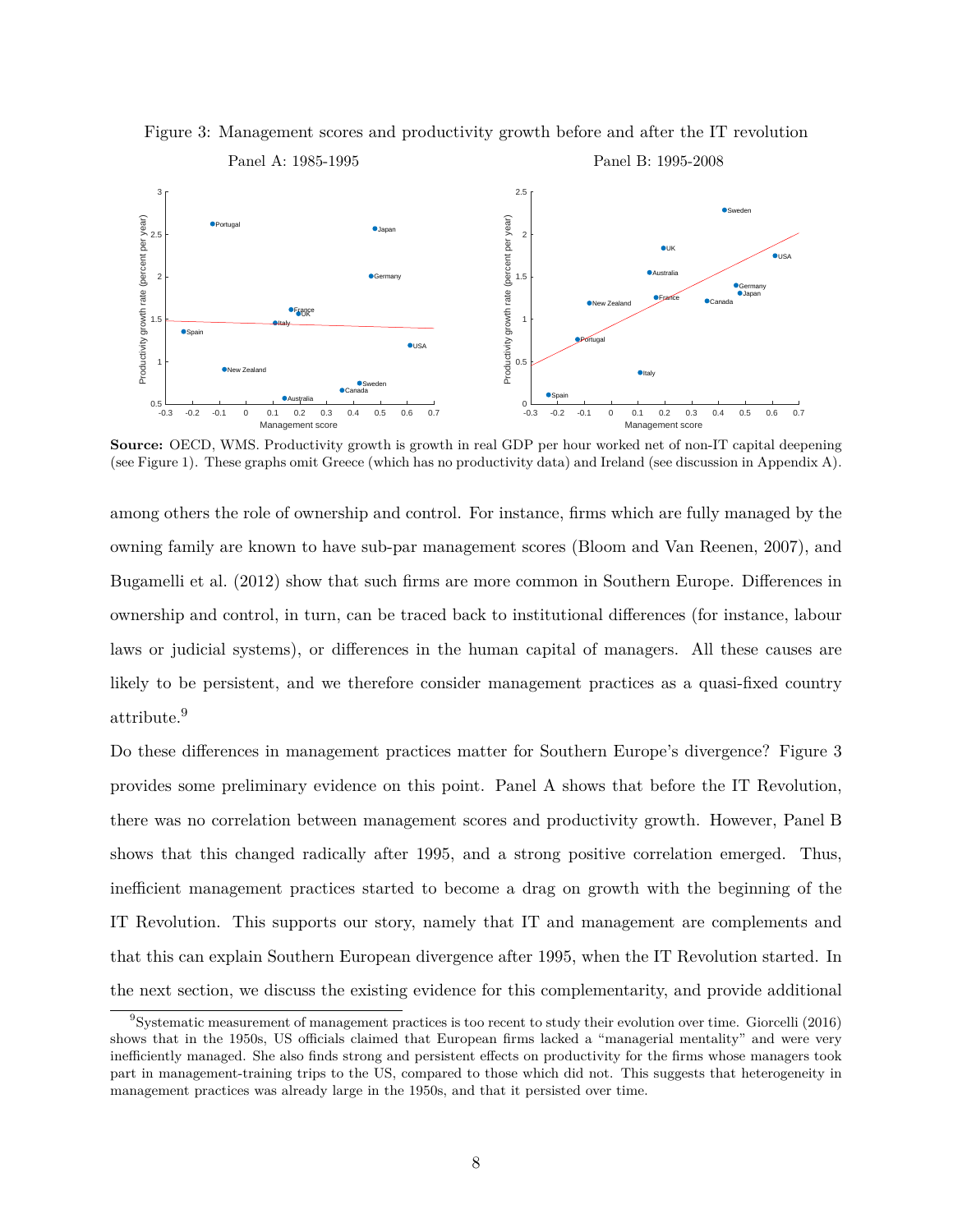quantitative results that will inform our model's calibration.

#### **2.2 Complementarities between management and IT**

#### **2.2.1 The existing empirical evidence**

An extensive empirical literature on the IT Revolution argues that IT needed organizational capital investments to develop its full potential (Brynjolfsson and Hitt, 2000). Even more importantly, it shows that efficient management practices increase the productivity gains from IT adoption. For instance, Bresnahan et al. (2002) use a panel dataset for the US to show that the productivity impact of IT is largest in firms with high levels of human capital or a decentralized work organization. Garicano and Heaton (2010) argue that IT investments in US police departments improved productivity only if they were "*complemented with particular organizational and management practices*". Bloom et al. (2012) show that subsidiaries of US multinationals in Great Britain use IT more and more efficiently than local firms, and attribute this to their superior management practices. They also provide evidence of IT-management complementary using a panel of European firms. These findings suggest that countries with less efficient management practices should have benefited less from the IT Revolution, in line with the evidence shown in Figure 3. In the next sections, we present some stylized facts on IT adoption and regression evidence for its productivity impact which further support this claim.

#### **2.2.2 IT adoption across Europe**

To document IT adoption patterns, we rely on the 2014 wave of the European "*Community survey on ICT usage and e-commerce in enterprises*". This survey, coordinated by Eurostat and run by national statistical offices, is based on a representative sample of firms with more than 10 employees, stratified by sector, size and geographical area. We obtained access to the micro data for Germany and Italy, the two largest economies in Northern and Southern Europe.<sup>10</sup> The survey covers around 19.000 firms in Italy and 7.500 firms in Germany.

The generic term "IT" refers to a large array of different technologies, including both hardware and software. Table 1 shows adoption rates for four different measures of IT, indicating the fraction of

 $10$ We focus only on these two countries because access to the data requires a formal application at each national statistical office, with access rules differing by countries.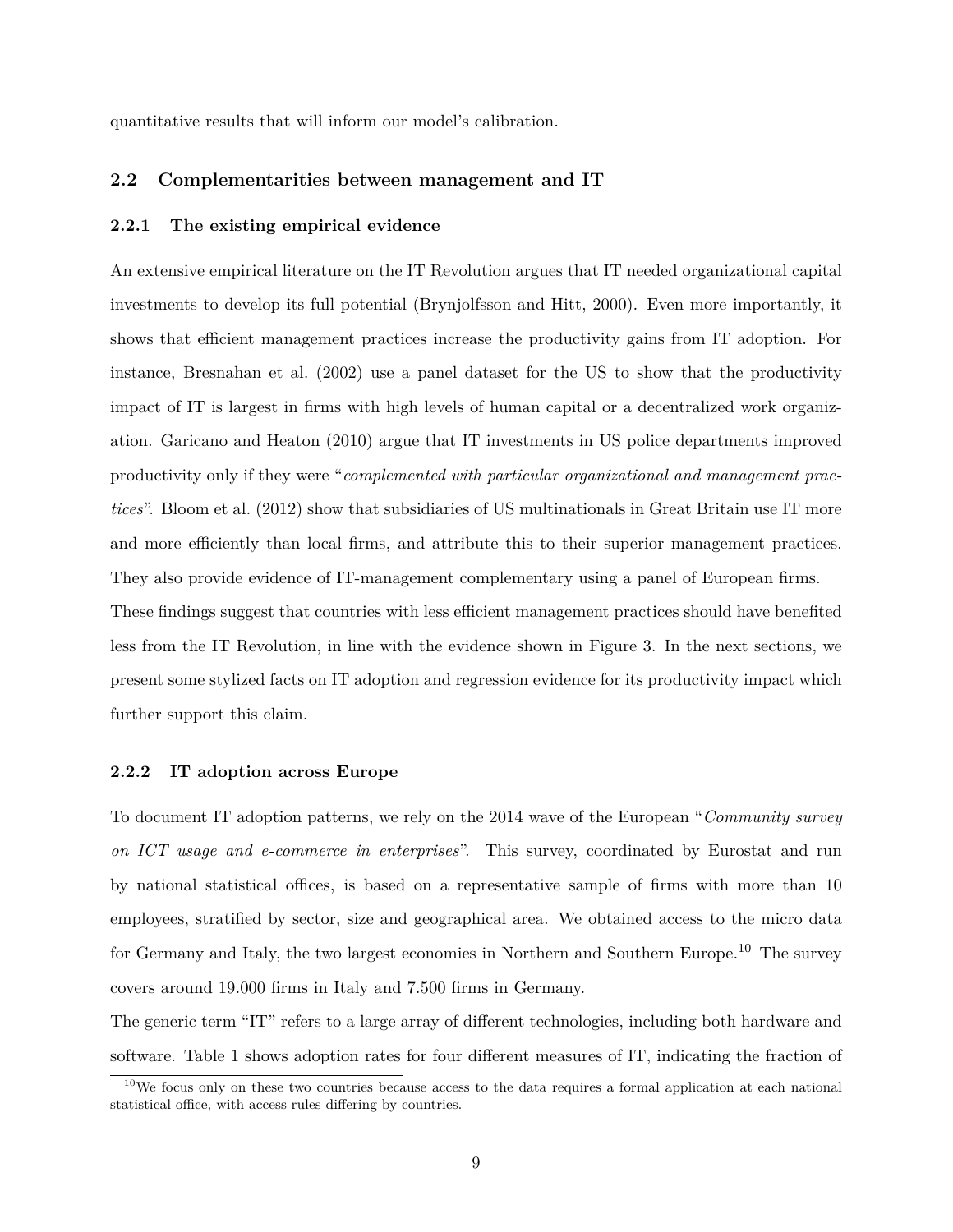Italian and German firms that employ IT specialists (that is, workers for whom IT and information systems management represent the main occupation), or use software for enterprise resource planning (ERP), customer relations management (CRM) and supply-chain management (SCM). Italian adoption rates are lower for all four measures. Part of this is due to a composition effect: smaller firms are less likely to adopt IT, and the average Italian firm is smaller than the average German one.<sup>11</sup> However, this is not the only difference between the two countries: for most technologies, there are also substantial differences within size classes.

|            | IT specialists                             |           | ${\rm ERP}$                         |                             |            | $_{\rm CRM}$                   |                  | <b>SCM</b>       |
|------------|--------------------------------------------|-----------|-------------------------------------|-----------------------------|------------|--------------------------------|------------------|------------------|
|            | $\left\lceil 1 \right\rceil$<br><b>ITA</b> | 2 <br>GER | $\left\lceil 3 \right\rceil$<br>ITA | $\overline{4}$<br>$\rm GER$ | [5]<br>ITA | $\lceil 6 \rceil$<br>$\rm GER$ | 71<br><b>ITA</b> | [8]<br>$\rm GER$ |
| Size class |                                            |           |                                     |                             |            |                                |                  |                  |
| 10-49      | 11                                         | 15        | 34                                  | 33                          | 17         | 25                             | 15               | 20               |
| 50-99      | 35                                         | 39        | 58                                  | 60                          | 27         | 36                             | 21               | 33               |
| 100-249    | 58                                         | 57        | 70                                  | 68                          | 31         | 40                             | 23               | 38               |
| $250+$     | 74                                         | 81        | 79                                  | 85                          | 36         | 48                             | 36               | 57               |
| Total      | 15                                         | 23        | 38                                  | 41                          | 19         | 28                             | 16               | 24               |

Table 1: Adoption rates for various IT technologies in Italy and Germany

**Source:** Research Data Centre of the Federal and Regional Statistical Offices, "*Nutzung von Informations - und Kommunikationstechnologien (IKT) in Unternehmen 2014* " (Germany), ISTAT (Italy), own calculations. All numbers shown correspond to the percentage of firms of a given size class which use the indicated technology. These statistics use survey weights. For clarity, we report unconditional summary statistics, but all results are confirmed when we control for sectoral and geographical dummies.

Together with the evidence on IT capital in Figure 1, these adoption rates show that IT is less diffused in Southern Europe. A priori, this could be due to problems relating to IT supply, such as a low supply of IT-savvy workers or deficient infrastructure. However, the survey provides some evidence against these explanations. Indeed, it indicates that only 30% of Italian firms that wanted to hire IT specialists reported problems in doing so, while the corresponding number for Germany was 52%. Furthermore, roughly all firms from both countries had access to the internet in 2014, at comparable speeds. Details for these survey questions are provided in Appendix A.

Thus, low IT diffusion in Southern Europe seems to be due to low IT demand rather than low IT

<sup>&</sup>lt;sup>11</sup>This may be due to fixed adoption costs, which are present in our model. Other studies also find a positive correlation between size and IT adoption (see Fabiani et al. (2005) for Italy and Bayo-Moriones and Lera-Lopez (2007) for Spain).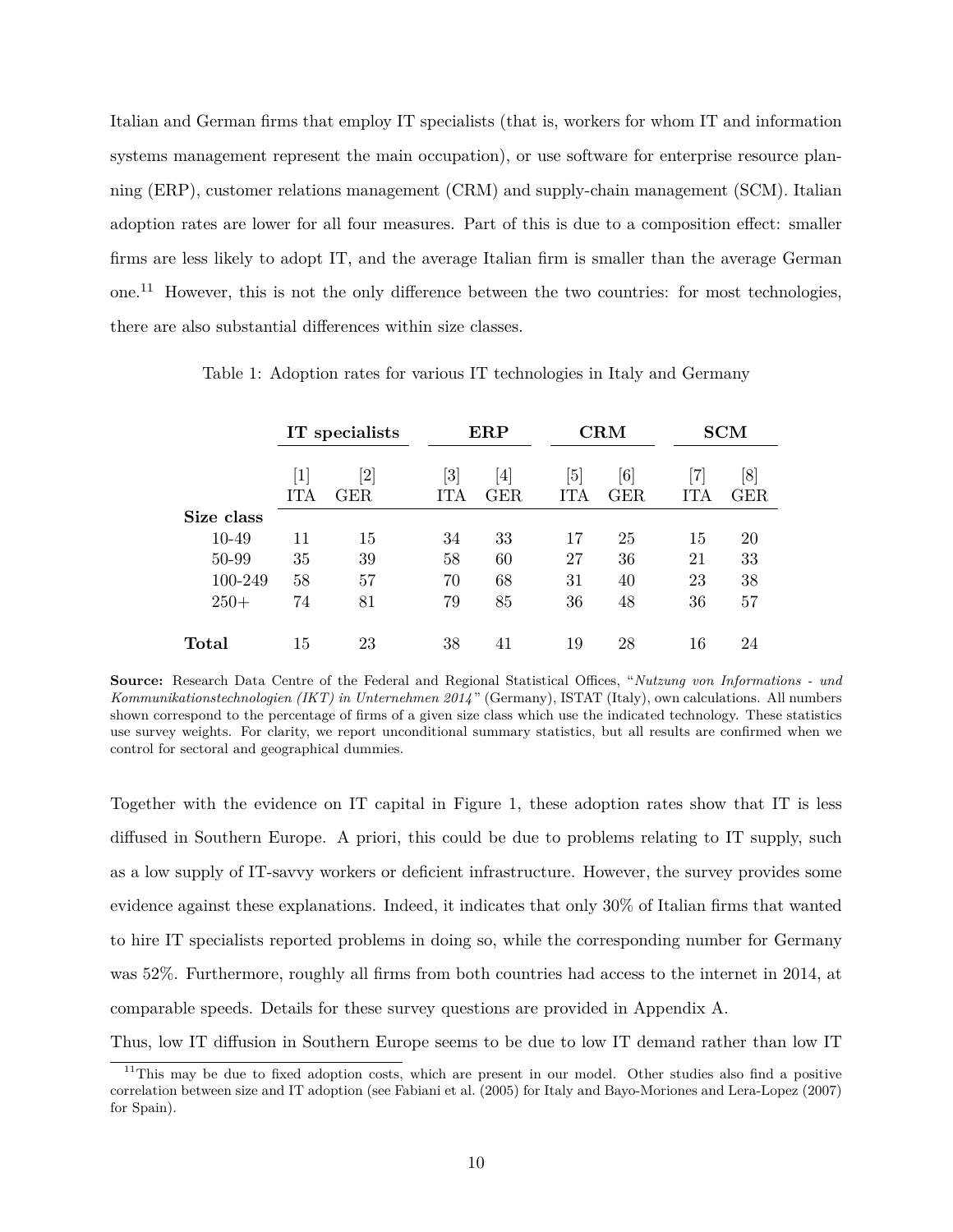supply. This is consistent with our narrative: if IT and efficient management are complements, then less efficient management practices lower the productivity gains from IT and therefore firms' adoption incentives. In the next section, we provide more evidence for this crucial claim.

#### **2.2.3 Productivity effects of management and IT adoption**

To study the complementarity between management practices and IT, we construct a firm-level dataset that matches three sources of information. To compute productivity, we use accounting data from the Bureau Van Dijk database. Data on management practices are from the WMS discussed above. Finally, IT adoption indicators are from Harte-Hanks (HH in what follows), a US consulting firm which surveys production sites to assess the adoption rates of a large class of hardware and software items.<sup>12</sup> We concentrate on software adoption in our analysis, but our results turn out to be remarkably similar to the ones of Bloom et al. (2012), who study the complementarity between management practices and hardware adoption (measuring IT as computers per worker).

HH classifies software into 14 different categories (including ERP, SCM, Communication software, Office applications, Storage, Security etc.). For each item, HH gives the number of production sites that use the software, and we define a firm-level adoption rate as the percentage of sites of the firm which use the software. We use two measures of IT adoption. Our main measure is the simple average of adoption rates for all 14 software categories, which is intended to capture the firm's overall IT adoption. Furthermore, we also consider a summary indicator for the adoption of ERP software. This software is closely related to human resources management, which has been identified as an area in which IT had a particularly large impact. The survey reports both a general ERP software and specific applications within this general category, such as Supply Chain Management or Sales Force Management. We construct an indicator for the general software and one for the specific ones, and take the average of the two as our summary measure.

The three datasets have different time structures. The accounting data are available annually. Firms in the WMS survey can be surveyed more than once: approximately half of the firms have been surveyed once, 34% twice, and 16% three times or more. To maximise coverage, we take the average value of the management score across surveys as the (fixed) indicator of managerial

 $12$ We thank Friedrich Kreuser for systematizing the large and complex HH database and sharing it with us. Further information on the datasets is provided in Appendix A.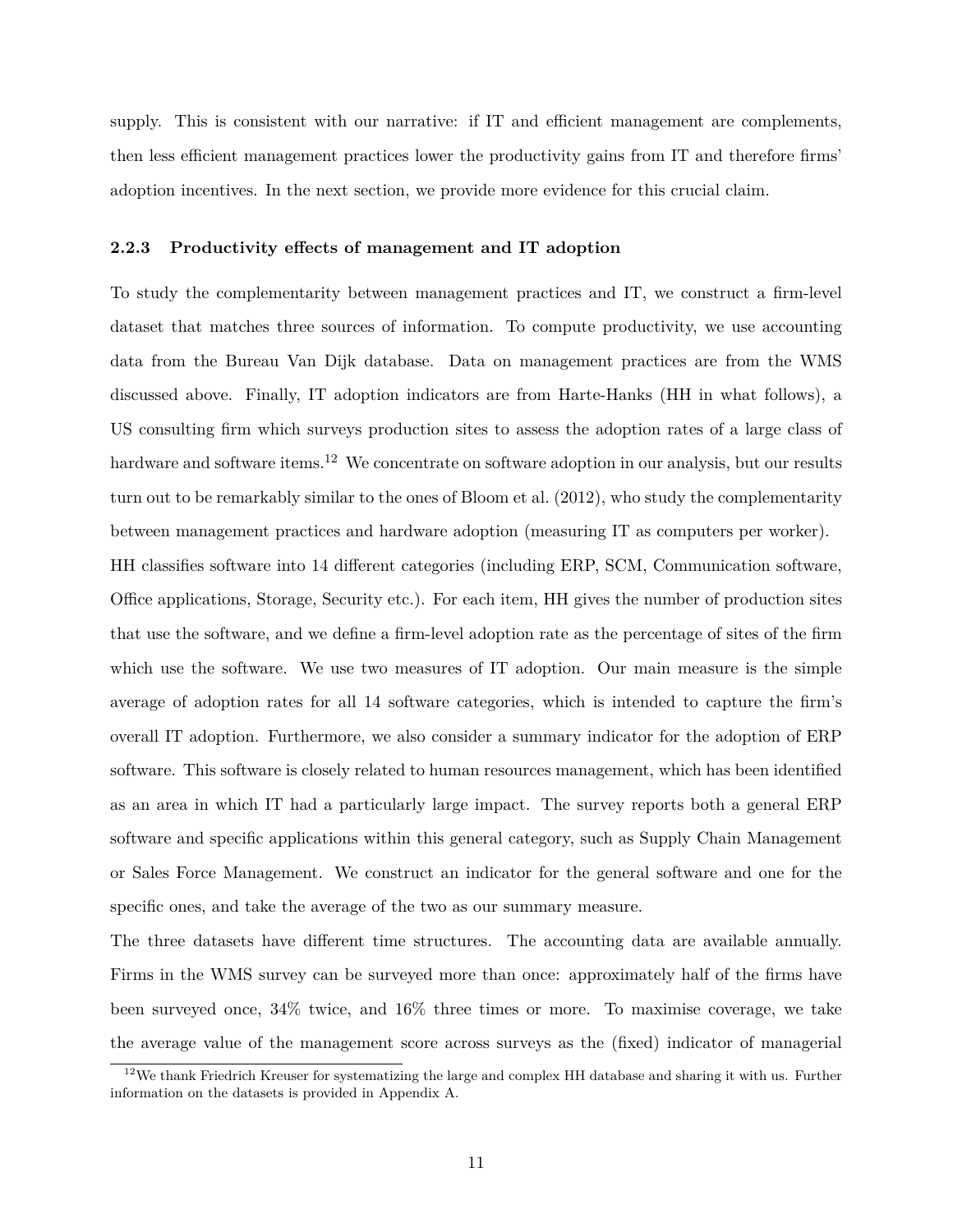efficiency for each firm. HH surveys firms repeatedly, but with gaps. To maximise coverage and to take into account the trend in the diffusion of IT, we fill the gaps by taking a linear interpolation at the firm level. We end up with a sample of around 10,500 firm-year observations, corresponding to 1,361 firms. Observations are from nine OECD countries: France (with 1,128 observations), Germany  $(1,011)$ , the United Kingdom  $(2,278)$ , Italy  $(1,727)$ , Poland  $(474)$ , Portugal  $(503)$ , Spain (578), Sweden (1,209) and the United States (1,732). The average value for our overall software indicator is 0.32 (s.d. 0.21), while it is 0.43 (s.d. 0.33) for the ERP indicator.

We run the following regression:

$$
\ln\left(\frac{VA}{L_{ijkl}}\right) = \beta_0 + \beta_1 IT_{ijt} + \beta_2 IT_{ijt} \cdot MAN_{ij} + \beta_3 MAN_{ij} + \beta_4 \ln\left(\frac{K}{L_{ijkl}}\right) + \beta_5 \ln\left(L_{ijkt}\right) + \nu_{ijkt}, \tag{1}
$$

where  $\frac{VA}{L}$  *ijkt* is value added per worker of firm *i* in country *j* and sector *k* at time *t*, *IT*<sub>*ijt*</sub> is the indicator of IT adoption,  $MAN_{ij}$  is the (standardized) management score,  $\frac{K}{L}$ <sub>*ijkt*</sub> is capital per worker, and *Lijkt* is the number of workers. We always include country, sector (two-digit SIC) and time dummies, and cluster standard errors at the level of the firm.

The first column of Table 2 shows the results of the specification for the general measure of IT adoption. We find that labour productivity is positively related to IT, and that firms with higher management scores are more productive, consistent with the evidence reviewed above. More importantly, the interaction between the management score and IT adoption is positive and significant at the 10% level. To give a sense of the size of the effect, recall that the standard deviation of the management score is 1 and that of IT adoption is 0.21. Therefore, increasing IT adoption by one standard deviation is related to a 1.9% higher productivity increase in a firm with a one standard deviation higher management score. Finally, labour productivity increases with capital intensity and decreases mildly with size.

Needless to say, these estimates cannot be interpreted causally: IT adoption is likely to be related to unobserved heterogeneity not accounted for by the management score. As a further control, we thus introduce firm fixed effects in Column [2]. This implies that we can no longer estimate the coefficient of the management score, as the latter does not vary within-firm. In this specification, the coefficient on IT adoption becomes essentially zero, while the interaction with the management score decreases from 0.091 to 0.067, but becomes significant at the 5% level. Thus, our results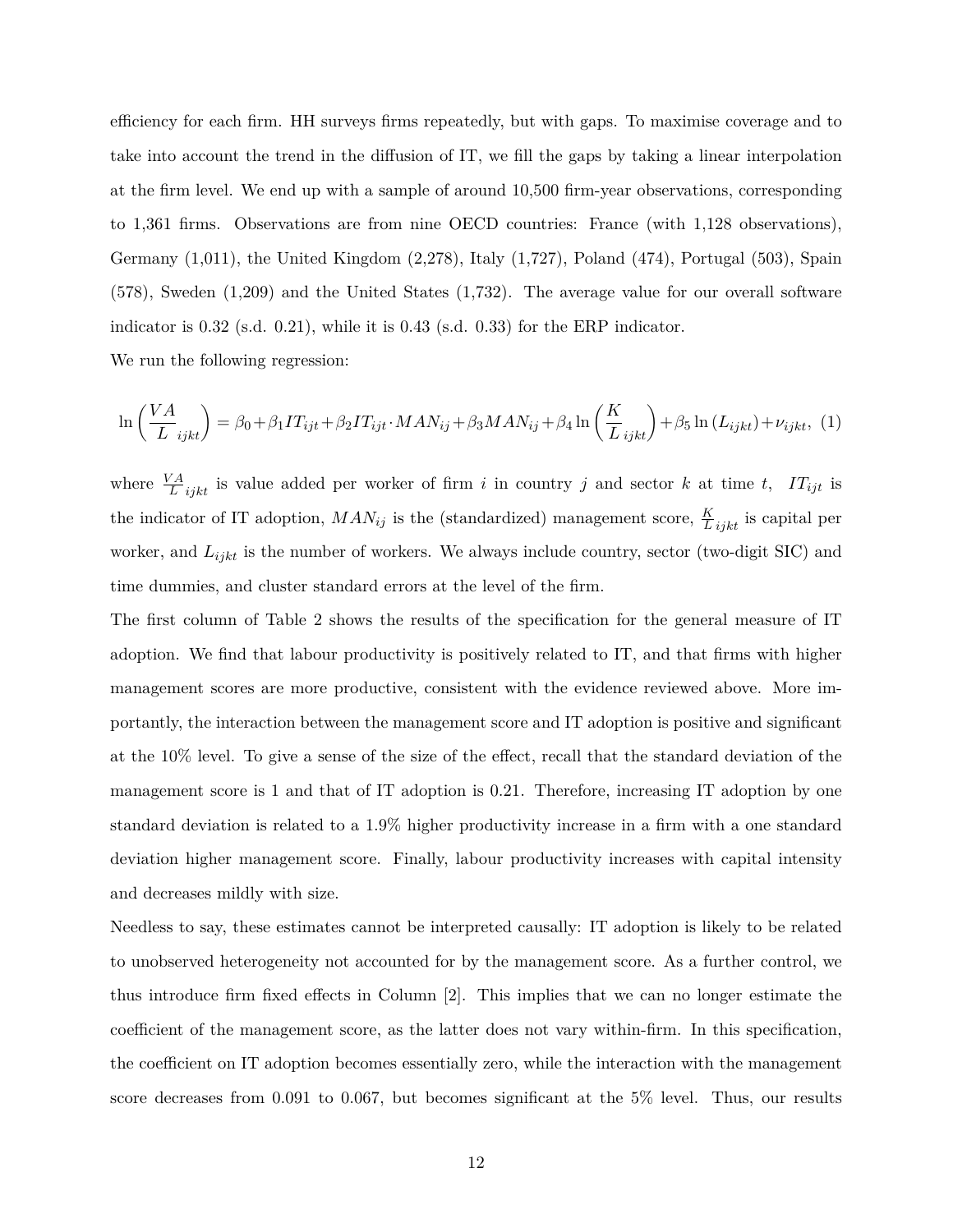|               |                                                                                                                                                                                                                                                     | IT adoption indicator        |                              |                                                                                                                                                                                                                                                                                                                                                                                                                                                                                                                                                                                                                                                                                                                                                                                                                                                                   |  |  |  |  |
|---------------|-----------------------------------------------------------------------------------------------------------------------------------------------------------------------------------------------------------------------------------------------------|------------------------------|------------------------------|-------------------------------------------------------------------------------------------------------------------------------------------------------------------------------------------------------------------------------------------------------------------------------------------------------------------------------------------------------------------------------------------------------------------------------------------------------------------------------------------------------------------------------------------------------------------------------------------------------------------------------------------------------------------------------------------------------------------------------------------------------------------------------------------------------------------------------------------------------------------|--|--|--|--|
|               | $[1] % \includegraphics[width=0.9\columnwidth]{figures/fig_10.pdf} \caption{The graph $\mathcal{N}_1$ is a function of the number of~\textit{N}_1$ (left) and the number of~\textit{N}_2$ (right) are shown in \cite{N}_1$ (right).} \label{fig:1}$ | $\left\lceil 2 \right\rceil$ | $\left\lceil 3 \right\rceil$ | $[4] % \includegraphics[width=0.9\columnwidth]{figures/fig_4} \caption{A graph shows a function of the number of times, in the left and right, in the right, the number of times, in the right, the number of times, in the right, the number of times, in the right, the number of times, in the right, the number of times, in the right, the number of times, in the right, the number of times, in the right, the number of times, in the right, the number of times, in the right, the number of times, in the right, the number of times, in the right, the number of times, in the right, the number of times, in the right, the number of times, in the right, the number of times, in the right, the number of times, in the right, the number of times, in the right, the number of times, in the right, the number of times, in the right, the number$ |  |  |  |  |
|               |                                                                                                                                                                                                                                                     | Overall                      |                              | ERP                                                                                                                                                                                                                                                                                                                                                                                                                                                                                                                                                                                                                                                                                                                                                                                                                                                               |  |  |  |  |
| IT            | $0.085*$                                                                                                                                                                                                                                            | $-0.000$                     | 0.034                        | 0.003                                                                                                                                                                                                                                                                                                                                                                                                                                                                                                                                                                                                                                                                                                                                                                                                                                                             |  |  |  |  |
|               | (0.050)                                                                                                                                                                                                                                             | (0.032)                      | (0.034)                      | (0.023)                                                                                                                                                                                                                                                                                                                                                                                                                                                                                                                                                                                                                                                                                                                                                                                                                                                           |  |  |  |  |
| $IT$ ·Man     | $0.091*$                                                                                                                                                                                                                                            | $0.067**$                    | $0.081**$                    | $0.055**$                                                                                                                                                                                                                                                                                                                                                                                                                                                                                                                                                                                                                                                                                                                                                                                                                                                         |  |  |  |  |
|               | (0.055)                                                                                                                                                                                                                                             | (0.033)                      | (0.033)                      | (0.026)                                                                                                                                                                                                                                                                                                                                                                                                                                                                                                                                                                                                                                                                                                                                                                                                                                                           |  |  |  |  |
| Man           | $0.055**$                                                                                                                                                                                                                                           |                              | $0.049**$                    |                                                                                                                                                                                                                                                                                                                                                                                                                                                                                                                                                                                                                                                                                                                                                                                                                                                                   |  |  |  |  |
|               | (0.025)                                                                                                                                                                                                                                             |                              | (0.023)                      |                                                                                                                                                                                                                                                                                                                                                                                                                                                                                                                                                                                                                                                                                                                                                                                                                                                                   |  |  |  |  |
| $\frac{K}{L}$ | $0.233***$                                                                                                                                                                                                                                          | $0.130***$                   | $0.234***$                   | $0.130***$                                                                                                                                                                                                                                                                                                                                                                                                                                                                                                                                                                                                                                                                                                                                                                                                                                                        |  |  |  |  |
|               | (0.019)                                                                                                                                                                                                                                             | (0.016)                      | (0.019)                      | (0.016)                                                                                                                                                                                                                                                                                                                                                                                                                                                                                                                                                                                                                                                                                                                                                                                                                                                           |  |  |  |  |
| L             | $-0.040*$                                                                                                                                                                                                                                           | $-0.207***$                  | $-0.041*$                    | $-0.207***$                                                                                                                                                                                                                                                                                                                                                                                                                                                                                                                                                                                                                                                                                                                                                                                                                                                       |  |  |  |  |
|               | (0.021)                                                                                                                                                                                                                                             | (0.036)                      | (0.021)                      | (0.036)                                                                                                                                                                                                                                                                                                                                                                                                                                                                                                                                                                                                                                                                                                                                                                                                                                                           |  |  |  |  |
| Firm FE       | NO                                                                                                                                                                                                                                                  | YES                          | N <sub>O</sub>               | <b>YES</b>                                                                                                                                                                                                                                                                                                                                                                                                                                                                                                                                                                                                                                                                                                                                                                                                                                                        |  |  |  |  |
| Observations  | 10,479                                                                                                                                                                                                                                              | 10,260                       | 10,479                       | 10,260                                                                                                                                                                                                                                                                                                                                                                                                                                                                                                                                                                                                                                                                                                                                                                                                                                                            |  |  |  |  |
| R-squared     | 0.428                                                                                                                                                                                                                                               | 0.813                        | 0.428                        | 0.813                                                                                                                                                                                                                                                                                                                                                                                                                                                                                                                                                                                                                                                                                                                                                                                                                                                             |  |  |  |  |

Table 2: Productivity, management and IT

**Note**: The dependent variable is value added per worker. All regressions include country, sector and year fixed effects. Odd columns also include firm fixed effects. Standard errors clustered at the firm level in parentheses. <sup>∗</sup> : *p <* 0*.*10, ∗∗ : *p <* 0*.*05, ∗∗∗ : *p <* 0*.*01.

cannot be explained by some fixed firm attribute: when a firm adopts more IT, its productivity gains are larger if it has more efficient management practices.

In Columns [3] and [4], we repeat the same regressions using our measure of ERP adoption. Results are even stronger than those for the general indicator, consistent with the notion that management-IT complementarities are particularly important for ERP software. In particular, we find that increasing ERP adoption by one standard deviation is related to a 2.7% higher productivity increase in a firm with one standard deviation higher management score. Overall, our evidence thus supports the assumption that efficient management practices and IT adoption are complements.

#### **2.3 High-skill migration**

To conclude this section, we briefly discuss another striking trend in Southern Europe over the last two decades, high-skilled emigration. Table 3 illustrates high-skilled migration patterns by using the first and the latest edition of the Database on Immigrants in OECD countries (DIOC), referring to the years 2000 and 2010. High skilled individuals are those with a tertiary degree. We restrict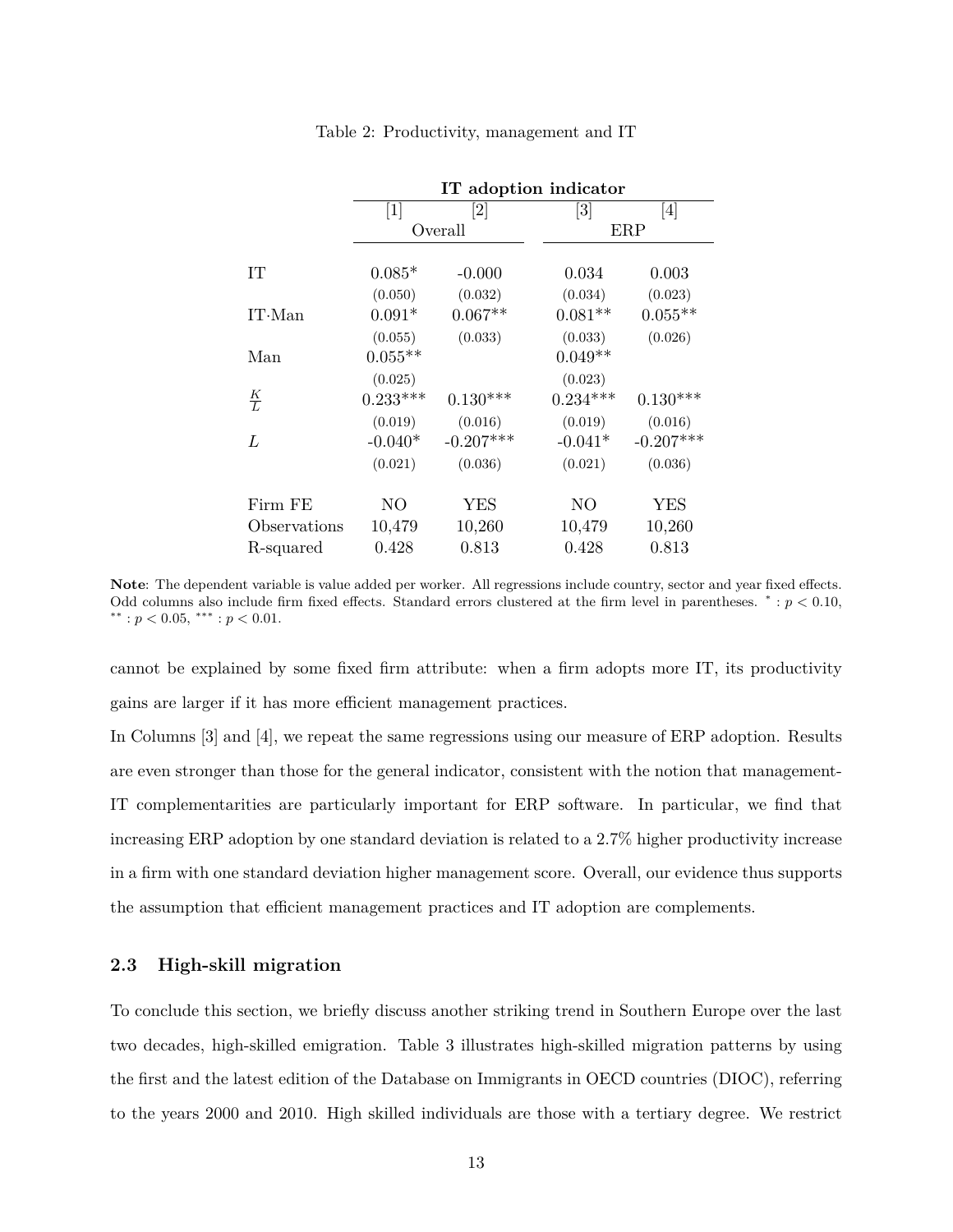|                 |             |          | 2000            |             | 2010     |                 |             |  |
|-----------------|-------------|----------|-----------------|-------------|----------|-----------------|-------------|--|
|                 |             | absolute | $%$ of high-sk. | $%$ of pop. | absolute | $%$ of high-sk. | $%$ of pop. |  |
|                 | Immigration | 56452    | $0.06\%$        | $0.01\%$    | 132196   | $0.12\%$        | $0.03\%$    |  |
| North           | Emigration  | 48838    | $0.06\%$        | 0.01%       | 70408    | $0.06\%$        | 0.02%       |  |
|                 | <b>Net</b>  | 7614     | 0.01%           | $0.00\%$    | 61788    | 0.05%           | $0.02\%$    |  |
|                 | Immigration | 48838    | $0.48\%$        | $0.06\%$    | 70408    | 0.45%           | $0.08\%$    |  |
| Southern Europe | Emigration  | 56452    | $0.55\%$        | $0.06\%$    | 132196   | $0.84\%$        | 0.15%       |  |
|                 | <b>Net</b>  | $-7614$  | $-0.07\%$       | $-0.01\%$   | $-61788$ | $-0.39\%$       | $-0.07\%$   |  |

Table 3: High-skilled migration flows between Southern Europe and the North

**Source:** OECD and authors' calculations. Migrants are defined with respect to the two regions: thus, immigrants in the North only refer to Southern Europeans, ignoring all other nationalities. For further details, see Appendix A.

our attention to migration between Southern Europe (Italy, Spain and Portugal) and the "North", which we define as the rest of the G7, in order to abstract from developing countries. We focus on flows rather than stocks, and therefore only consider recent migrants, who arrived in their country of residence at most five years before the survey.

In 2000, net high-skilled migration was already negative for Southern Europe: there were around 8,000 more Southern Europeans leaving for the North than Northerners arriving in Southern Europe. These numbers were however relatively small, both with respect to the overall and the high-skilled population. During the 2000s, there has been a massive acceleration: in 2010, the net outflow of high-skilled people from Southern Europe was 8 times higher in absolute numbers and 5 times higher as a percentage of the high-skilled population.<sup>13</sup> In our model, we argue that this acceleration can be interpreted as an endogenous consequence of Southern Europe's divergence, as skilled workers were attracted by higher wages in countries exploiting the IT Revolution more successfully.

The stylized facts presented in this section are the main building blocks of our argument. In the next section, we develop a model that ties them all together and allows for a quantitative analysis.

<sup>&</sup>lt;sup>13</sup>Table A.4 in Appendix A shows that emigration dynamics are mainly driven by Italy and Portugal, while Spain fared substantially better and actually experienced a net inflow of high-skilled people. This inflow was arguably cyclical, as the Spanish boom between 1995 and 2007 triggered a large immigration wave. After the end of the boom, there is evidence that Spain is now too in danger of a "brain drain" (Izquierdo et al., 2015). The Italian brain drain and its consequences are analysed in Becker et al. (2004), Anelli and Peri (2017) and Anelli et al. (2017).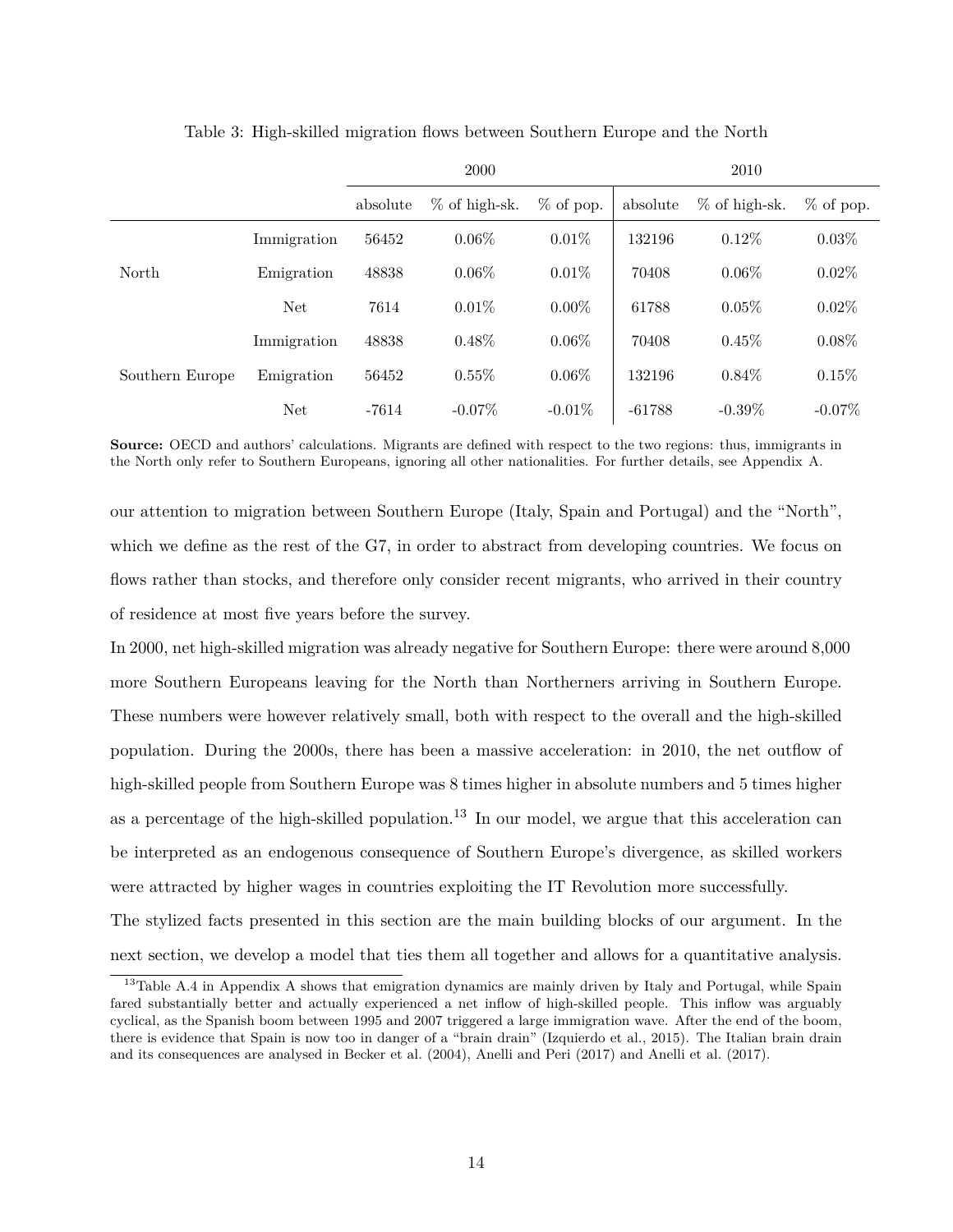## **3 A model of the IT Revolution**

We build a simple general equilibrium model of IT adoption. The model analyses two regions which only differ with respect to their management efficiency, and compares them in an equilibrium without IT (before the IT Revolution), and in an equilibrium with IT (after the IT Revolution).

#### **3.1 Assumptions**

#### **3.1.1 Workers**

We assume that the world is composed of a continuum of infinitesimally small countries of two types, Northern (*N*) and Southern (*S*). As assumptions are symmetric across countries, we drop country superscripts whenever this does not cause confusion. Each country is populated by a unit mass of workers who consume a unique final good and do not experience any disutility of labour. Workers have heterogeneous types *j*, indexed on [0*,* 1], and need to make an occupational choice. A worker of type *j* can supply either one unit of low-skilled labour or  $j^{\nu_1}$  units of high-skilled labour if she stays in her home country. Alternatively, she can supply  $j^{\nu_1+\nu_2}$  units of high-skilled labour if she emigrates to another country. Low-skilled workers cannot emigrate.<sup>14</sup> Note that both education (that is, becoming high-skilled) and emigration reduce the worker's effective labour supply. The level of this cost is pinned down by the worker's type and by the positive parameters  $\nu_1$  and  $\nu_2$ .

#### **3.1.2 Firms and technologies**

In each country, the final good is assembled by a continuum of perfectly competitive firms from a mass *M* of nontradable intermediates, with the production function

$$
Y = \left(\int_{0}^{M} y\left(i\right)^{\frac{\varepsilon-1}{\varepsilon}} di\right)^{\frac{\varepsilon}{\varepsilon-1}}, \quad \text{with } \varepsilon > 1.
$$
 (2)

Intermediates are produced under monopolistic competition. A firm can enter the market by em-

 $14$ Empirical evidence suggests that high-skilled workers are more mobile than low-skilled ones (Wozniak, 2010). Historically, Southern Europe had high emigration rates for low-skilled workers. However, the DIOC database described in the previous section shows that low-skill emigration from Southern Europe to the North increased by just 24% between 2000 and 2010, while high-skill emigration increased by 134%. We therefore focus on high-skilled emigration in our baseline analysis, but briefly analyse low-skilled emigration in Section 4 (see Footnote 34).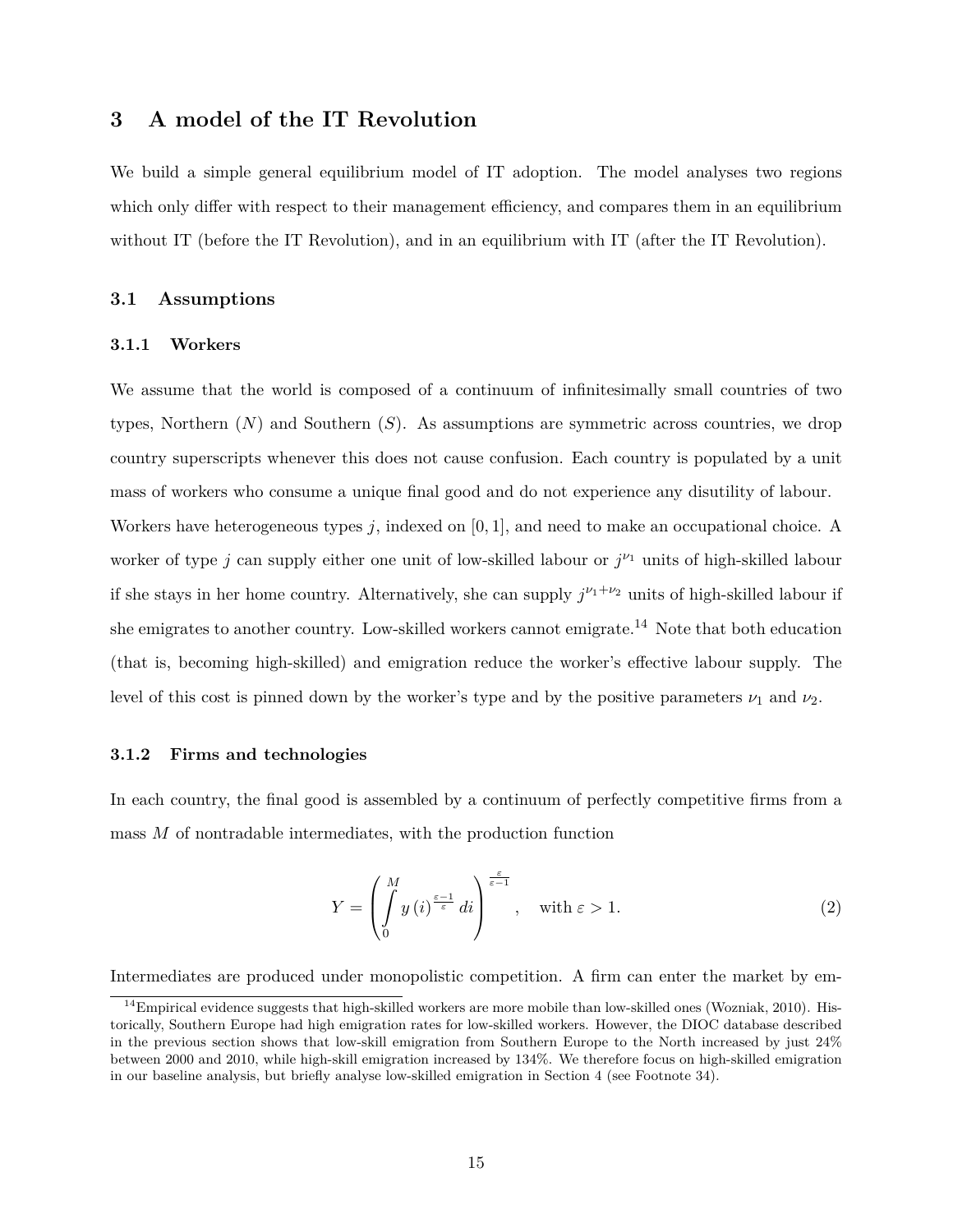ploying  $f_E$  units of high-skilled labour.<sup>15</sup> Once it has paid this entry cost, it receives a monopoly for the production of one intermediate *i* with idiosyncratic productivity  $A(i)$ , drawn from an exogenous cumulative distribution function *G*. The exogenous productivity distribution *G* is a Pareto distribution with minimum value 1 and shape parameter  $k > \varepsilon - 1$ , so that  $G(A) = 1 - A^{-k}$ . This distributional assumption is empirically realistic (see Chaney (2008), Melitz and Redding (2014) and Geerolf (2017)) and has convenient analytical properties which improve the model's tractability.

Upon learning its productivity draw, the firm decides whether to exit the market or to produce. In the latter case, it needs to choose its technology among three alternatives, ranging from a basic technology to two advanced ones. Advanced technologies increase firm productivity, but also have adoption costs.

The basic technology only uses low-skilled labour and allows the firm to produce with the production function  $y(i) = A(i) l(i)$ , where  $l(i)$  stands for the units of low-skilled labour hired for production. It also entails a fixed cost of production of *f* units of low-skilled labour.

Alternatively, the firm can decide to use management, the first advanced technology. This has a fixed adoption cost of  $f_M$  units of high-skilled labour (on top of the fixed cost of production), and allows the firm to hire high-skilled managers which supervise production and increase its efficiency. We assume that firms need to hire  $1/\eta$  units of high-skilled labour for every unit of low-skilled production labour, and that this increases their productivity by a factor  $\exp(\alpha_1\xi)$ .  $\xi$  is a positive parameter measuring the efficiency of management practices, and  $\alpha_1$  is the elasticity of firm productivity with respect to management efficiency. Throughout our analysis, we assume that the only difference between Northern and Southern countries is that Northern countries have more efficient management practices, i.e.,  $\xi^N > \xi^S$ . Therefore, management adoption raises firm productivity in both regions, but more so in the North than in the South.

Finally, firms can also adopt IT, the second advanced technology. IT has a fixed adoption cost of *f<sub>IT</sub>* units of high-skilled labour and raises firm productivity by a factor  $1_M \exp(\alpha_2 \varphi + \alpha_3 \xi \varphi)$ , where  $1_M$  equals 1 if the firm uses management and 0 otherwise. The parameter  $\varphi$  represents the current state of IT technology, while the parameters  $\alpha_2$  and  $\alpha_3$  determine how IT affects firm productivity. Note that IT does not improve productivity in firms without management, and that

<sup>&</sup>lt;sup>15</sup>Assuming that entry requires high-skilled labour reflects the fact that firm creation generally involves some highskilled services (financing, administrative registration etc.). However, this assumption is not crucial for our main results, which would be unchanged if entry required low-skilled labour.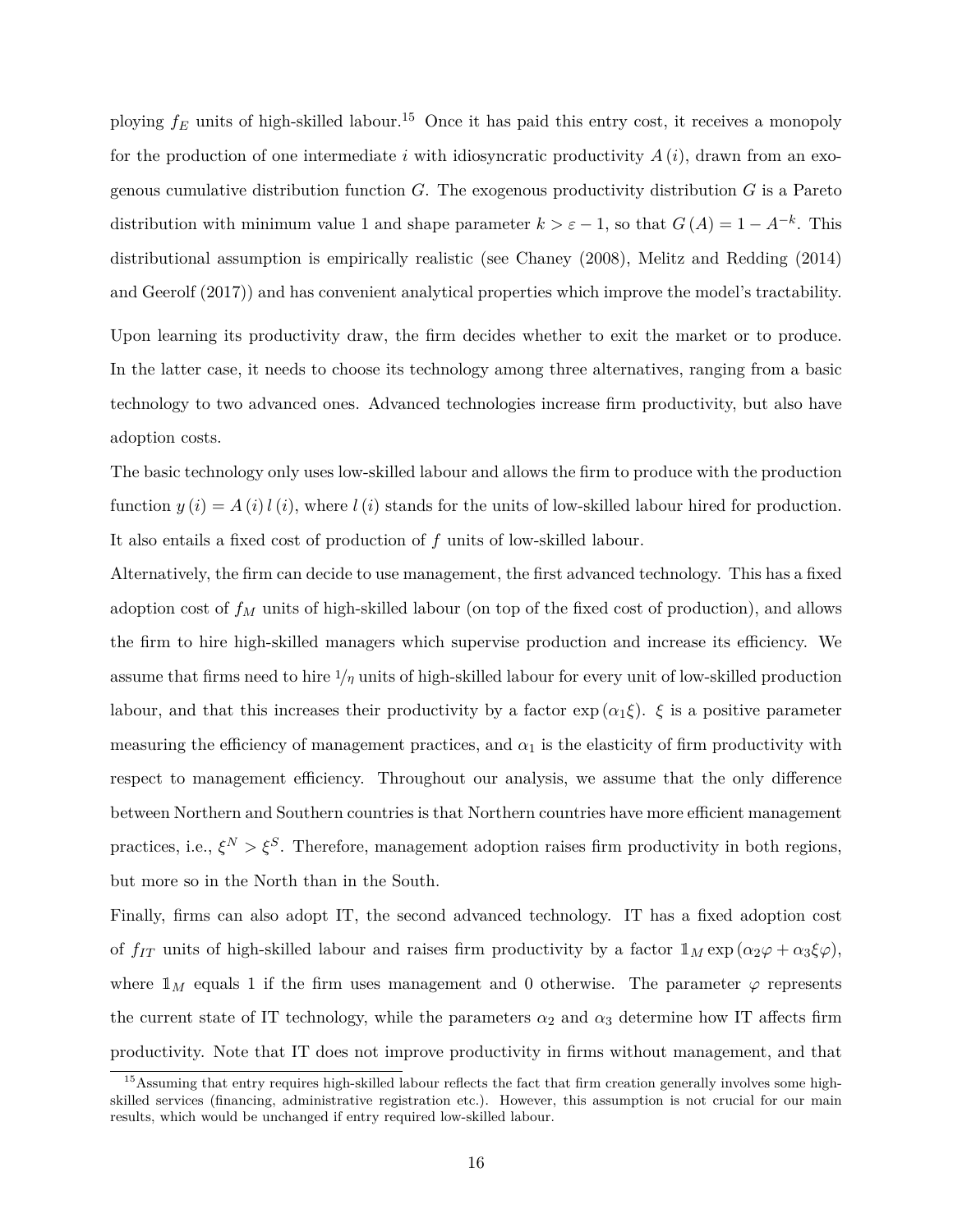an IT-adopting firm gets a higher productivity increase in a region with more efficient management practices (i.e., the production function is log-supermodular in the parameters *ξ* and *ϕ*). These two crucial assumptions capture the complementarities between IT and management documented in Section 2.2. Summarizing, the production function is

with the basic technology  
\n
$$
y(i) = \begin{cases} A(i) l(i) & \text{with the basic technology} \\ A(i) \exp(\alpha_1 \xi) \min(\eta m(i), l(i)) & \text{with management and without IT}, (3) \\ A(i) \exp(\alpha_1 \xi + \alpha_2 \varphi + \alpha_3 \xi \varphi) \min(\eta m(i), l(i)) & \text{with management and IT} \end{cases}
$$

where  $m(i)$  stands for the units of high-skilled managerial labour employed by firm  $i$  and where we have already used the fact that no firm ever adopts IT without adopting management.

In our model, countries do not trade, but only interact through migration. For simplicity, we assume that there are only a discrete number of Southern countries, so that the South is arbitrarily small with respect to the North. Thus, Southern emigration does not affect Northern wages, which is plausible for our application, as emigration from Southern Europe was arguably too small to significantly affect wages in other OECD countries. This completes the model's assumptions, and we can now solve for its equilibrium.

#### **3.2 Equilibrium conditions**

To solve for the equilibrium, we conjecture that high-skilled and low-skilled wages are both higher in the North than in the South. This implies that Northern workers do not emigrate, and we can solve for the Northern equilibrium by disregarding migration completely. Then, we use Northern wages as parameters to solve for the Southern equilibrium, and verify that wages are indeed lower in the South.

#### **3.2.1 Equilibrium conditions for Northern countries**

**Worker decisions** In every Northern country, the income of worker  $j$  is given by  $w<sub>L</sub>$  if she supplies low-skilled labour, and  $j^{\nu_1}w_H$  if she supplies high-skilled labour, where  $w_H$  and  $w_L$  denote the wage rates for one unit of high and low-skilled labour. Thus, a low-skilled worker earns an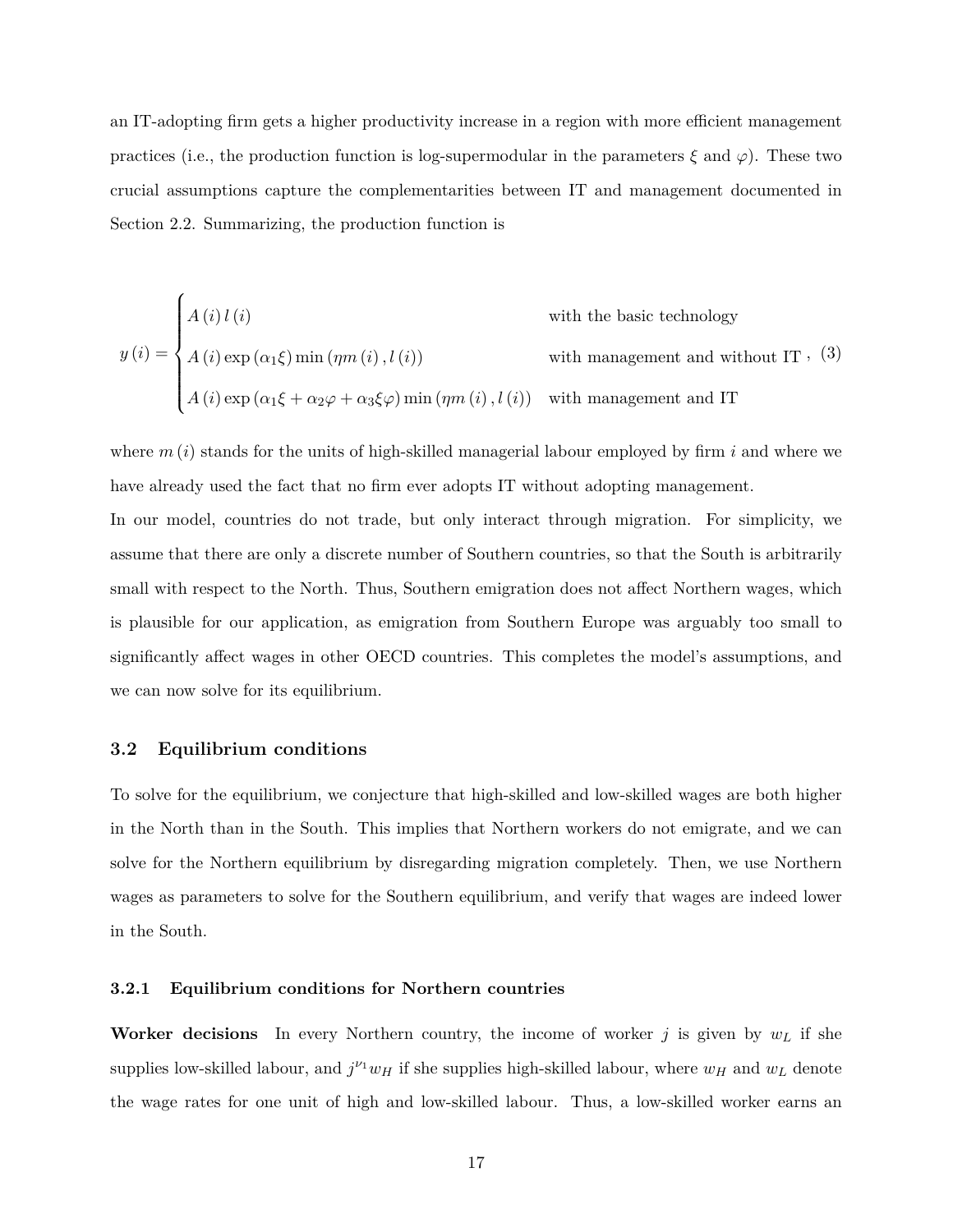entire low-skilled wage rate, while a high-skilled worker earns just a fraction of the high-skilled one, as she spends some of her labour endowment in education. This implies that in equilibrium, there is a skill premium:  $w_H$  must exceed  $w_L$  to incentivise some workers to become high-skilled.

It is easy to show that there exists a cut-off type  $j^*$  such that all workers with types between 0 and *j*<sup>\*</sup> become low-skilled and all workers with types between *j*<sup>\*</sup> and 1 become high-skilled. The cut-off is defined by

$$
j^* = \left(\frac{w_L}{w_H}\right)^{\frac{1}{\nu_1}}.\tag{4}
$$

Thus, the supply of high and low-skilled labour is

$$
L = j^* = \left(\frac{w_L}{w_H}\right)^{\frac{1}{\nu_1}} \text{ and } H = \int_{j^*}^{1} j^{\nu_1} dj = \frac{1}{1 + \nu_1} \left(1 - \left(\frac{w_L}{w_H}\right)^{\frac{1 + \nu_1}{\nu_1}}\right),\tag{5}
$$

and we can express the relative supply of high-skilled labour as a simple increasing function of the skill premium  $\frac{w_H}{w_L}$ :

$$
\frac{H}{L} = \frac{1}{1 + \nu_1} \left(\frac{w_H}{w_L}\right)^{\frac{1}{\nu_1}} \left(1 - \left(\frac{w_H}{w_L}\right)^{-\frac{\nu_1 + 1}{\nu_1}}\right).
$$
(6)

**Price setting and profits** Cost minimization by final good producers implies that demand for any intermediate variety *i* is given by

$$
y(i) = p(i)^{-\varepsilon} Y,\tag{7}
$$

where we have normalized the price of the final good to 1 in each country.<sup>16</sup> Then, standard arguments show that each intermediate firm optimally chooses to set a price which is a mark-up  $\frac{\varepsilon}{\varepsilon-1}$ over its marginal cost. The marginal cost of a firm using the basic technology is  $\frac{w_L}{A}$ .<sup>17</sup> Firms with management hire  $1/\eta$  units of high-skilled management labour for every unit of production labour. Thus, their marginal cost of production is  $\frac{w_L + \frac{w_H}{\eta}}{A \exp(\alpha_1 \xi)}$  if they do not adopt IT, and  $\frac{w_L + \frac{w_H}{\eta}}{A \exp(\alpha_1 \xi + \alpha_2 \varphi + \alpha_3 \xi \varphi)}$ if they do. Combining price choices with the demand function in Equation (7), the profits of a firm that paid the entry cost and learned its productivity are therefore

 $16$ Note that we can normalize price levels independently in every country because there is no trade.

<sup>17</sup>For simplicity, we drop the firm index *i* from now on.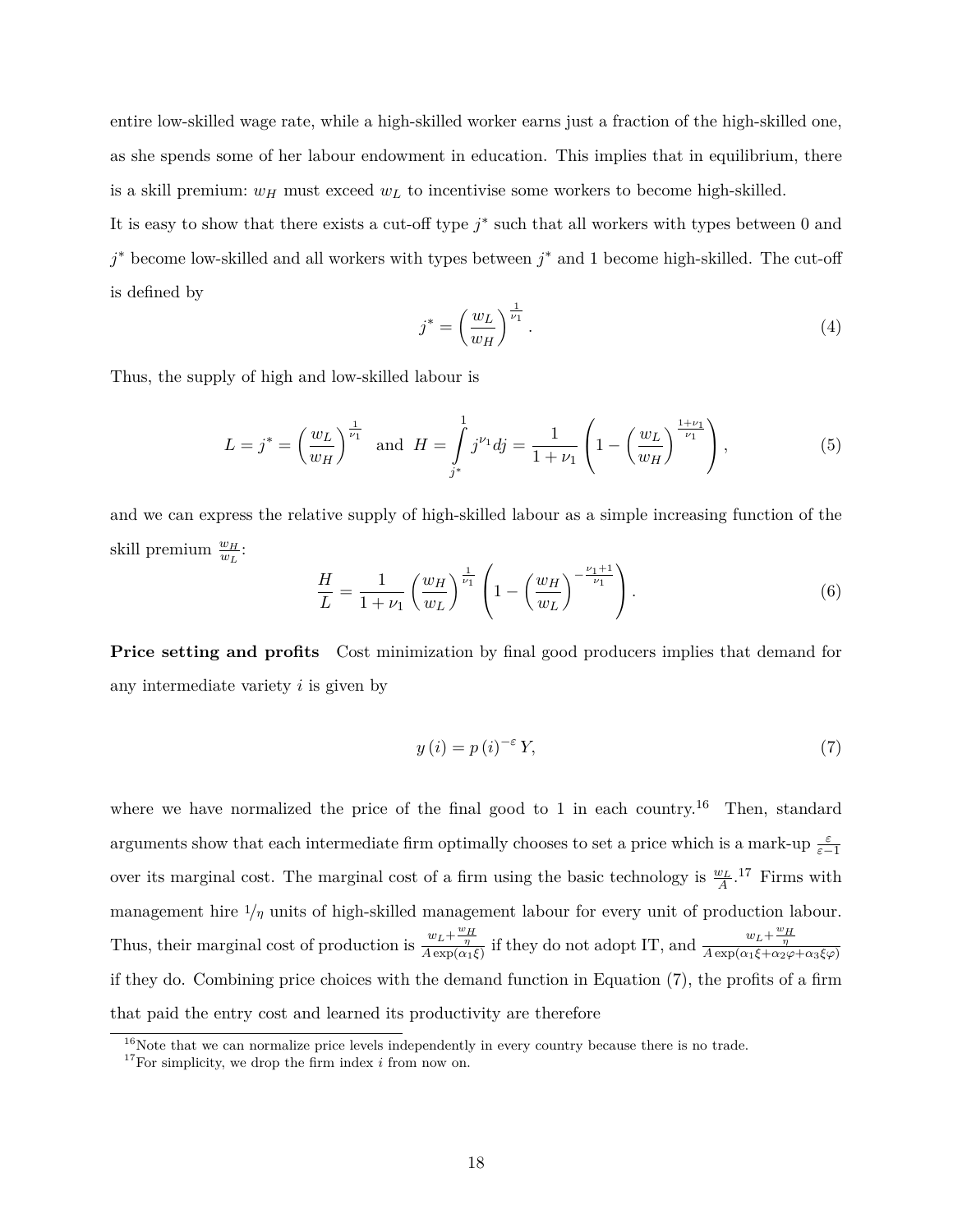$$
\pi(A) = \begin{cases}\n\left(\frac{A}{w_L}\right)^{\varepsilon - 1} B - f w_L & \text{with the basic technology} \\
\tilde{\xi} \left(\frac{A}{w_L}\right)^{\varepsilon - 1} B - f w_L - f_M w_H & \text{with management and without IT}, \\
\tilde{\varphi} \left(\frac{A}{w_L}\right)^{\varepsilon - 1} B - f w_L - (f_M + f_{IT}) w_H & \text{with management and IT}\n\end{cases}
$$
\n(8)

where  $B \equiv \frac{1}{\varepsilon - 1} \left( \frac{\varepsilon}{\varepsilon - 1} \right)^{-\varepsilon} Y$ ,  $\tilde{\xi} \equiv \left( \frac{\exp(\alpha_1 \xi)}{1 + \frac{w_H}{\eta w_L}} \right)$ *ε*−<sup>1</sup> and  $\widetilde{\varphi} \equiv \left( \frac{\exp(\alpha_1 \xi + \alpha_2 \varphi + \alpha_3 \xi \varphi)}{1 + \frac{w_H}{\eta w_L}} \right)$  $\Big)^{\varepsilon-1}$ .

**Production and technology adoption** Upon learning their idiosyncratic productivity draw *A*, firms must decide whether to exit or to produce with one of the three available technologies. While the profits from exit are 0 (abstracting from the sunk entry cost), the profits from the other options are given by Equation (8). Production, management and IT adoption all increase firms' variable profits, but have a fixed cost. Therefore, low-productivity firms, which have lower variable profits, are less likely to produce and to adopt technology than high-productivity firms. It is easy to show that firms sort according to their idiosyncratic productivity, so that their choices can be summarized by three cut-offs holding  $1 \leq A^* \leq A_M^* \leq A_{IT}^*$ . Firms with draws lower than  $A^*$  exit the market, firms with draws between  $A^*$  and  $A_M^*$  produce with the basic technology, firms with draws between  $A_M^*$  and  $A_{IT}^*$  produce with management, but without IT, and firms with draws higher than  $A_{IT}^*$  produce with both management and IT. For simplicity, we impose parameter restrictions which ensure  $1 < A^* < A_M^*$ , that is, that there are always some firms which do not produce, and some firms which produce without management.<sup>18</sup> Then, the exit cut-off is

$$
A^* = w_L \left(\frac{fw_L}{B}\right)^{\frac{1}{\varepsilon - 1}}.
$$
\n(9)

For management and IT cut-offs, we need to distinguish two cases. When  $(\tilde{\varphi} - \tilde{\xi}) f_M < (\tilde{\xi} - 1) f_{IT}$ ,

$$
A_M^* = w_L \left( \frac{f_M w_H}{\left(\tilde{\xi} - 1\right) B} \right)^{\frac{1}{\varepsilon - 1}} \quad \text{and} \quad A_{IT}^* = w_L \left( \frac{f_{IT} w_H}{\left(\tilde{\varphi} - \tilde{\xi}\right) B} \right)^{\frac{1}{\varepsilon - 1}}. \tag{10}
$$

<sup>&</sup>lt;sup>18</sup>This configuration is empirically realistic: in the data, some firms exit shortly after their entry, and some firms produce without management. In the main text, we furthermore focus on equilibria in which  $A_M^*$  is finite (that is, in which at least some firms adopt management). All derivations and parameter conditions can be found in Appendix B.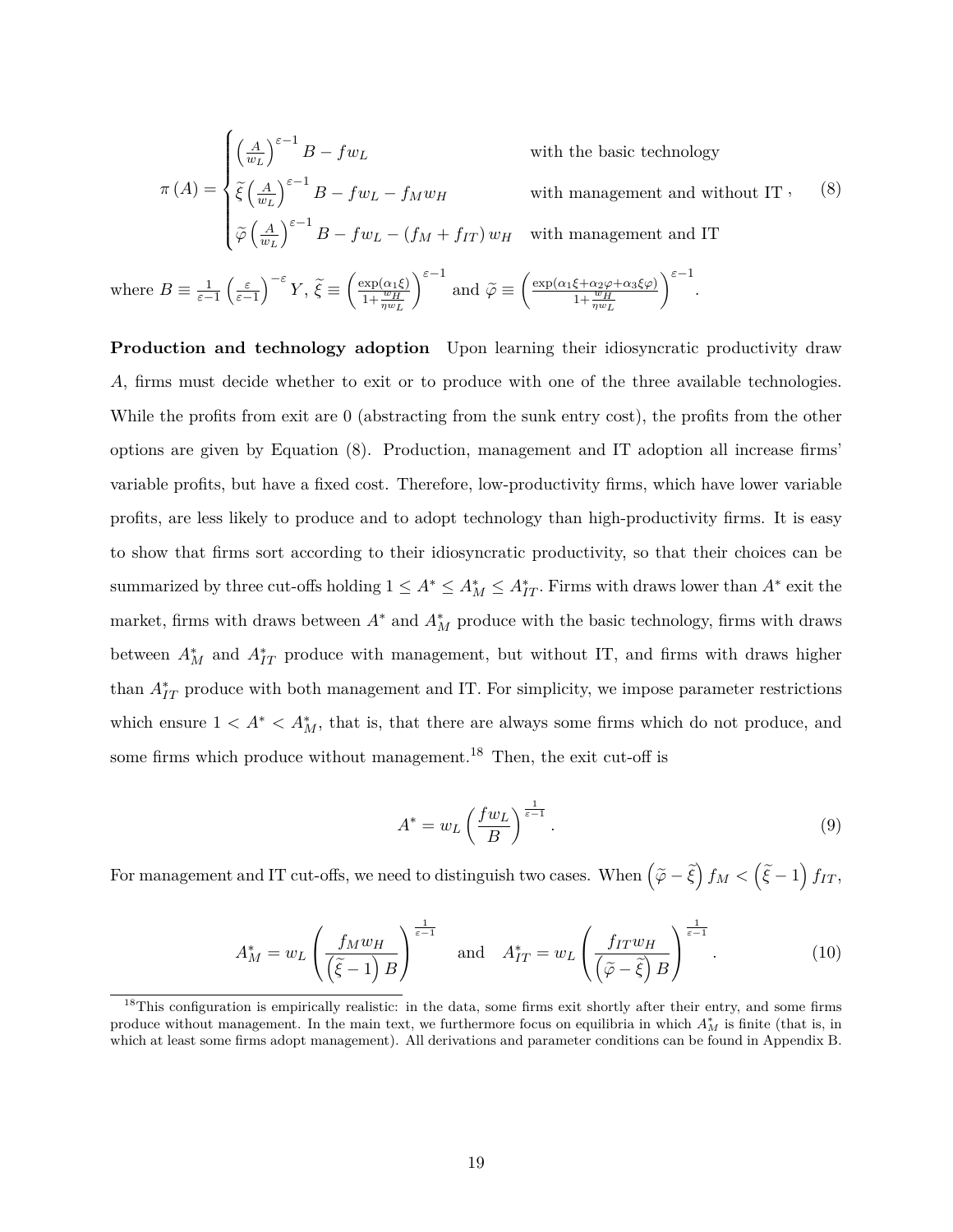Otherwise, we have

$$
A_M^* = A_{IT}^* = w_L \left( \frac{(f_M + f_{IT}) w_H}{(\tilde{\varphi} - 1) B} \right)^{\frac{1}{\varepsilon - 1}}.
$$
 (11)

Intuitively, if IT leads to a large productivity increase and/or its fixed cost is low, the second case applies and all firms with management also adopt IT. These cut-offs pin down the shares of producing firms using management and IT in equilibrium. Recalling that the probability that a producing firm has an idiosyncratic productivity draw higher than *A* is  $\frac{1-G(A)}{1-G(A^*)} = \left(\frac{A^*}{A}\right)^2$  $\left(\frac{A^*}{A}\right)^k$ , it follows that the share  $s_M$  of firms which use management and the share  $s_{IT}$  of firms which use IT are given by

$$
s_M = \left(\frac{f\left(\tilde{\xi} - 1\right)}{\frac{w_H}{w_L} f_M}\right)^{\frac{k}{\varepsilon - 1}} \text{ and } s_{IT} = \left(\frac{f\left(\tilde{\varphi} - \tilde{\xi}\right)}{\frac{w_H}{w_L} f_{IT}}\right)^{\frac{k}{\varepsilon - 1}}.
$$
 (12)

when there are some firms with management which do not use IT, and otherwise, by

$$
s_M = s_{IT} = \left(\frac{\left(\tilde{\varphi} - 1\right)f}{\frac{w_H}{w_L}\left(f_M + f_{IT}\right)}\right)^{\frac{k}{\varepsilon - 1}}.\tag{13}
$$

These shares depend in an intuitive way on parameter values and on the skill premium. In particular, all else equal, a higher skill premium depresses management and IT adoption, as firms producing with these advanced technologies need to employ more high-skilled labour than firms producing with the basic technology.

**Free entry** In equilibrium, the entry cost must be equal to the expected profits from firm creation. Using our previous results, this condition implies that

$$
f_E w_H = \int_{A^*}^{A_M^*} \left( \left(\frac{A}{w_L}\right)^{\varepsilon - 1} B - f w_L \right) dG \left( A \right) + \int_{A_M^*}^{A_{IT}^*} \left( \tilde{\xi} \left(\frac{A}{w_L}\right)^{\varepsilon - 1} B - f w_L - f_M w_H \right) dG \left( A \right) + \int_{A_{IT}^*}^{+\infty} \left( \tilde{\varphi} \left(\frac{A}{w_L}\right)^{\varepsilon - 1} B - f w_L - \left( f_M + f_{IT} \right) w_H \right) dG \left( A \right).
$$
\n(14)

Combining this equation with the definition of the productivity cut-offs and using the properties of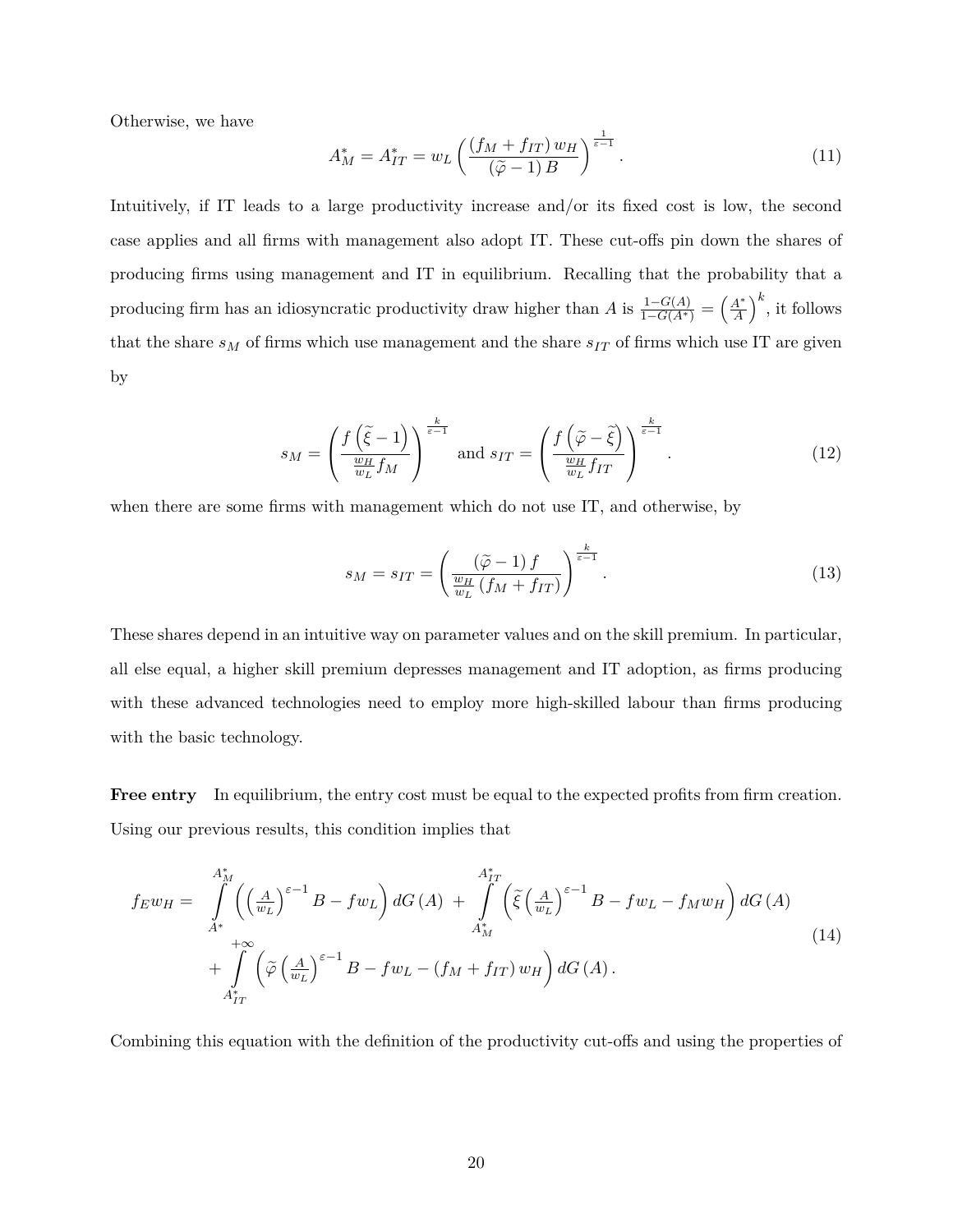the Pareto distribution, we get

$$
A^* = \left(\frac{(\varepsilon - 1)\left(f + \frac{w_H}{w_L}\left(s_Mf_M + s_{IT}f_{IT}\right)\right)}{(k - (\varepsilon - 1))\frac{w_H}{w_L}f_E}\right)^{\frac{1}{k}}.\tag{15}
$$

Equation (15) holds both when some firms with management do not use IT (then,  $s_M$  and  $s_{IT}$  are given by Equation (12)) and when all firms with management also use IT (then,  $s_M$  and  $s_{IT}$  are given by Equation (13)). It defines the exit cut-off as a function of parameter values and of the skill premium. To determine the latter, we need to consider the labour market clearing conditions.

**Labour market clearing and wages** High-skilled labour demand can be determined by aggregating over firms' demands for managerial labour and the fixed costs of entry, management and IT. Likewise, low-skilled labour demand is the sum of the aggregate demands for production labour and for the fixed cost of production. We derive both demand functions in Appendix B and show that they define the relative demand for high-skilled labour as a decreasing function of the skill premium, given by

$$
\frac{H}{L} = \frac{\frac{k(\varepsilon - 1)f}{\eta + \frac{w_H}{w_L}} \left(\tilde{\xi} s_M^{\frac{1 - \varepsilon - 1}{k}} + \left(\tilde{\varphi} - \tilde{\xi}\right) s_{IT}^{\frac{1 - \varepsilon - 1}{k}}\right) + \left((\varepsilon - 1)\frac{w_L}{w_H} f + k\left(s_M f_M + s_{IT} f_{IT}\right)\right)}{(k - (\varepsilon - 1))f + k(\varepsilon - 1)f\left(1 + \left(\frac{\tilde{\xi}}{1 + \frac{w_H}{\eta w_L}} - 1\right) s_M^{\frac{1 - \varepsilon - 1}{k}} + \left(\frac{\tilde{\varphi} - \tilde{\xi}}{1 + \frac{w_H}{\eta w_L}}\right) s_{IT}^{\frac{1 - \varepsilon - 1}{k}}\right)}.
$$
(16)

By equating the relative demand of high-skilled labour with the relative supply, given by Equation (6), we obtain a non-linear equation for the skill premium, which can be solved numerically. Given the skill premium, it is easy to solve for the other endogenous variables. Equation (5) pins down the masses of high and low-skilled labour, Equations (12) or (13) the shares of firms using management and IT, and Equation (15) the value of the exit cut-off. Furthermore, note that free entry implies that all aggregate profits are paid as wages to workers. Thus, the national income identity implies  $Y = w_L L + w_H H$ . Combining this with the definition of the auxiliary variable *B* and the exit cut-off defined by Equation (9), we get

$$
w_L = \frac{\varepsilon - 1}{\varepsilon} A^* \left( \frac{L + \frac{w_H}{w_L} H}{\varepsilon f} \right)^{\frac{1}{\varepsilon - 1}},\tag{17}
$$

which pins down *wL*. From this, we can then directly deduce *w<sup>H</sup>* and output *Y* . Finally, Appendix B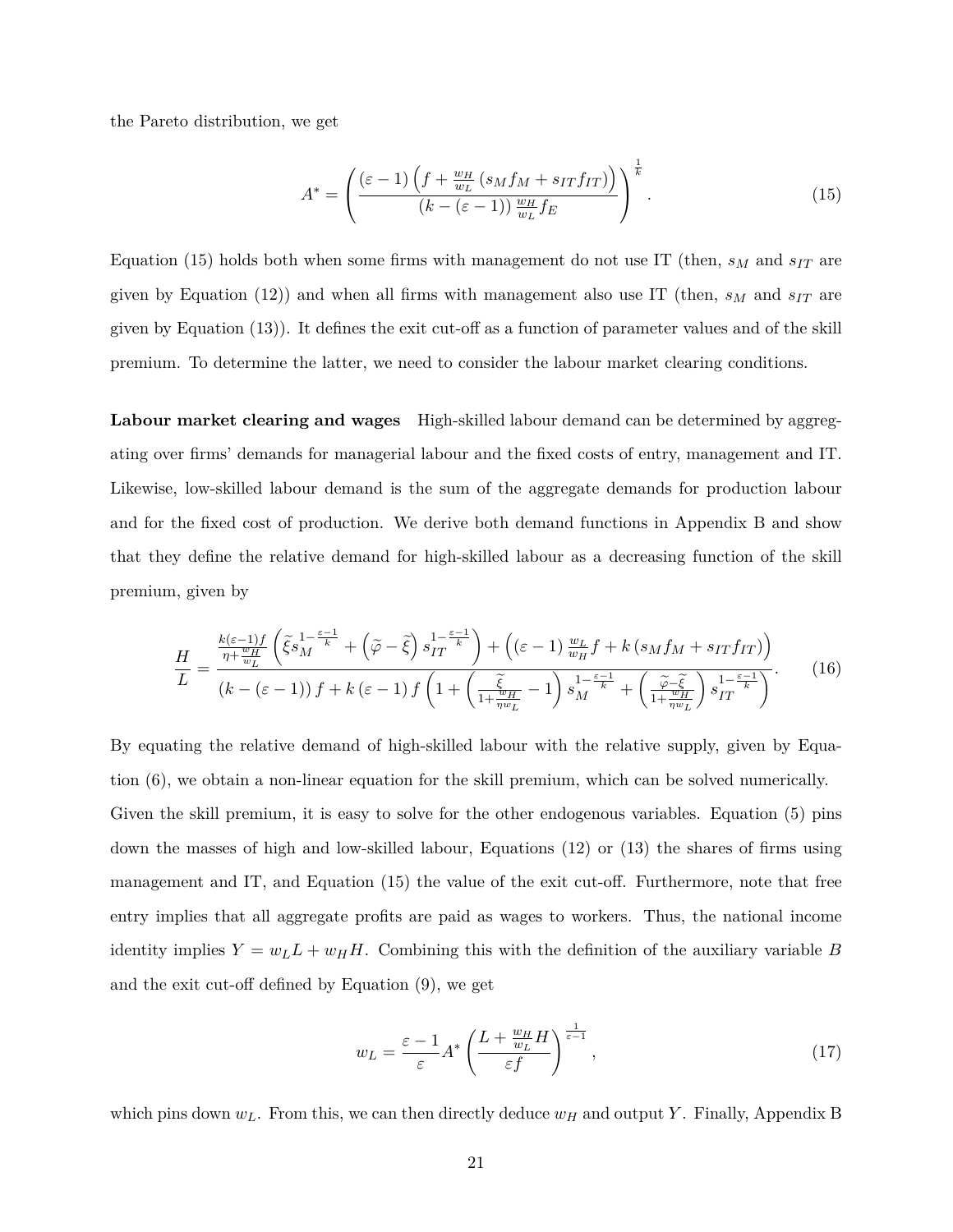shows how we can use the labour market clearing conditions to also determine the mass of producing firms *M*.

Having completely characterized the equilibrium in the North, we can now turn to the South. Our analysis will be largely symmetrical, except for the fact that we now need to consider migration.

#### **3.2.2 Equilibrium conditions for Southern countries**

**Worker decisions** The income of a Southern worker of type *j* who decides to stay at home is given by  $w_L^S$  if she supplies low-skilled labour and by  $j^{\nu_1}w_H^S$  if she supplies high-skilled labour. A high-skilled worker which decides to emigrate to the North earns instead  $j^{\nu_1+\nu_2}w_H^N$ . Note that as the South is arbitrarily small, Northern wages do not depend on the Southern equilibrium and can be considered as parameters in this section.

As Northern wages are higher than Southern ones, some workers are better off emigrating. As a consequence, Southern workers sort into three groups: workers with types below  $j^{S*}$  supply lowskilled labour at home, workers between  $j^{S*}$  and  $j_E^{S*}$  supply high-skilled labour at home, and workers with types larger than  $j_E^{S*}$  emigrate and supply high-skilled labour in the North. Cut-offs are given by

$$
j^{S*} = \left(\frac{w_L^S}{w_H^S}\right)^{\frac{1}{\nu_1}} \text{and } j_E^{S*} = \left(\frac{w_H^S}{w_H^N}\right)^{\frac{1}{\nu_2}}.
$$
 (18)

Accordingly, the supply of high-skilled and low-skilled labour in a Southern country is given by

$$
L^{S} = \left(\frac{w_{L}^{S}}{w_{H}^{S}}\right)^{\frac{1}{\nu_{1}}} \text{ and } H^{S} = \int_{j^{S*}}^{j_{E}^{S*}} j^{\nu_{1}} d j = \frac{1}{1+\nu_{1}} \left( \left(\frac{w_{H}^{S}}{w_{H}^{N}}\right)^{\frac{1+\nu_{1}}{\nu_{2}}} - \left(\frac{w_{L}^{S}}{w_{H}^{S}}\right)^{\frac{1+\nu_{1}}{\nu_{1}}} \right). \tag{19}
$$

Thus, the relative supply of high-skilled labour is

$$
\frac{H^S}{L^S} = \frac{1}{1+\nu_1} \left(\frac{w_H^S}{w_L^S}\right)^{\frac{1}{\nu_1}} \left(\left(\frac{w_H^S}{w_H^N}\right)^{\frac{1+\nu_1}{\nu_2}} - \left(\frac{w_L^S}{w_H^S}\right)^{\frac{1+\nu_1}{\nu_1}}\right).
$$
(20)

Note that the relative supply of high-skilled labour now does not only depend on the skill premium, but also on the ratio of Southern to Northern high-skilled wages. When this ratio decreases, emigration increases and the Southern relative supply of high-skilled labour shifts downwards.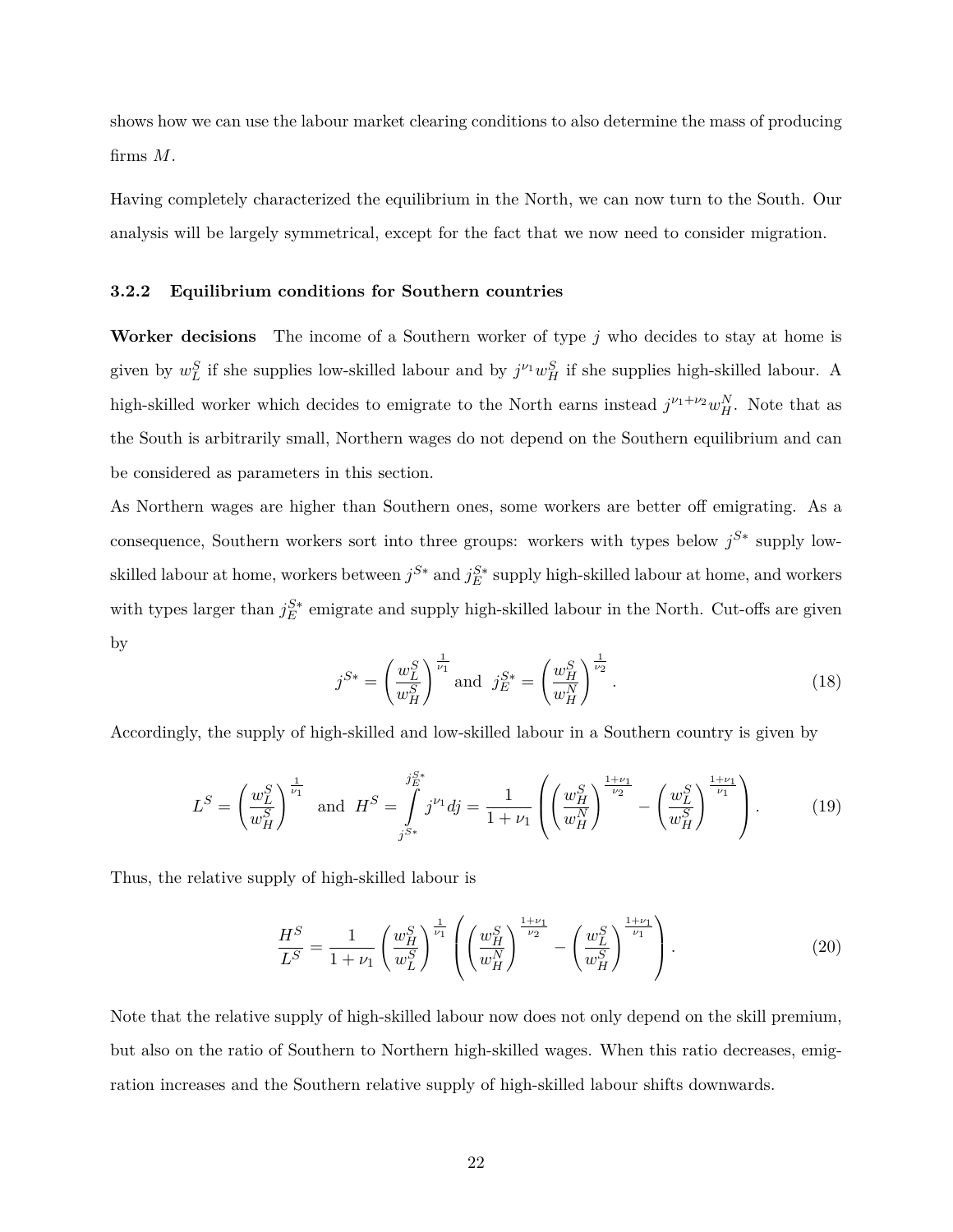**Firm decisions and equilibrium** Firm decisions in the South can be determined exactly as in the North. In particular, Equation (16) still defines the relative demand for high-skilled labour. However, the condition that relative supply and demand of high-skilled labour must be equal is no longer sufficient to pin down the skill premium, because relative supply now does not only depend on the skill premium, but also on the ratio of Southern to Northern high-skilled wages. Therefore, we need an additional equilibrium condition. This additional condition is given by Equation (17), which also holds for Southern countries. Together with the relative labour market clearing condition, it defines a system of two equations in two unknowns (the Southern wages  $w<sub>L</sub><sup>S</sup>$  and  $w<sub>H</sub><sup>S</sup>$ ) that can be solved numerically.

Knowing Southern wages, we can deduce the equilibrium values of the other endogenous variables: domestic supply of high and low-skilled labour are given by Equation (19), national income is still given by  $Y^S = w_L^S L^S + w_H^S H^S$ , and the mass of firms  $M^S$  can be determined in the same way as for the Northern countries.

This concludes the characterization of our model's solution. In the next section, we explain how we use it to analyse the IT Revolution, and how the latter generates divergence between the North and the South. This illustrates the channels at work and paves the way for a quantitative analysis of divergence in Section 4.

#### **3.3 Results: IT, management efficiency and divergence**

#### **3.3.1 The North and the South before and after the IT Revolution**

To analyse the impact of the IT Revolution, we compare our model's equilibrium with  $\varphi = 0$ , which represents the situation "before" the IT Revolution, when IT adoption was not possible, to its equilibrium with  $\varphi > 0$ , which represents the situation "after" the IT Revolution. Figure 4 provides a graphical illustration of our main results, by plotting the equilibrium values of several key variables for different values of  $\varphi$ <sup>19</sup>. Even though our model is static, one could interpret the figure as showing a succession of steady states over time as the IT Revolution progresses and IT becomes more and more productive. The parameter values used for this figure are the same as in

<sup>&</sup>lt;sup>19</sup>As our model does not admit an analytical solution, we cannot formally prove all numerical results. In Appendix B, we however provide some analytical proofs for a simplified version of our model, without migration and worker heterogeneity.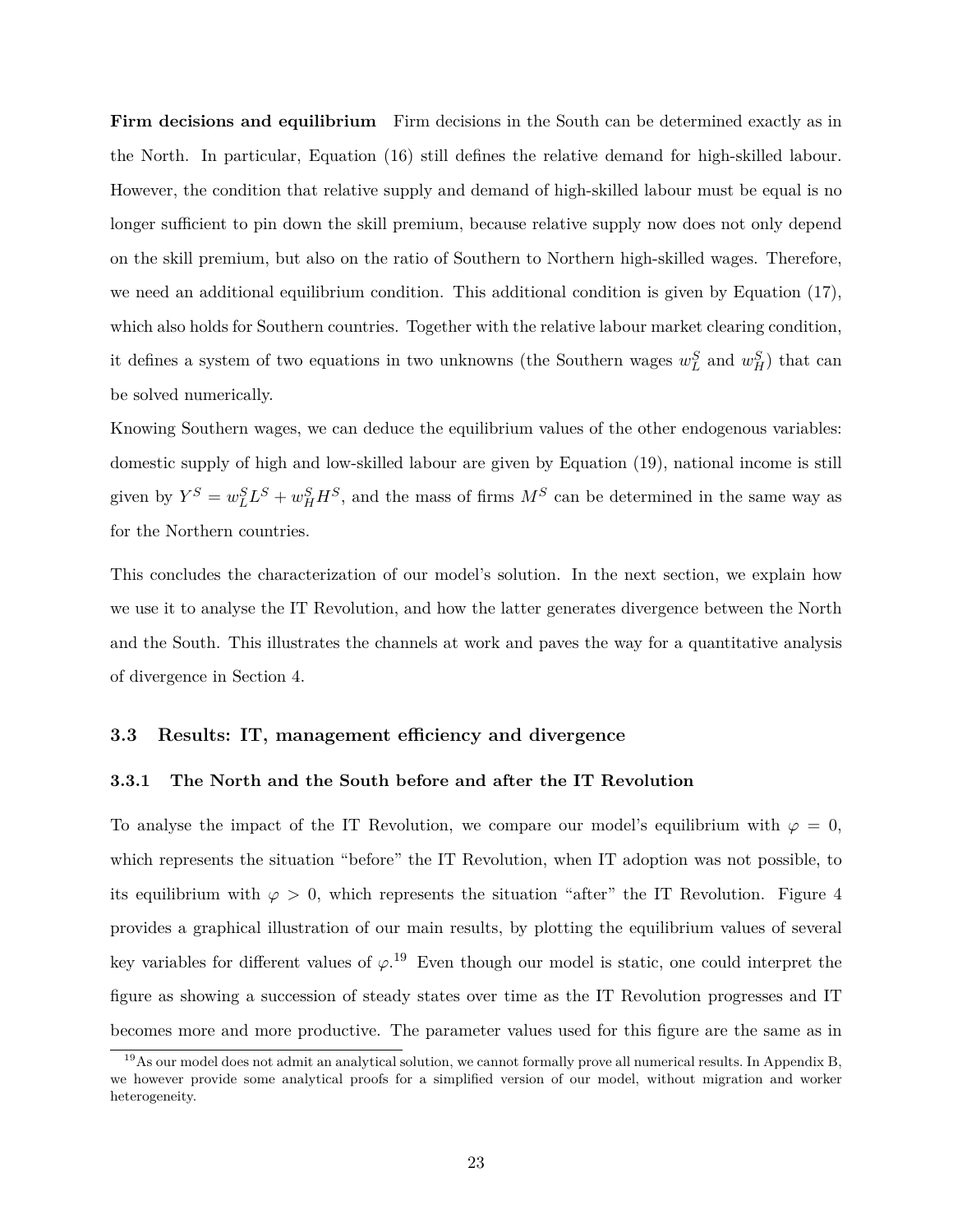the baseline calibration of our quantitative analysis (see Section 4).

Even before the IT Revolution, there are several differences between the North and the South. As management is less efficient in the South, management adoption is lower as well, as shown in Panel 2. Furthermore, the Southern firms which adopt management do not increase their productivity as much as their Northern counterparts. This reduces the competitive pressure on low-productivity firms and thus the cut-off level of productivity needed to stay in the market (see Panel 3). As a result, Southern countries have on average smaller firms than Northern ones (see Panel 4), lower aggregate productivity and lower national income (see Panel 1). Moreover, lower management adoption rates depress the demand for high-skilled labour, lowering both the skill premium and the high-skilled share of the workforce, as shown in Panel 5. Finally, as Northern wages are higher than Southern ones, some Southern high-skilled workers emigrate. This shifts the Southern highskilled labour supply downwards, which all else equal increases the skill premium (reflecting the fact that the marginal high-skilled worker now faces a higher education cost). Thus, assuming only one simple difference between the North and the South, our model can reproduce a large number of stylized facts: compared with other OECD members, Southern Europe has smaller firms, less management, lower productivity, less high-skilled workers and more high-skilled emigration.

Figure 4 also shows that the qualitative effects of the IT Revolution are the same in both regions. More advanced IT technology obviously raises IT adoption (see Panel 2) and national income (see Panel 1). It also enhances selection: as high-productivity firms adopt IT and increase their market share, some low-productivity firms exit the market and average firm size increases (see Panels 3 and 4). Furthermore, the IT Revolution raises the demand for high-skilled labour (which is needed for IT adoption costs) and therefore jointly raises the skill premium and the high-skilled share of the workforce.<sup>20</sup>

 $^{20}$ Management adoption by firms which do not use IT is subject to opposing forces. On the one hand, higher skilled wages and lower market shares due to stronger competition from IT-adopting firms reduce the incentives of firms to use management without IT. On the other hand, higher selection lowers the mass of low-productivity firms producing with the basic technology, and therefore mechanically increases the share of producing firms which use management. Depending on which effect is stronger, an increase in  $\varphi$  lowers or increases the share of firms with management. However, once *ϕ* passes a certain threshold, further increases unambiguously raise management adoption, as it is a prerequisite for IT adoption. Furthermore, the IT Revolution always raises the fraction of workers employed by firms that use management.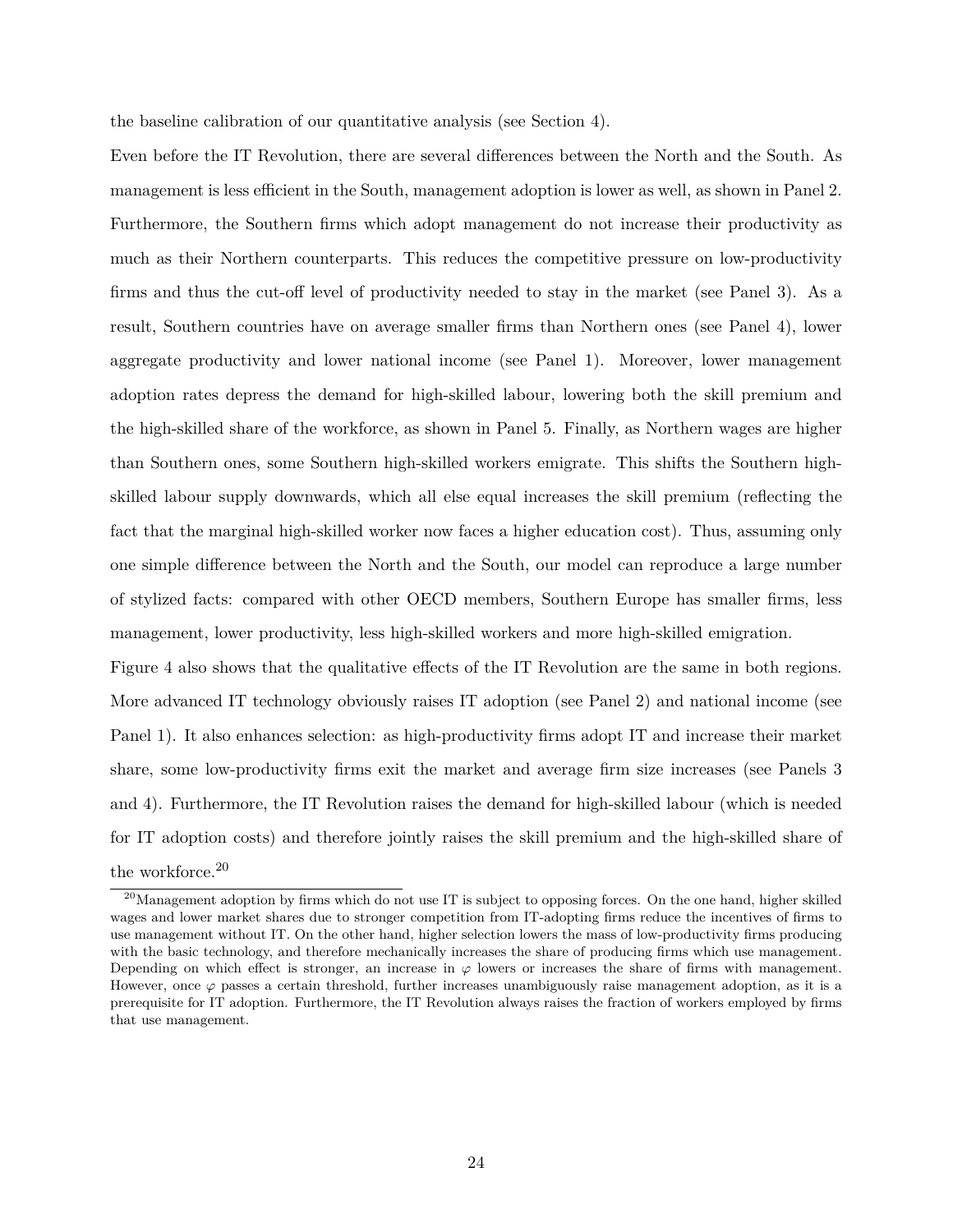

Figure 4: The impact of the IT Revolution

**Note**: Parameters values are the same as in our baseline calibration (see Section 4). In this baseline calibration,  $\varphi$ 0*.*139. The South is calibrated to represent Italy, and the North is calibrated to represent Germany.

This analysis shows that the IT Revolution raises incomes both in the North and in the South. However, as Figure 4 already indicates, it increases Northern incomes more than Southern ones. We turn to this point in the next section.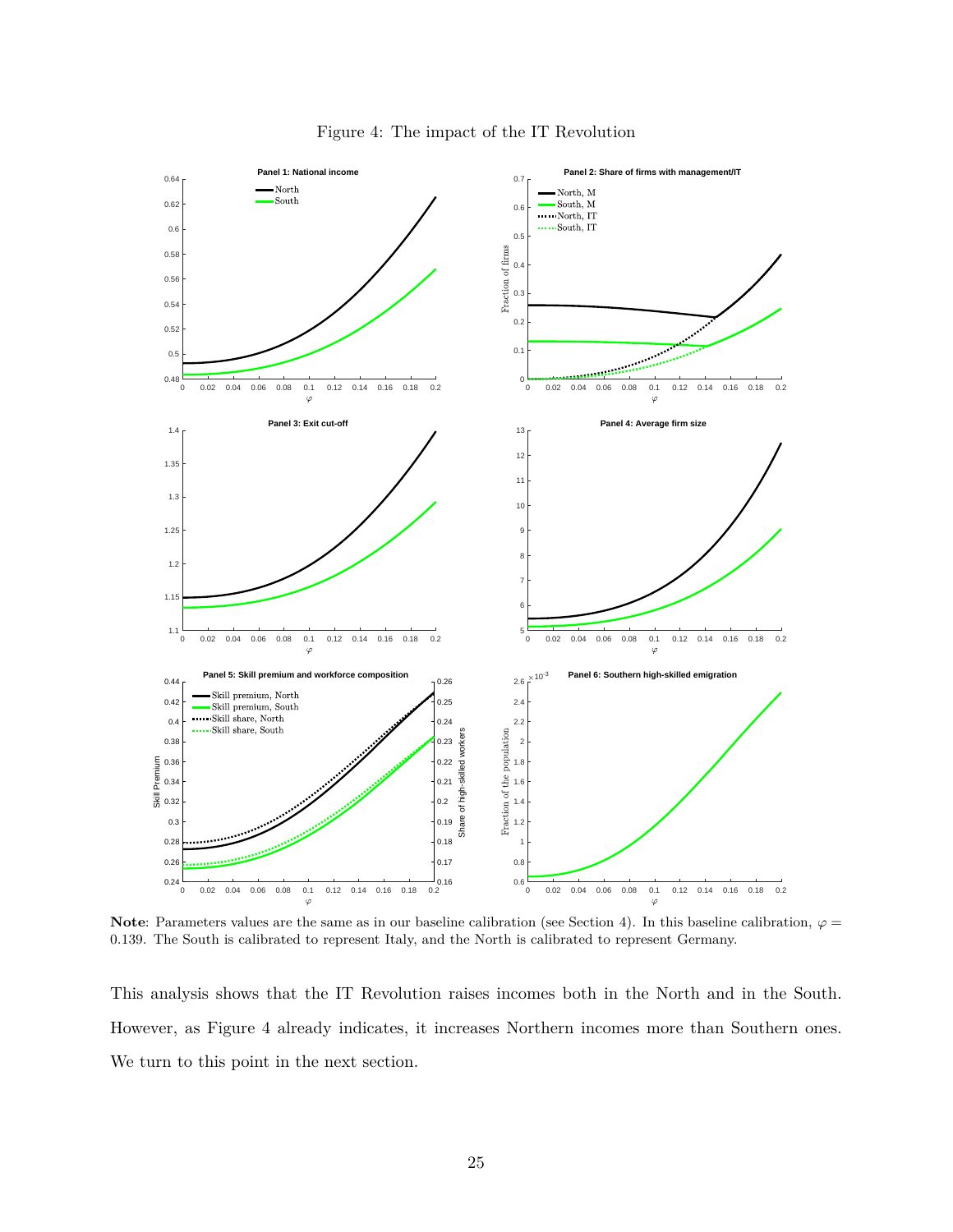#### **3.3.2 Drivers of divergence**

Figure 5 plots output per worker in a Northern and in a Southern country as a function of the state of IT technology  $\varphi$ . Both series are normalized to 1 in the equilibrium before the IT Revolution. Output per worker is our model's equivalent to aggregate productivity in the data, and from now on, we refer to it simply as productivity. The figure clearly shows that the IT Revolution increases productivity differences between the North and South, and that this effect is increasing in  $\varphi$ . This divergence arises through three channels.

First, the management-IT complementarity means that Southern firms get a smaller productivity gain than Northern ones when adopting IT. Obviously, this directly implies that Southern aggregate productivity gains are also lower. This is compounded by the fact that Southern IT adoption rates are lower (consistent with the evidence shown in Table 1): all else equal, Southern firms have less incentives to adopt IT, and because of inefficient management, they are on average smaller and thus less willing to pay the fixed cost of IT adoption. When IT productivity becomes arbitrarily high, all firms use IT and differences in adoption rates disappear. However, our log-supermodular specification of production technology implies that differences in productivity gains between Northern and Southern firms increase in IT productivity, so that divergence monotonically increases with the strength of the IT Revolution.

Figure 5: The IT Revolution and productivity divergence in the model



**Note**: Parameters values are the same as in our baseline calibration (see Section 4). In this baseline calibration,  $\varphi$ 0*.*139. The South is calibrated to represent Italy, and the North is calibrated to represent Germany.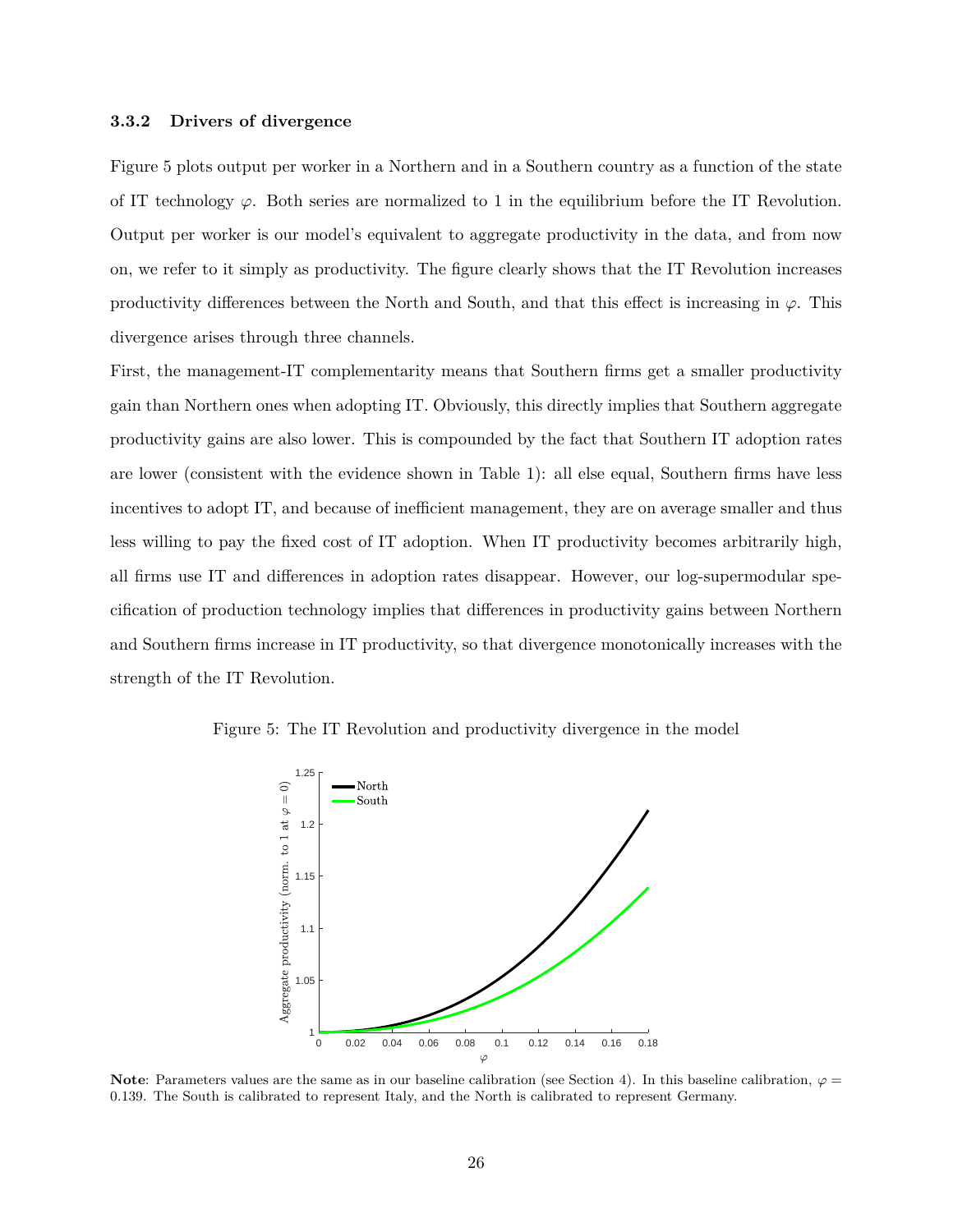Second, the IT Revolution makes the South's management disadvantage more salient through a composition effect. Southern firms are as productive as Northern ones for the basic technology, but less productive for management. Thus, as the IT Revolution increases the employment share of firms producing with management, it fosters divergence. Note that this channel does not directly depend on the management-IT complementarity, but is essentially due to the size-biased nature of IT. Indeed, management is only adopted by large firms. Thus, any other technological change which is only adopted by large firms increases their employment share and therefore triggers divergence. Third, the IT Revolution increases Northern wages more than Southern ones, and therefore endogenously increases Southern high-skilled emigration rates (see Panel 6 of Figure 4). This lowers Southern productivity, because it increases the education cost faced by the marginal high-skilled worker. It also, all else equal, increases the skill premium, and therefore further depresses IT adoption.

Note that technological change does not always leads to divergence between countries with different levels of management efficiency. For instance, in our model, Hicks-neutral technological change without fixed costs (modelled as an upward shift in the exogenous productivity distribution) would have an exactly symmetrical effect across all countries. The IT Revolution only leads to divergence because it is both management- and size-biased.

Thus, our analysis suggests a simple narrative for Southern Europe's growth performance in recent economic history. In the decades before the 1990s, technological change was neither size- nor management-biased, and Southern Europe grew at least as fast as other OECD countries.<sup>21</sup> In the middle of the 1990s, however, the nature of technological change changed. The new frontier technology, IT, had a strong complementarity with efficient management practices and therefore stimulated TFP growth in Southern Europe less than in other countries, made its management problems more salient, and incentivized more and more highly educated workers to emigrate. We now proceed to a quantitative analysis of these mechanisms.

<sup>&</sup>lt;sup>21</sup>In fact, Southern European TFP growth was generally higher than the OECD average before the 1990s. One interpretation of this fact that is consistent with our narrative is that during that period, the type of technological progress most relevant for Southern Europe was biased towards basic technologies and unskilled labour. Indeed, during their catch-up phase, Southern European countries experienced a massive shift from agriculture to manufacturing and imported technologies that were already widespread in frontier economies, and that did not rely so heavily on efficient management practices.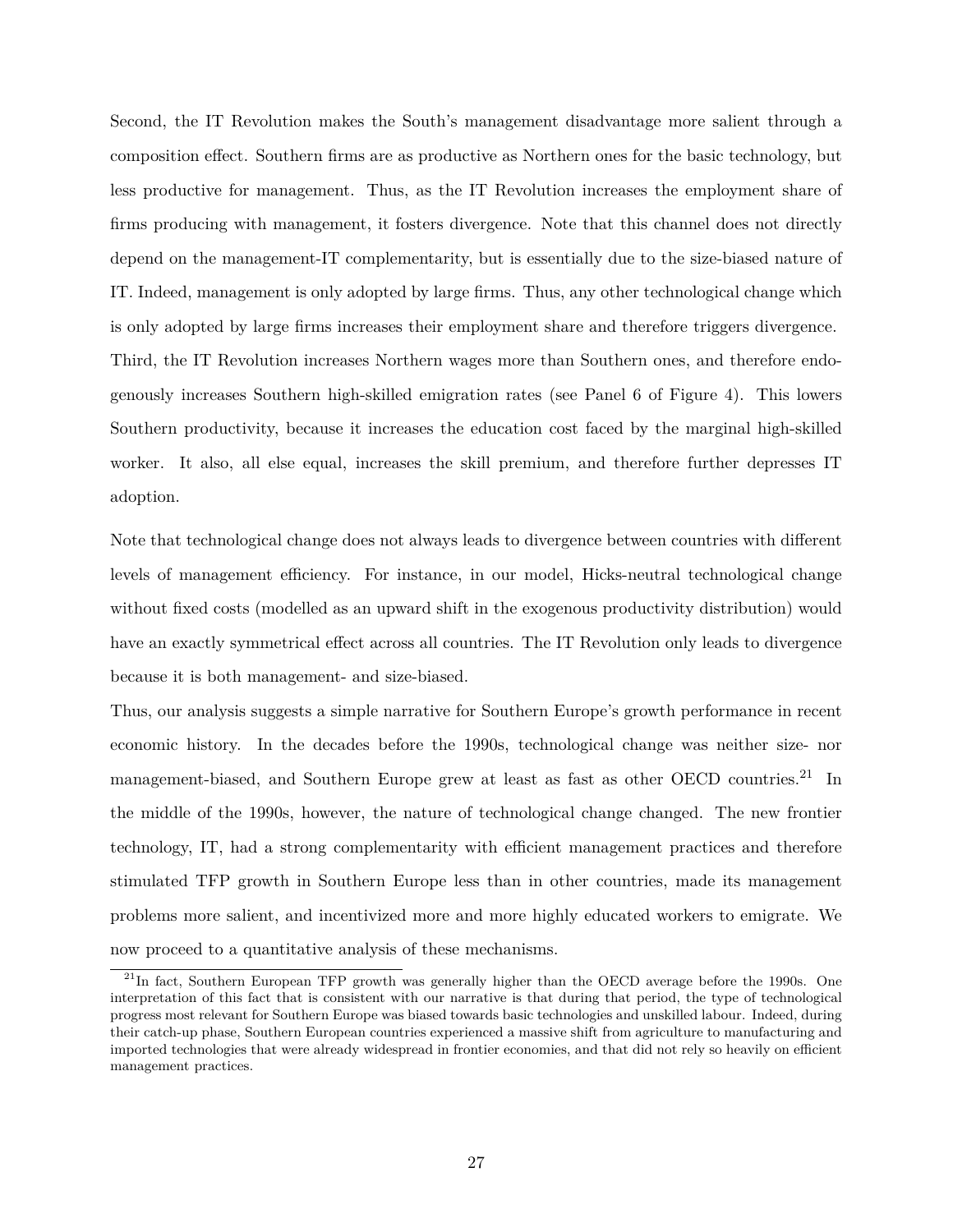### **4 Quantitative results**

In this section, we assess the importance of the IT Revolution for the divergence between three Southern European countries (Italy, Spain and Portugal) and Germany, the largest economy in Northern Europe, between 1995 and  $2008<sup>22</sup>$  To do so, we assume that Germany is representative for the North in our model, and consider successively each of the three Southern European countries as representative for the South.<sup>23</sup> We then calibrate the model using micro- and macro-level evidence on the productivity effects of management and IT adoption, and a series of moments for Germany in 2008. Throughout, the only difference between the parametrization for Germany and for the three Southern European countries is the value of the management efficiency parameter *ξ*. As before, we assess the IT Revolution by comparing our model's equilibrium without IT (where  $\varphi = 0$ ) to its equilibrium with IT (where  $\varphi = \varphi_{IT}$ , which is a positive number to be calibrated).

#### **4.1 Calibration**

#### **4.1.1 Externally calibrated parameters**

The firm-level productivity gains from management and IT adoption depend on five parameters: the management efficiency and IT parameters  $\xi$  and  $\varphi_{IT}$ , and the elasticities which determine how they map into productivity  $(\alpha_1, \alpha_2 \text{ and } \alpha_3)$ . With the notable exception of  $\varphi_{IT}$ , we set all these parameter values externally, by relying on micro-level evidence.

In our model, the parameters  $\xi$  and  $\alpha_1$  pin down the productivity increase of a firm which switches from producing with the basic technology to producing with management. To calibrate these parameters, we rely on evidence from the WMS described in Section 2. In this data, the average management score equals 0.467 for Germany, 0.110 for Italy, -0.124 for Portugal and -0.232 for Spain. Conceptually, the parameter  $\xi$  in our model captures the difference between the management efficiency described by this score, and the management efficiency of a firm producing with the basic technology. The latter cannot be inferred from the WMS, which only targets medium-size

 $22$ We stop in 2008, as the subsequent financial crisis may have amplified divergence for reasons not captured in our model. However, we show below that a calibration for the whole period 1995-2015 leads to very similar results.

<sup>&</sup>lt;sup>23</sup>Alternatively, we could allow for heterogeneity among Southern countries in our model, and consider all three countries jointly. This would not change results, as Southern countries do not interact (Southern emigrants move to the North, not to other Southern countries). Considering Germany as representative for the North is a conservative choice. As shown in Figure 3, it had lower productivity growth than the United States and the United Kingdom, and thus also presumably lower wage growth, reducing the pull factor of its wage increases for Southern emigrants.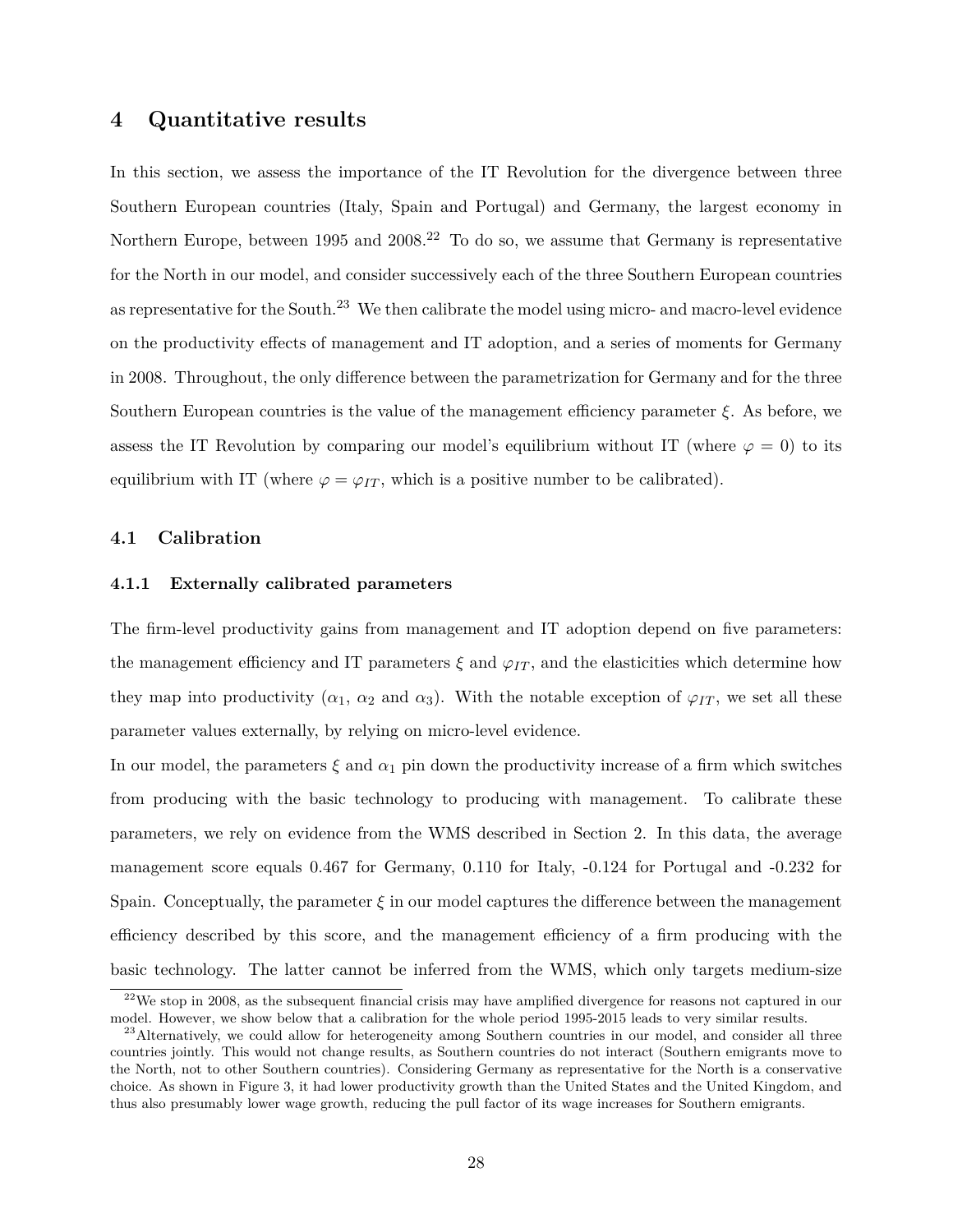firms (between 50 and 5.000 employees) that can all be expected to have a formal management structure. Thus, we rely instead on a dataset constructed by Guiso et al. (2015), who ran a close equivalent of the WMS on a sample of small Italian firms without formal management structures (see Appendix A for a full description of the dataset). The average management score of these firms is -1.110, and we define the parameter *ξ* for every country as the difference between the country's average management score and this baseline score. We will consider extensive robustness checks on these values in Section 4.3. Following Bloom et al. (2016), we assume that a unit increase in the standardized management score increases firm productivity by 10% and therefore set  $\alpha_1 = 0.1$ . Next, we turn to the productivity increase triggered by IT adoption. As we discussed in Section 2, IT consists of a large number of heterogeneous technologies. Therefore, it would be hard to rely on microeconometric evidence for one specific technology (such as computers, ERP, SCM or the internet) to pin down the parameter  $\varphi_{IT}$ , which captures the state of IT in 2008. Instead, we will calibrate  $\varphi_{IT}$  in order to generate an aggregate growth rate which is consistent with growth accounting estimates for the contribution of IT to aggregate productivity growth in the frontier economies between 1995 and 2008. We do use microeconometric evidence to pin down the elasticities  $\alpha_2$  and  $\alpha_3$ . In our model, the output per production worker of an IT-using firm is given by

$$
\ln\left(\frac{y}{l}\right) = \alpha_1 \xi + \alpha_2 \varphi_{IT} + \alpha_3 \xi \varphi_{IT} + A. \tag{21}
$$

In Section 2, we estimated the empirical equivalent of Equation (21), measuring *ξ* with a firm's management score and using software adoption as a proxy for the state of IT technology  $\varphi_{IT}$ . For our preferred measure of adoption, we found  $\alpha_2 \approx 0.085$  and  $\alpha_3 \approx 0.091$  (see Column [1] of Table 2). As the scale of  $\varphi_{IT}$  is indeterminate,<sup>24</sup> we normalize  $\alpha_2 = 1$  and then set  $\alpha_3 = 0.091/0.085 \approx 1.071$ . Note that this estimate is actually remarkably close to the one of Bloom et al. (2012), who estimate Equation (21) using hardware adoption (computers per worker) as a measure of IT adoption and find  $\alpha_3 \approx 1.014$ <sup>25</sup> This suggests that the degree of management-IT complementarity implied by our estimate of  $\alpha_3$  applies to a broad range of IT technologies, which is reassuring, as it shows that our calibration is representative for a large number of technologies associated with the IT Revolution.

<sup>&</sup>lt;sup>24</sup>Indeed, we can always rewrite firm-level productivity increase after IT adoption as  $\exp\left((\alpha_2\varphi_{IT}) + \frac{\alpha_3}{\alpha_2}\xi(\alpha_2\varphi_{IT})\right)$ .

 $^{25}$ These results are stated in Column 3 of Table 6 (P.195) of Bloom et al. (2012). The coefficient on computers per worker is 0.143, while the coefficient on the interaction of computers per worker and management score is 0.145.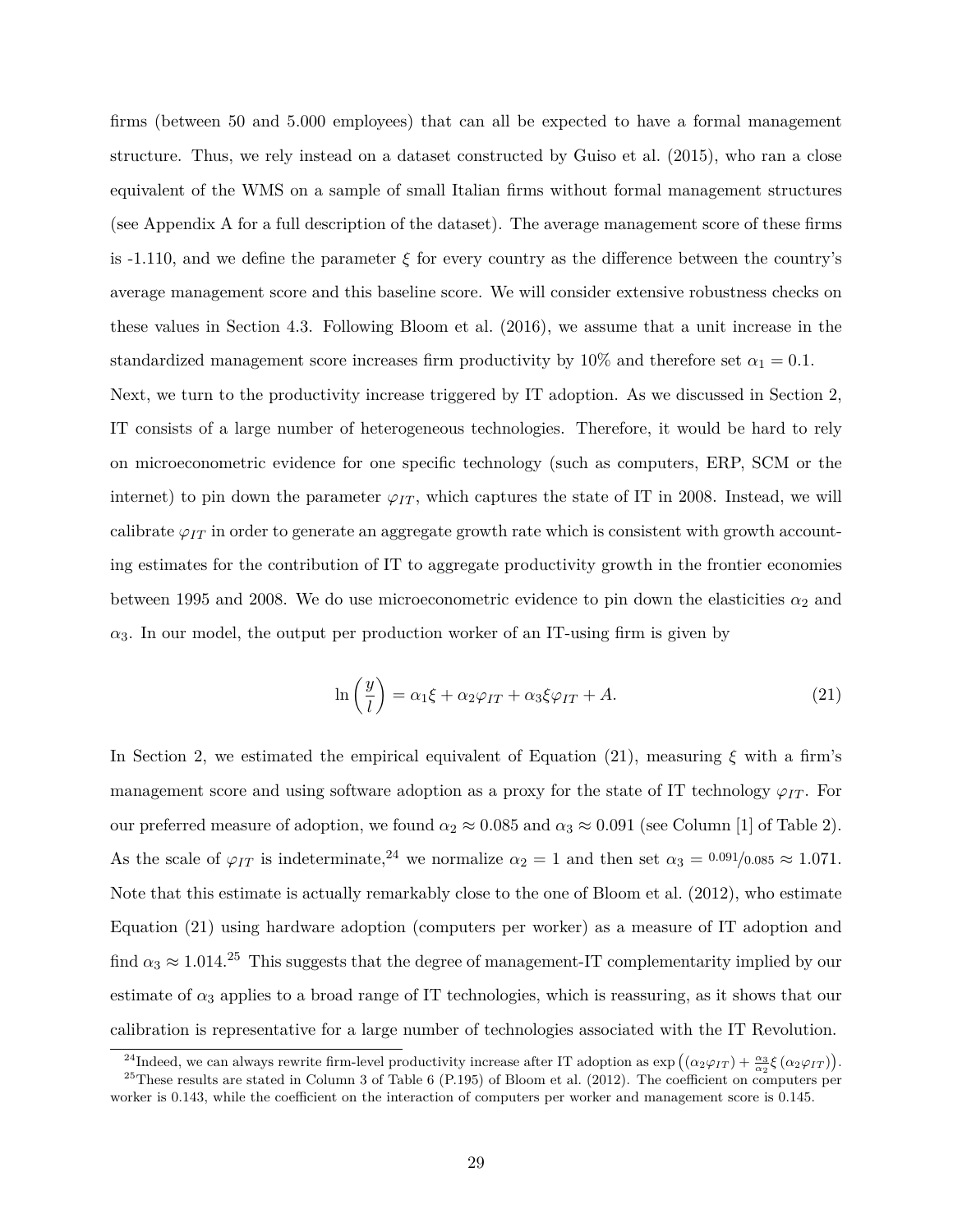| Parameter         | Value | Description                       | Parameter        | Value | Description                              |
|-------------------|-------|-----------------------------------|------------------|-------|------------------------------------------|
| $\zeta$ DEU       | 1.577 | Management efficiency, Germany    | $\alpha_2$       |       | Elasticity of prod. w.r. to $\varphi$    |
| $\zeta ITA$       | 1.220 | Management efficiency, Italy      | $\alpha_3$       | 1.071 | Elasticity of prod. w.r. to $\xi\varphi$ |
| $\xi$ PRT         | 0.986 | Management efficiency, Portugal   | $\varepsilon$    | 3     | Elasticity of substitution               |
| $\varepsilon$ ESP | 0.878 | Management efficiency, Spain      | $\boldsymbol{k}$ | 4     | Pareto shape parameter                   |
| $\alpha_1$        | 0.1   | Elasticity of prod. w.r. to $\xi$ |                  |       |                                          |

Table 4: Externally calibrated parameters

We calibrate two more parameters externally. Following general practice, we set the elasticity of substitution between intermediates to 3 (Hsieh and Klenow, 2009, Jones, 2011). The tail of the firm size distribution in our model is Pareto with shape parameter  $\frac{k}{\varepsilon-1}$ . To match the shape of size distributions in the data, we set *k* such that  $\frac{k}{\varepsilon-1} = 2$ , following Chaney (2008). We consider robustness tests for both parameters (higher elasticities and more skewed size distributions) in Section 4.3.

#### **4.1.2 Internally calibrated parameters**

There are eight more parameters to calibrate: the state of IT technology  $\varphi_{IT}$ , the fixed costs of entry  $f_E$ , of production  $f$ , of management adoption  $f_M$ , of IT adoption  $f_{IT}$ , the span of control of managers  $\eta$  and the parameters determining the costs of skill acquisition  $v_1$  and migration  $v_2$ . We set these parameter values by choosing the parameter vector  $\theta = (\varphi_{IT}, f_E, f, f_M, f_{IT}, \eta, \nu_1, \nu_2)$  that solves

$$
\min_{\theta} \sum_{s=1}^{8} \left( \frac{\text{Moment}_s \left( \text{Data} \right) - \text{Moment}_s \left( \theta, \text{Model} \right)}{\text{Moment}_s \left( \text{Data} \right)} \right)^2, \tag{22}
$$

All moments refer to the model's equilibrium for Germany after the IT Revolution. Most importantly, we target German productivity growth induced by the IT Revolution. In our model, this corresponds to the increase in Germany's aggregate productivity between the equilibrium without IT and the equilibrium with IT. To pin down this growth rate, we rely on growth accounting evidence. For the United States, Byrne et al. (2013) find that IT accounted for 57% of all growth in real output per worker (net of non-IT capital deepening) in the nonfarm business sector between 1995 and 2008. At the same time, the OECD data discussed in the introduction indicates an overall US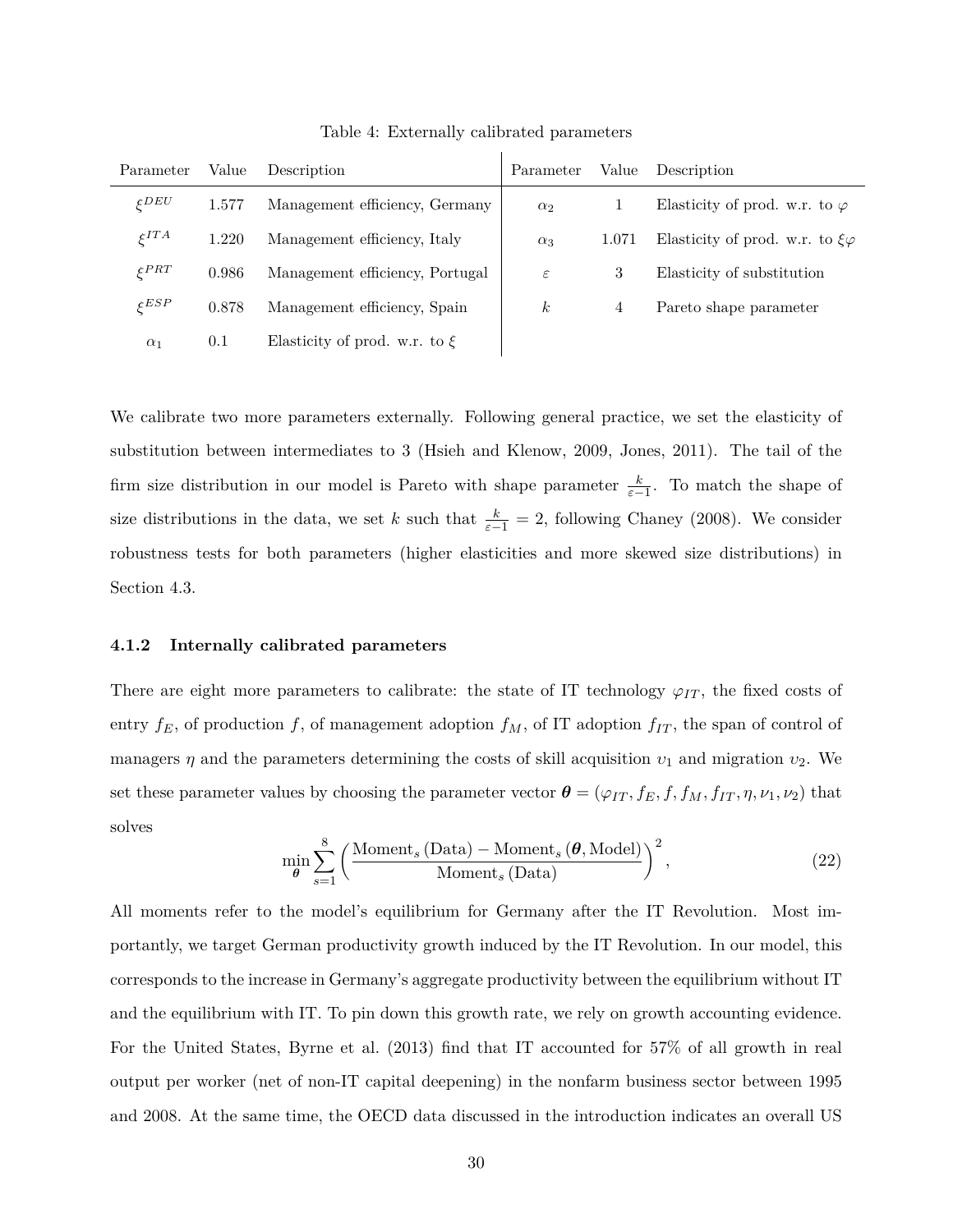productivity (real output per hour worked, net of non-IT capital deepening) growth of 25.2%. Thus, assuming that the decomposition of Byrne et al. for the nonfarm business sector also applies to the overall economy, IT accounts for a 13.6% increase in US productivity between 1995 and 2008.<sup>26</sup> To the best of our knowledge, there are no comparable studies for Germany. We therefore use our model to discipline the German growth rate, by assuming that if Germany's management score were equal to the one of the US,<sup>27</sup> German productivity would also have grown by 13.6%. We consider robustness checks for this target in Section 4.3.

Second, we target the share of German employment in IT-using firms. As noted before, IT refers to a wide array of technologies. Thus, there is no single adoption rate: while nearly all firms have access to the internet, only a subset of firms use ERP or SCM software. For our main IT adoption measures discussed in Section 2, adopting firms represent approximately 40% (for CRM and SCM), 65% (for ERP) or more than 95% (for the internet) of total employment in Germany in 2014.<sup>28</sup> Thus, we target an employment share of 55% for 2008, but perform extensive robustness checks around this value. Together with the German growth rate, this moment disciplines the strength of the IT Revolution in the model, that is, the parameters  $\varphi_{IT}$  and  $f_{IT}$ .

Third, we target the share of German employment in management-using firms. As in the previous section, we identify firms which use management with firms having at least 50 employees. Using Eurostat's structural business statistics (SBS), we find that the employment share of firms with more than 50 employees was 57.9% in 2012, the first year in which a decomposition of employment by size classes is available. This moment disciplines the fixed cost of management adoption *fM*. Fourth, we target the average number of employees of German firms and firms' exit rate, using

again the SBS. These show that in 2008, the average German firm had 8.0 employees. In our model, all exit occurs endogenously immediately after entry. Many studies (e.g., Bartelsman et al. (2005) for a set of OECD countries and Fackler et al. (2013) for Germany), show that exit hazard rates of entering firms stabilize approximately five years after entry. The Eurostat SBS show that in 2009

 $^{26}$  According to Table 1 in Byrne et al. (2013), real GDP per worker in the US nonfarm business sector grew by 33.8 log points between 1995 and 2008. Netting out the contribution of non-IT capital (5.5 log points), a productivity growth rate of 28.3 log points remains. As the total contribution of IT to growth in real GDP per worker during these years was 16.1 log points, it follows that IT accounted for 57% (16*.*1*/*28*.*3) of all productivity growth. Assuming that the same percentage holds for the overall economy, and noting that the OECD data discussed in the introduction implies that US productivity has increased by 22.5 log points between 1995 and 2008 yields an overall IT contribution of 12.7 log points (0*.*57 · 22*.*5), or 13.6%.

<sup>&</sup>lt;sup>27</sup>The average management score of US firms is 0.612, and therefore,  $\xi^{USA} = 1.722$ .

<sup>28</sup>See Appendix A for further details on this and on the following data sources.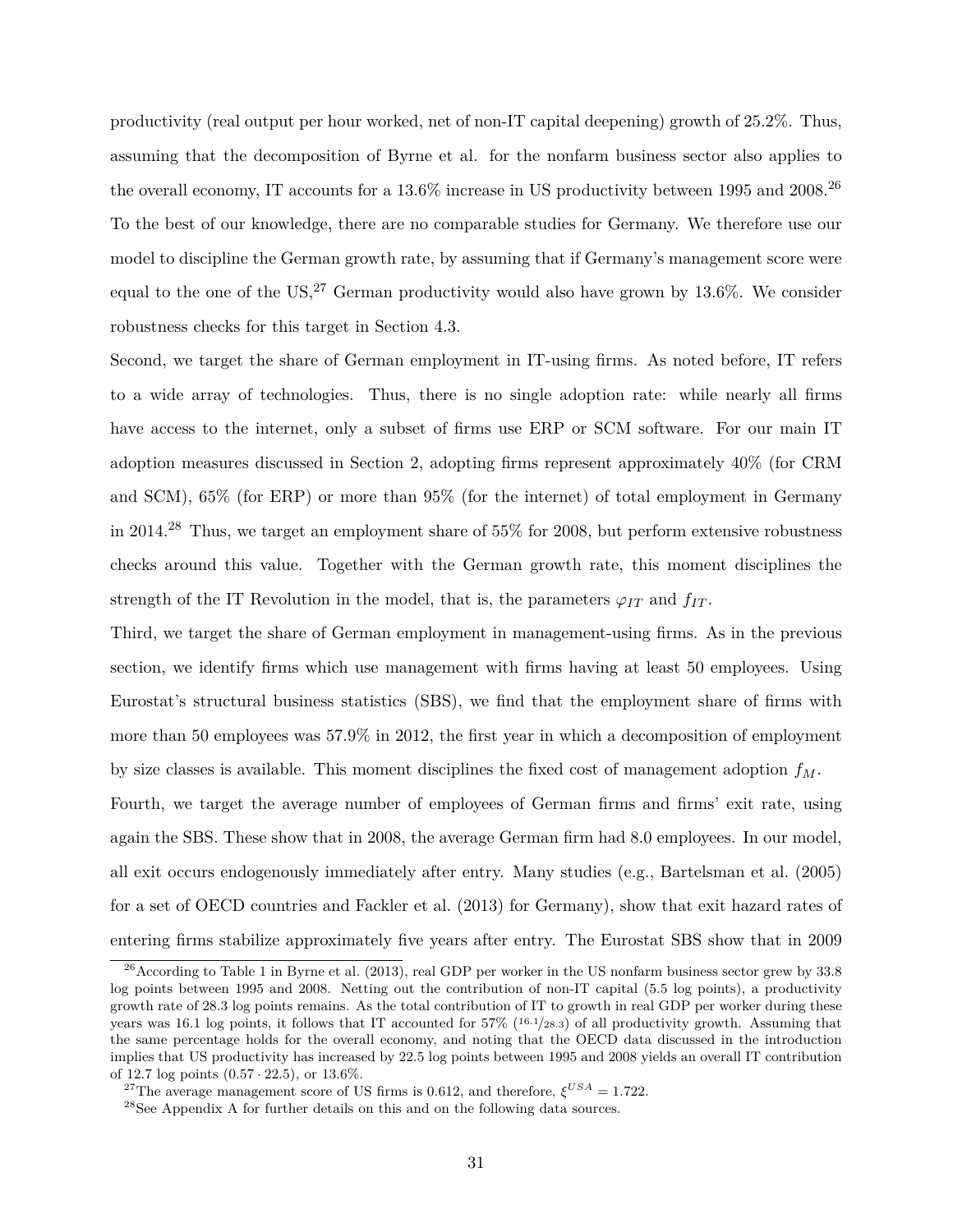(the first year in which this data is available), 40.2% of all German firms which entered in 2004 were still active, so we target an endogenous exit rate of 59.8%. Average employment and the exit rate jointly determine the fixed costs *f<sup>E</sup>* and *f*.

Fifth, we target the share of high-skilled workers in the German workforce and the German skill premium, using the EU SILC database. Throughout, we define high-skilled workers in the data as workers with tertiary education. The data shows that in 2015, 22.2% of the German population between 18 and 64 years had tertiary education, and that the average net annual income of these people was 35.8% higher than that of the rest of the population. The skill premium and the share of high-skilled workers jointly discipline the span of control of managers *η* and the education cost parameter  $\nu_1$ .

Finally, German moments can of course not identify the migration cost parameter  $\nu_2$ , as there is no German emigration in our model. Thus, we discipline this last parameter using the DIOC database introduced in Section 2.3. The data show that in 2010/2011, the net stock of high-skilled Southern emigrants amounted to 1.26% of their domestic high-skilled population, and we target this number.<sup>29</sup>

| Moment                                  | Country       | Data     | Model  |
|-----------------------------------------|---------------|----------|--------|
| IT-induced productivity growth          | United States | 13.6%    | 13.6%  |
| IT-induced productivity growth          | Germany       | n.a.     | 11.7%  |
| Employment in firms with IT             | Germany       | 55.0%    | 55.0%  |
| Employment in firms with management     | Germany       | 57.9%    | 57.9%  |
| Average firm size (employees)           | Germany       | 8.0      | 8.0    |
| Exit rate                               | Germany       | 59.8%    | 59.8%  |
| Percentage of high-skilled workers      | Germany       | 22.2\%   | 22.2%  |
| Skill premium                           | Germany       | 35.8%    | 35.8%  |
| Emigration (perc. of high-skilled pop.) | South         | $1.26\%$ | 1.26\% |

Table 5: Targeted moments

We solve the minimization problem defined by Equation (22) with a Differential Evolution algorithm.

<sup>&</sup>lt;sup>29</sup>Precisely, to calibrate  $\nu_2$ , we consider a hypothetical Southern country whose management score is the simple average of the scores of Italy, Portugal and Spain. Results do not change if we use a population-weighted average.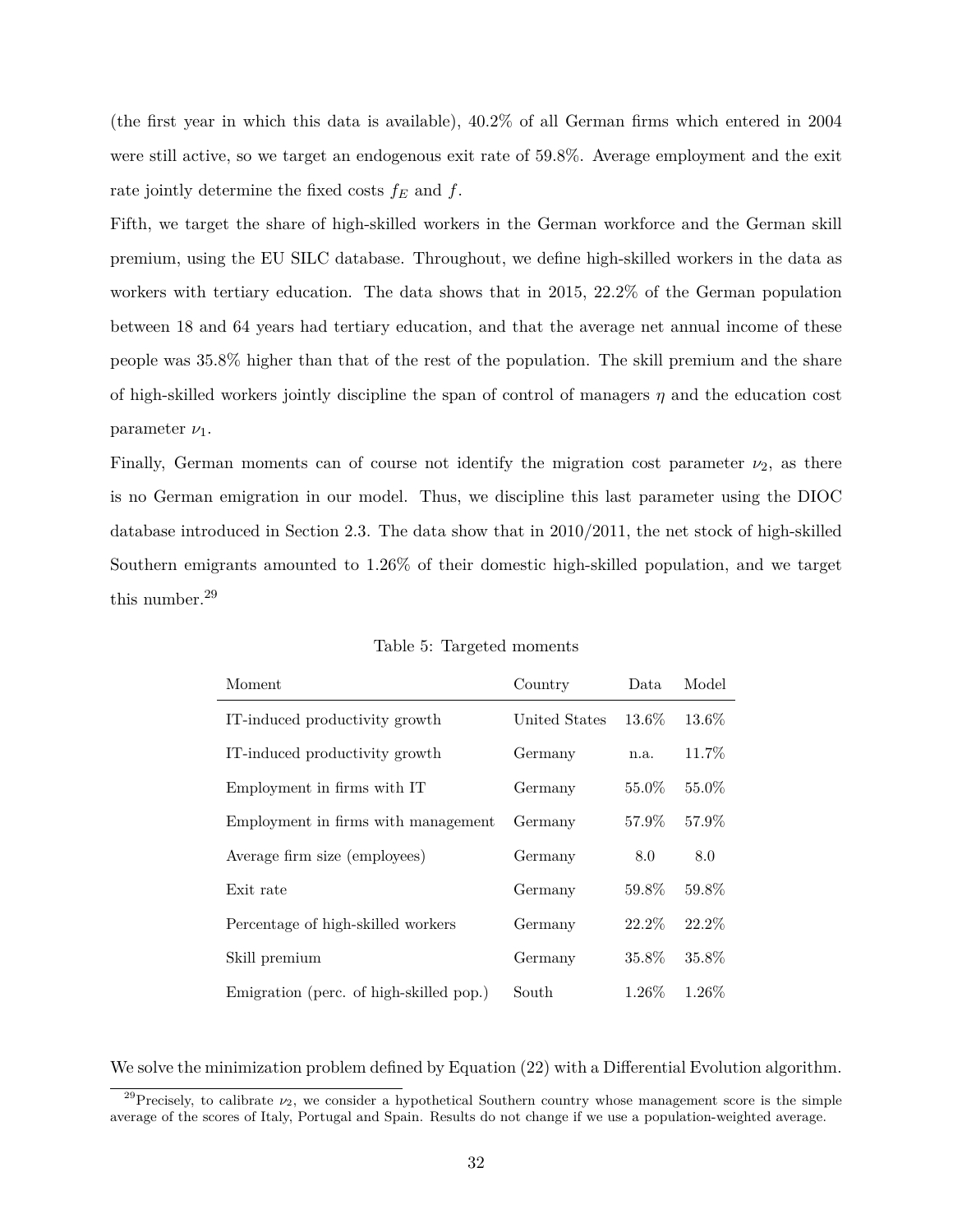Table 5 shows that our model matches the targeted moments very closely (which is not surprising, given that the calibration is exactly identified). The model implies a German productivity growth of 11.7%, around 86% of the US value. Table 6 shows the implied parameter values.

| Parameter | Value | Description              | Parameter      | Value | Description               |
|-----------|-------|--------------------------|----------------|-------|---------------------------|
| İΕ        | 0.450 | Entry cost               | $\varphi_{IT}$ | 0.139 | State of IT technology    |
| f         | 0.866 | Fixed cost of production | $\eta$         | 46.58 | Managers' span of control |
| fм        | 0.400 | Management adoption cost | $\nu_1$        | 1.219 | Education cost parameter  |
| $f_{IT}$  | 2.153 | IT adoption cost         | $\nu_2$        | 46.56 | Emigration cost parameter |

Table 6: Internally calibrated parameters

The fixed costs imply reasonable magnitudes for adoption costs: IT adoption costs represent approximately 6% and management adoption costs approximately 1% of German national income. The average high-skilled worker uses up around 13.3% of her labour endowment in education, and the average manager can supervise around 40 production workers.<sup>30</sup>

#### **4.1.3 Model fit**

To examine our model's fit, Table 7 compares its moments generated for Southern European countries after the IT Revolution to their (non-targeted) data equivalents in 2008, or in the closest year with available data. Even though our calibration used almost no information on Southern Europe, it roughly matches the Southern European shares of firms with management and exit rates. Average firm size and the share of high-skilled workers in the workforce are lower in Southern Europe than in Germany, even though the model somewhat overpredicts their level with respect to the data.<sup>31</sup> Finally, it turns out that in the data, skill premia are higher in Southern Europe than in Germany. This finding may be due to taxes. For our calibration, we have used data on net wages, as these are most relevant for workers making occupational choices. However, when looking at gross wages, which are more directly subject to market forces, it turns out that the skill premium in Italy is

<sup>&</sup>lt;sup>30</sup>The average high-skilled worker supplies 0.867 units of labour, and every unit can supervise 46.58 production workers.

 $31$ Spain is an exception in this regard, with a very high share of the population having tertiary education.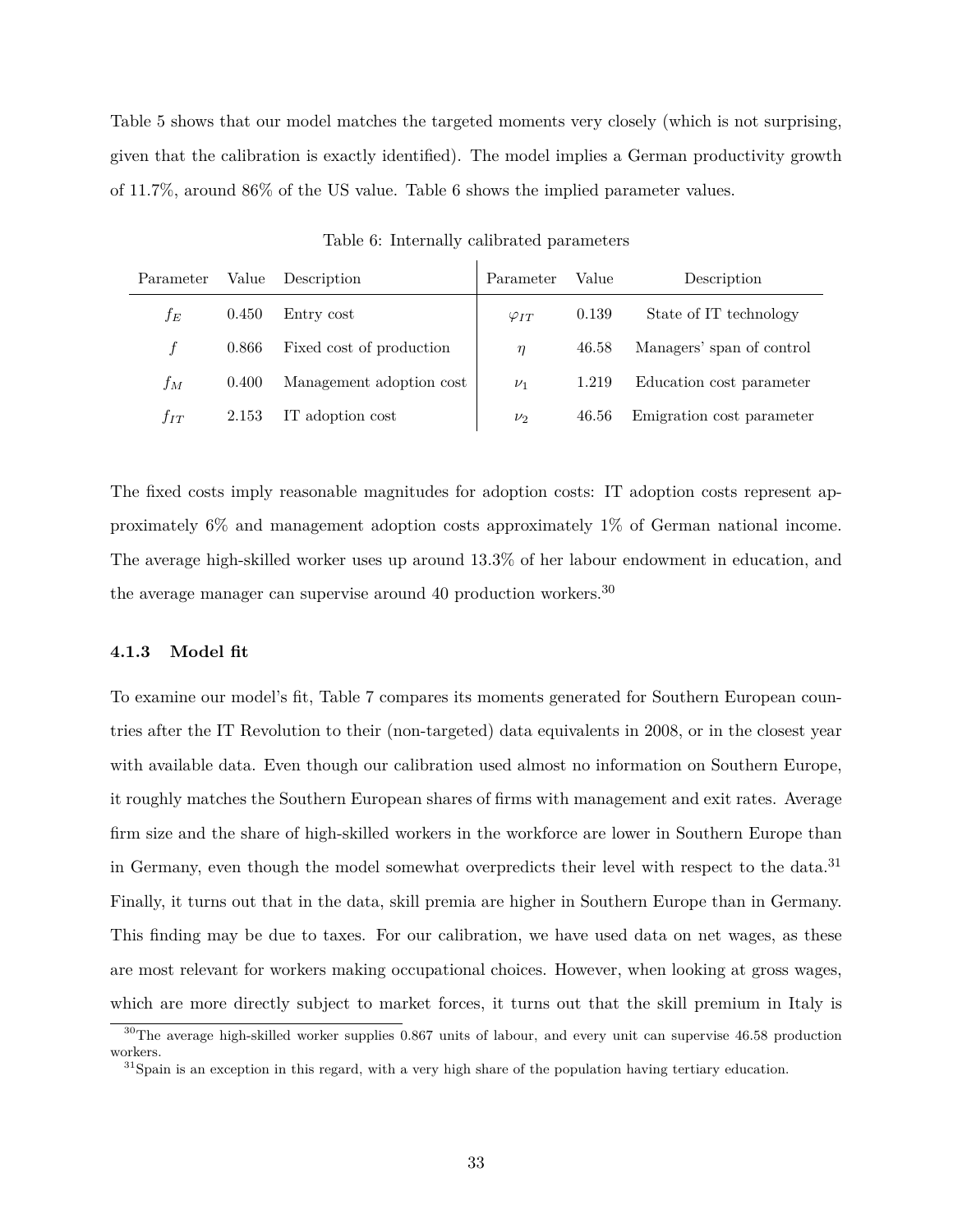substantially lower than in Germany, and the one in Spain is somewhat lower.<sup>32</sup>

|                               | Italy |        |       | Portugal | Spain |        |
|-------------------------------|-------|--------|-------|----------|-------|--------|
|                               | Data  | Model  | Data. | Model    | Data  | Model  |
| Emp. in firms with management | 33\%  | $44\%$ | 37\%  | $35\%$   | 40\%  | $31\%$ |
| Average firm size (employees) | 4.1   | 6.6    | 3.7   | 6.0      | 4.3   | 5.8    |
| Exit rate                     | 50%   | 52%    | 65%   | 48\%     | 51\%  | 46%    |
| Share of high-skilled workers | 14\%  | 20%    | 13\%  | 19%      | 29\%  | 18%    |
| Skill premium                 | 52%   | 32\%   | 110\% | $30\%$   | 50%   | 29%    |

Table 7: Non-targeted moments (Southern Europe, after the IT Revolution)

**Note**: Data sources and definitions are the same as for Germany. See details in Appendix A.

Overall, this evidence suggests that management efficiency (the only difference between Southern Europe and Germany in our model) can explain a substantial part of several cross-country differences in the productive structure, even though it can of course not account for all the differences. We are now ready to consider our model's predictions for divergence.

#### **4.2 Quantitative implications**

Table 8 contains our model's main quantitative predictions. Column [1] shows some summary statistics for the equilibrium before the IT Revolution (where  $\varphi = 0$ ). Germany's higher management efficiency already implies a 1.8% productivity gap with respect to Italy, a 2.6% gap with respect to Portugal, and a 2.9% gap with respect to Spain. The IT Revolution amplifies these differences, because its productivity impact is lower in Southern Europe. This can be seen in Column [2], showing the equilibrium after the IT Revolution (where  $\varphi = \varphi_{IT}$ ): with respect to the equilibrium before the IT Revolution, aggregate productivity increases by 11.7% in Germany, but only by 7.6% in Italy, 5.4% in Portugal and 4.5% in Spain. Differences between Southern European countries reflect their management scores: Italy fares best because it has the highest management score in Southern Europe, and Spain worst because it has the lowest one. Furthermore, note that divergence is strongest for high-skilled workers' wages, because the IT Revolution raises the skill premium more

<sup>&</sup>lt;sup>32</sup>Data for gross wages from the OECD "Education and Training" database gives a gross skill premium of 59.4% for Germany (in 2014), 50.4% for Italy and 58.8% for Spain (in 2013).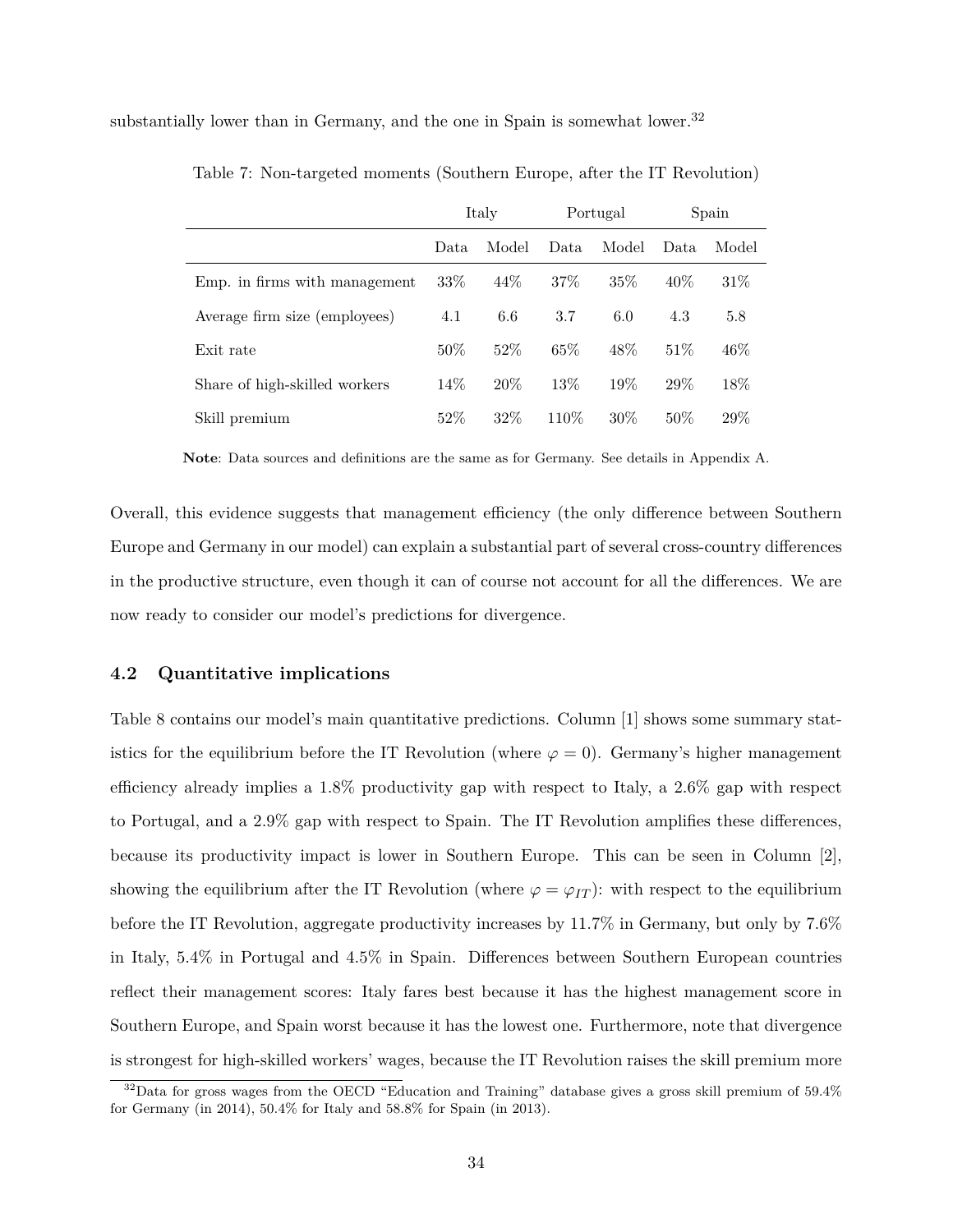strongly in Germany than in Southern Europe.

|                                      |              |            | [1]        |            | $[2]$        |            |            |            |
|--------------------------------------|--------------|------------|------------|------------|--------------|------------|------------|------------|
|                                      |              |            | Without IT |            | With IT      |            |            |            |
|                                      | DEU          | <b>ITA</b> | <b>PRT</b> | <b>ESP</b> | DEU          | <b>ITA</b> | <b>PRT</b> | <b>ESP</b> |
| Productivity rel. to Germany         | $\mathbf{1}$ | 0.982      | 0.974      | 0.971      | $\mathbf{1}$ | 0.946      | 0.919      | 0.908      |
| Productivity growth                  |              |            |            |            | 11.7%        | $7.6\%$    | $5.4\%$    | $4.5\%$    |
| Share of actual divergence           |              |            |            |            |              | 28\%       | 67%        | $39\%$     |
| Low-skilled wage rel. to Germany     | $\mathbf{1}$ | 0.985      | 0.978      | 0.976      | $\mathbf{1}$ | 0.953      | 0.929      | 0.920      |
| High-skilled wage rel. to Germany    | $\mathbf{1}$ | 0.970      | 0.956      | 0.950      | $\mathbf{1}$ | 0.926      | 0.887      | 0.872      |
| Emp. in firms with management        | 47%          | $32\%$     | 23\%       | 19%        | 58%          | 44%        | 35%        | 31\%       |
| Emp. in firms with IT                | $0\%$        | $0\%$      | $0\%$      | $0\%$      | $55\%$       | 43\%       | 35%        | 31\%       |
| Skill premium                        | 27\%         | $25\%$     | 24\%       | 24\%       | 36%          | 32\%       | 30%        | 29%        |
| Share of high-skilled workers        | 18%          | 17%        | 16%        | 16\%       | 22%          | 20\%       | 19%        | 18%        |
| Emigrants $(\%$ of high-skilled)     | $0\%$        | $0.4\%$    | $0.6\%$    | 0.7%       | $0\%$        | $0.8\%$    | $1.4\%$    | $1.6\%$    |
| Emigrants $(\%$ of total population) | $0\%$        | 0.1%       | 0.1%       | 0.1%       | $0\%$        | $0.2\%$    | 0.3%       | $0.3\%$    |

#### Table 8: Quantitative results for the baseline calibration

 $\overline{1}$ 

**Note**: Productivity in our model is measured as output per worker.

How much of the actually observed divergence between Southern Europe and Germany can be explained by the IT Revolution? To answer this question, we confront the divergence generated by our model to the one observed in the data. According to the OECD data discussed in the introduction (see Figure 1), the divergence in aggregate productivity with respect to Germany was 14.9 percentage points for Italy, 18.4 percentage points for Spain, and 9.4 percentage points for Portugal. In our model, the corresponding numbers are 4.1, 7.2 and 6.3 percentage points. Thus, over the period 1995-2008, our model accounts for 28% (4*.*1*/*14*.*9) of Italy's , 39% (7*.*2*/*18*.*4) of Spain's and 67% (6*.*3*/*9*.*4) of Portugal's divergence with respect to Germany.

As discussed in Section 3, divergence is due to three channels: the direct effect of lower IT adoption and lower productivity gains from adopted IT, the increase in the employment share of firms with management, and high-skilled emigration. We can use the model to assess the relative strength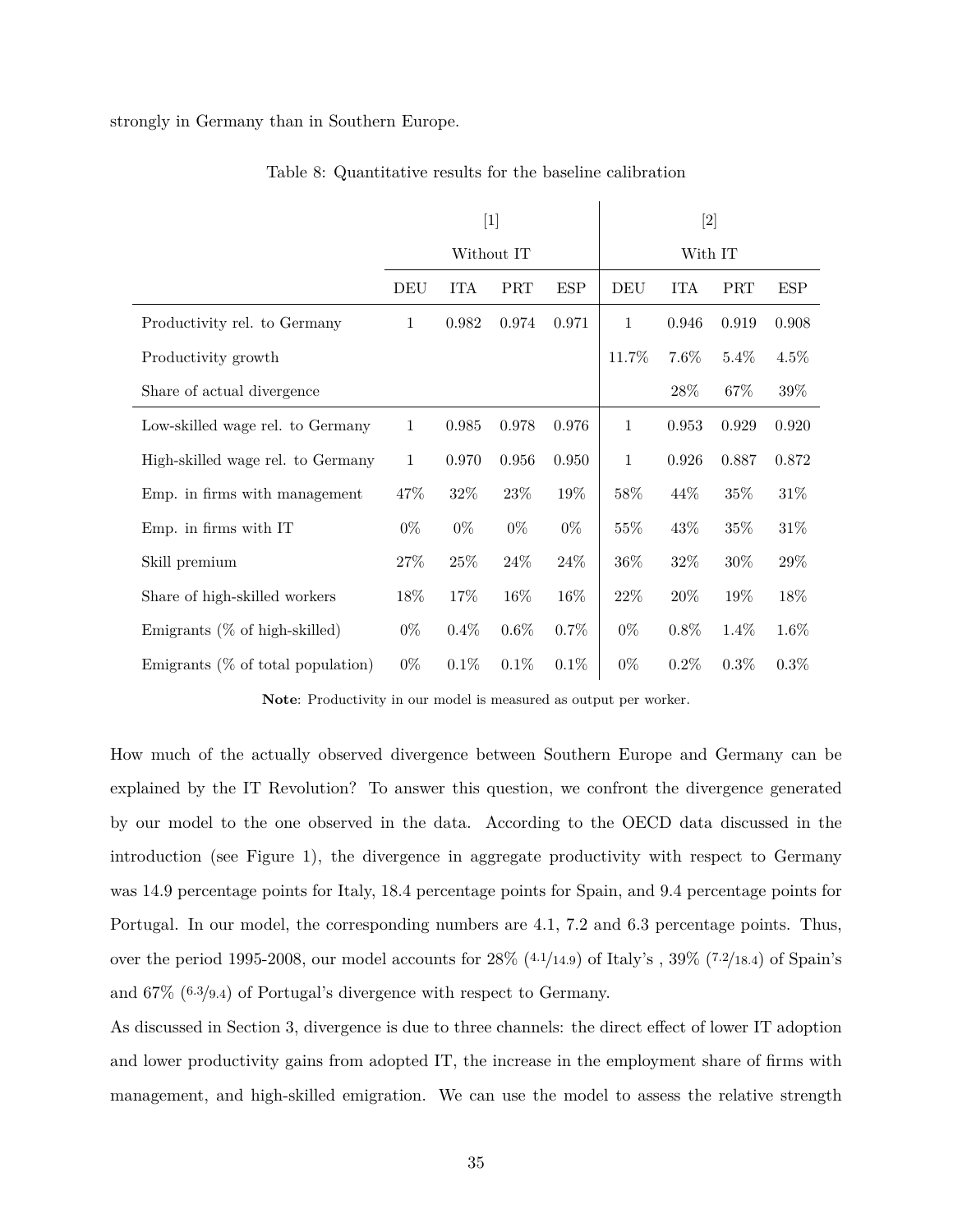of these channels. To do so, we start by shutting down the first channel, setting  $\alpha_3 = 0$  and recalibrating the model to match the targets described in the previous section.<sup>33</sup> Now, Southern European and German firms experience the exact same productivity increase when adopting IT. However, the IT Revolution still triggers divergence, because it increases the employment share of firms with management and stimulates emigration. In this alternative calibration, differences in productivity growth are substantially lower, amounting to 0.8 percentage points for Italy, 1.5 percentage points for Portugal and 1.9 percentage points for Spain. Thus, lower productivity gains for Southern European firms adopting IT account for the largest part of divergence (around 75% of the total), while the remainder is due to composition changes and emigration. Among these latter channels, composition changes dominate. Indeed, emigration has only a small effect: when we set the migration cost parameter  $\nu_2$  to  $+\infty$  in our baseline calibration (and therefore shut down emigration), productivity growth only increases by 0.1 percentage points in Italy, 0.15 percentage points in Portugal, and 0.22 percentage points in Spain.<sup>34</sup>

Thus, the most important driver of divergence is the fact that Southern European firms adopt less IT and benefit less from the IT they adopted. This accounts for three quarters of overall divergence. The increase in the aggregate importance of management triggered by the IT Revolution accounts for most of the remaining quarter, while emigration of high-skilled workers, even though large in absolute terms (high-skilled emigration more than doubles in all three Southern countries) has a relatively limited impact on divergence.

Finally, it is instructive to consider the differences between the aggregate and firm-level results. As shown in Table 8, Italy's aggregate growth rate in the baseline calibration represents around 65% of the German one. However, at the firm level, productivity differences are actually substantially smaller: an IT-adopting Italian firm increases its output per worker by 84% as much as a German firm.<sup>35</sup> This shows that inferring the aggregate consequences of the IT Revolution directly from

<sup>&</sup>lt;sup>33</sup>We need to recalibrate the model because otherwise, the implied growth rate for Germany would be much lower, and our results for the alternative parametrization would not be comparable to the baseline.

<sup>&</sup>lt;sup>34</sup> In our model, emigration lowers aggregate productivity because it increases the education costs of the marginal high-skilled worker, but also because love for variety implies that aggregate productivity depends on population size (for empirical evidence on this, see Peters, 2017). To assess the relative strength of the two channels, we consider a counterfactual without high-skilled migration, but with exogenous low-skilled emigration, set equal to the emigrant shares in the population shown in Table 8, both before and after the IT Revolution. This low-skilled emigration lowers productivity growth by a little more than half as much as the increase in high-skilled emigration did.

<sup>&</sup>lt;sup>35</sup>For a firm that already uses management, output per worker increases by a factor  $\exp(\alpha_2\varphi_{IT} + \alpha_3\xi\varphi_{IT})$  when adopting IT. Thus, firm-level productivity differences are given by  $\exp\left(\alpha_3\left(\xi^{ITA} - \xi^{DEU}\right)\varphi_{IT}\right)$ .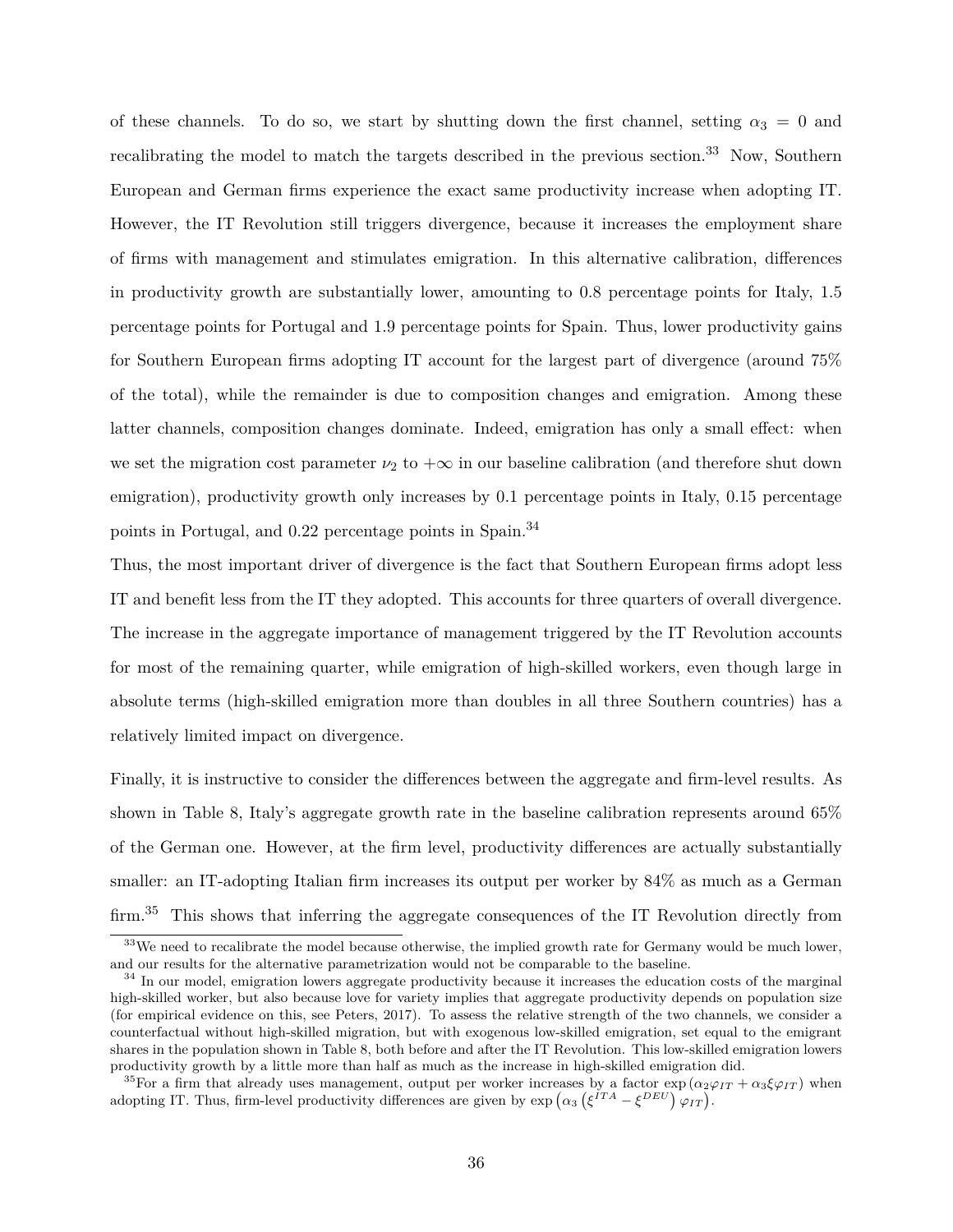reduced-form microeconometric regressions (such as the ones shown in Section 2) could be highly misleading. In the context of our model, this would miss the fact that Southern European IT adoption rates are lower, that the IT Revolution increases the aggregate importance of management, and that it stimulates high-skilled emigration. All these margins combined imply that the aggregate divergence is twice as large as the firm-level one.

Overall, our model indicates that the IT Revolution substantially contributed to Southern Europe's divergence. In the next section, we discuss a number of robustness checks around our baseline calibration.

#### **4.3 Robustness checks and counterfactuals**

#### **4.3.1 Robustness checks**

Table 9 reports a series of robustness checks. As noted before, we rely on US growth accounting data and on our model to calibrate the impact of the IT Revolution on German productivity growth. However, apart from more efficient management practices (which our model takes into account), there are several specificities of the US economy (such as the fact that most major IT producers are American) which could imply that IT had a larger impact in the US than in Germany. Therefore, Row [2] reports our main results when we explicitly impose a German growth target of 9%, almost 3 percentage points lower than in the baseline calibration (66% of the US number instead of 86%). We recalibrate the model using the new growth target and otherwise proceed as in our baseline calibration. This more conservative scenario does not change the relative growth rates of Southern European countries: as in our baseline calibration, Italy grows roughly two thirds as much as Germany, and Spain 40% as much. However, as absolute growth rates are lower, the IT Revolution explains a slightly smaller share of the actually observed productivity divergence: 20% in Italy, 30% in Spain and 50% in Portugal.

In Rows [3] and [4], we change the parameter values that govern the shape of the firm size distribution, namely the elasticity of substitution (increased to  $\varepsilon = 4$ ) and the shape parameter of the Pareto distribution (lowered to  $k = 3$ ). Again, all other external parameters are set to their baseline values and the model is recalibrated to the baseline targets. Both changes make the firm size distribution more right-skewed and slightly lower our divergence estimates. Indeed, with a more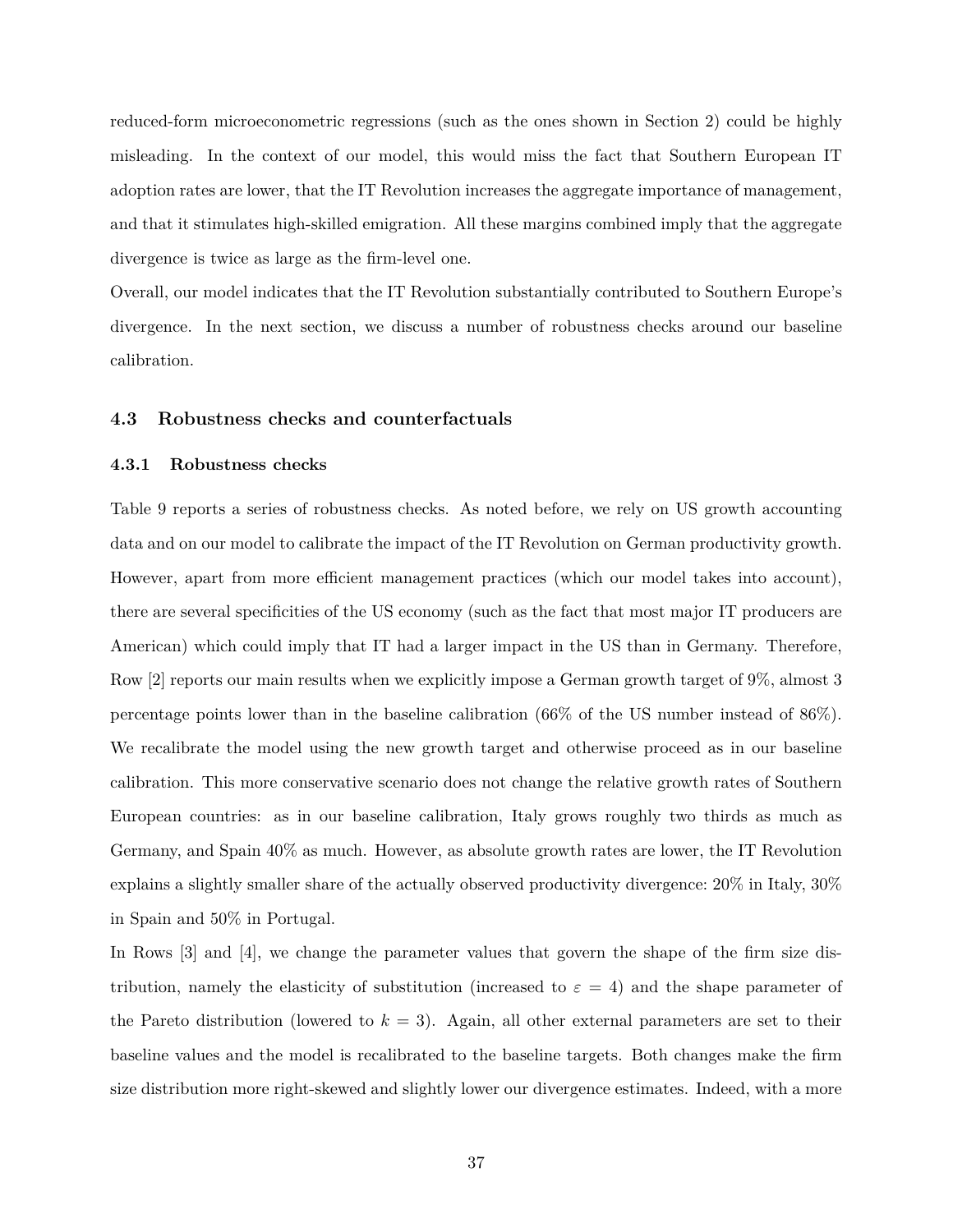|                                                                                                                                                                                                          |                          | Growth rates |            |                             |            | Relative growth |                             |        | Diverg. explained |        |        |
|----------------------------------------------------------------------------------------------------------------------------------------------------------------------------------------------------------|--------------------------|--------------|------------|-----------------------------|------------|-----------------|-----------------------------|--------|-------------------|--------|--------|
|                                                                                                                                                                                                          |                          | DEU          | <b>ITA</b> | $\ensuremath{\mathsf{PRT}}$ | <b>ESP</b> | <b>ITA</b>      | $\ensuremath{\mathsf{PRT}}$ | ESP    | <b>ITA</b>        | PRT    | ESP    |
| $[1]$                                                                                                                                                                                                    | <b>Baseline</b>          | 11.7%        | 7.6%       | $5.4\%$                     | $4.5\%$    | $65\%$          | 46\%                        | $39\%$ | 28\%              | $67\%$ | 39\%   |
|                                                                                                                                                                                                          | 9% growth in Germany     | $9.0\%$      | $6.0\%$    | $4.3\%$                     | $3.6\%$    | 66\%            | 48\%                        | 40%    | 20%               | $50\%$ | 30%    |
| $[3]$                                                                                                                                                                                                    | $\varepsilon = 4$        | 12.2%        | $8.9\%$    | 7.0%                        | $6.2\%$    | 73%             | $57\%$                      | $51\%$ | 22%               | $55\%$ | $33\%$ |
| $[4]$                                                                                                                                                                                                    | $k=3$                    | 12.1%        | 8.7%       | $6.7\%$                     | $5.8\%$    | 72%             | $55\%$                      | 48%    | 23\%              | $58\%$ | 34\%   |
| $[5]$                                                                                                                                                                                                    | $WMS_B = -0.91$          | 11.6%        | 7.3%       | $5.0\%$                     | 4.1%       | $63\%$          | 43\%                        | $35\%$ | $29\%$            | 70%    | 41\%   |
| $[6] % \includegraphics[width=0.9\columnwidth]{figures/fig_0a.pdf} \caption{A small number of samples in the left and right. The left and right is the number of samples in the right.} \label{fig:1} %$ | $WMS_B = -1.31$          | 11.8%        | 7.9%       | $5.8\%$                     | 4.9%       | 67%             | 49\%                        | 42%    | 26\%              | 64%    | $37\%$ |
| $[7]$                                                                                                                                                                                                    | WMS $w/o$ multinationals | 10.7%        | $6.6\%$    | $4.3\%$                     | $3.7\%$    | 62%             | 40\%                        | $34\%$ | 28\%              | $69\%$ | $38\%$ |
| [8]                                                                                                                                                                                                      | People management        | 9.8%         | $6.2\%$    | $4.3\%$                     | $3.4\%$    | $63\%$          | 44\%                        | $35\%$ | 24\%              | $59\%$ | $35\%$ |
| $[9]$                                                                                                                                                                                                    | $40\%$ IT Empl. share    | 11.4%        | $6.9\%$    | $4.6\%$                     | $3.8\%$    | 60%             | 41\%                        | $33\%$ | $30\%$            | 72%    | 41\%   |
| [10]                                                                                                                                                                                                     | 70% IT Empl. share       | 11.9%        | 8.1%       | $6.0\%$                     | 5.1%       | 68\%            | $50\%$                      | $43\%$ | 26\%              | $63\%$ | $37\%$ |
| $[11]$                                                                                                                                                                                                   | ERP complementarity      | 11.4%        | $6.7\%$    | $4.3\%$                     | 3.4%       | $59\%$          | $38\%$                      | $30\%$ | 32%               | 75%    | 43%    |
| $[12]$                                                                                                                                                                                                   | $\alpha_1=0.05$          | 11.5%        | 7.1%       | 4.8%                        | 3.9%       | 61\%            | 41\%                        | $33\%$ | $30\%$            | $72\%$ | 42\%   |
| $[13]$                                                                                                                                                                                                   | Full period (1995-2015)  | 14.5%        | 8.9%       | $5.9\%$                     | 4.7%       | $61\%$          | 41\%                        | $32\%$ | 26\%              | $61\%$ | 46\%   |

Table 9: Robustness checks

right-skewed firm size distribution, heterogeneous adoption rates and composition changes matter less, and aggregate divergence estimates become closer to the firm-level estimates discussed in the previous section. In the extreme case in which production were carried out by one single firm and there were no migration, they would coincide.

Rows [5] to [8] report a line of robustness checks for management scores. In our baseline calibration, we set the management score of firms producing with the basic technology to -1.11. In Rows [5] and [6], we increase or decrease this baseline number by 0.2, showing that this hardly affects our estimates. In Rows [7] and [8], we instead use different types of management scores to calibrate our model. Row [7] uses management scores that ignore multinational firms and control for crosscountry differences in sample selection, as provided in Bloom et al. (2016, Table 7). Row [8] replaces the general management score by the sub-score for "people management", which has been shown to be particularly important for the interaction with IT (Bloom et al., 2012). Neither of these two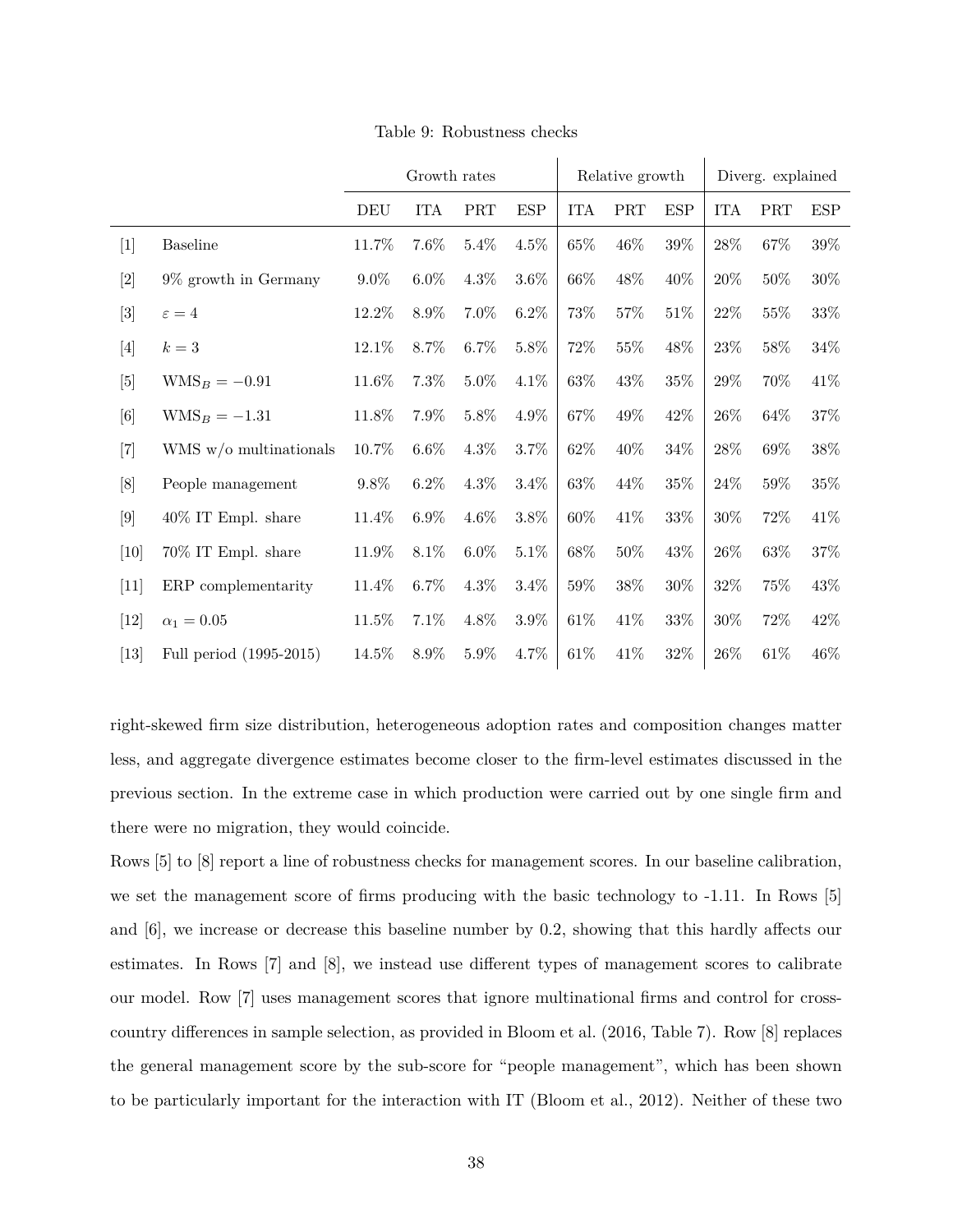alternatives changes our results substantially.

Rows [9] to [12] report robustness checks on the IT calibration. Rows [9] and [10] consider different targets for the employment share of IT-using German firms, showing that this hardly changes our baseline results. In Row [11], we consider the value for the parameter  $\alpha_3$  implied by our estimates for ERP software in Table 2,  $\alpha_3 = 2.382$ . This estimate is substantially higher than the one used in our baseline parametrization. As  $\alpha_3$  captures the degree of management-IT complementarity, this higher value obviously implies a higher divergence estimate, but nevertheless, magnitudes remain comparable. In Row [12], we set  $\alpha_1 = 0.05$ , that is, we assume that the direct effect of management on productivity is lower than in the baseline.

Finally, in Row [13], we report our results for a calibration for the full period 1995-2015 (described in greater detail in Appendix B). These results are very similar to our baseline estimates for the shorter period 1995-2008. In Spain, the share of divergence explained by our model is now somewhat larger. This is due to the fact that the divergence observed in the data is smaller, as Spanish productivity growth has been relatively high between 2008 and 2015.

Overall, these results suggest that the IT Revolution can explain a sizeable part of Southern Europe's divergence with respect to Germany between 1995 and 2008. Across different parametrizations, it consistently accounts for around one quarter of Italy's divergence, more than a third of Spain's divergence, and between one half and three quarters of Portugal's divergence. In the next section, we briefly discuss whether simple subsidy policies could improve Southern Europe's situation.

#### **4.3.2 The effect of IT, management and education subsidies**

**IT and management adoption subsidies** In our model and in the data, Southern European countries have lower IT adoption rates than Northern ones. Therefore, it seems natural that governments would try to reduce this gap by subsidizing IT adoption. IT subsidies are indeed a common industrial policy tool.<sup>36</sup> What would be the impact of such subsidies in our model? To answer this question, we extend our model to include a government which levies a proportional tax on wages and uses it to finance an IT adoption subsidy *τIT* , reducing firms' effective fixed cost of

 $36$  For example, Italy introduced in 2016 a generous tax credit for capital investments related to "Industry 4.0", aimed at digitalization, automation and data exchange for production in manufacturing. While there is yet no official data on take-up rates, anecdotal evidence suggest that they are substantial. The Spanish government is considering similar policies.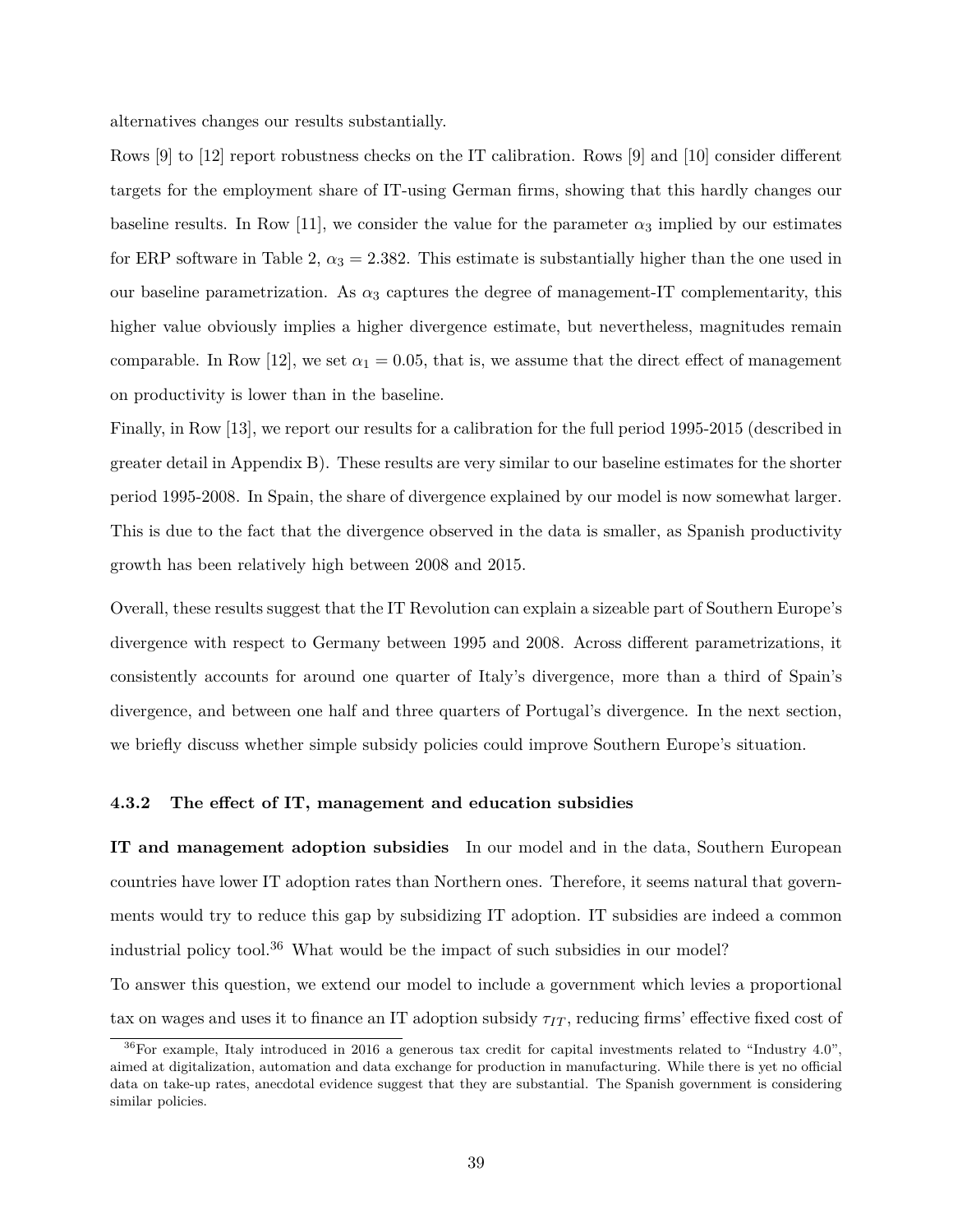IT adoption to  $(1 - \tau_{IT}) f_{IT} w_H^S$ . The extended model is presented in greater detail in Appendix B. Table 10 shows the outcome of the policy, calibrated so that tax revenue represents 1% of national income. The ensuing IT subsidy is large (covering between 18 and 25% of firms' adoption costs), and indeed increases IT adoption: the employment share of firms using IT increases by 6 to 7 percentage points in all countries. However, the policy actually reduces aggregate productivity by 0.17% in Italy, and by 0.26% in Spain. Furthermore, it has a strong effect on the income distribution: as it stimulates the demand for high-skilled workers, it leads to a increase in the net high-skilled wage (and a fall in emigration), whereas net low-skilled wages fall.

We also consider a similar experiment with a management adoption subsidy *τ<sup>M</sup>* (reducing firms' effective cost of management adoption to  $(1 - \tau_M) f_M w_H^S$ , calibrated to correspond to the same share of tax revenue in national income. This subsidy has an even worse effect on aggregate productivity. Redistributive effects are similar to the IT subsidy, but the increase in high-skilled wages is now smaller, and the decrease in low-skilled wages is stronger. Management adoption increases, but IT adoption falls, because the higher skill premium makes adoption less attractive.

|  | IT subsidy | Management |
|--|------------|------------|
|  |            |            |

subsidy

| Table 10: The effect of subsidies for IT and management adoption |  |  |  |
|------------------------------------------------------------------|--|--|--|
|------------------------------------------------------------------|--|--|--|

|                                                | Italy        | Portugal  | Spain          | Italy            | Portugal | Spain          |
|------------------------------------------------|--------------|-----------|----------------|------------------|----------|----------------|
| Tax revenue $(\%$ of national income)          | $1\%$        | $1\%$     | $1\%$          | $1\%$            | $1\%$    | $1\%$          |
| $\tau_M$                                       | $\theta$     | $\theta$  | $\overline{0}$ | 0.428            | 0.509    | 0.557          |
| $\tau_{IT}$                                    | 0.183        | 0.228     | 0.253          | $\boldsymbol{0}$ | $\theta$ | $\overline{0}$ |
| Change in productivity                         | $-0.17%$     | $-0.21\%$ | $-0.26%$       | $-0.61%$         | $-0.73%$ | $-0.79\%$      |
| Change in empl. share of firms with management | $+5{\rm pp}$ | $+6$ pp   | $+7pp$         | $+17$ pp         | $+18$ pp | $+18{\rm pp}$  |
| Change in empl. share of firms with IT         | $+6$ pp      | $+7$ pp   | $+7$ pp        | $-2\mathrm{pp}$  | $-2pp$   | $-1$ pp        |
| Change in net high-skilled wages               | $+1.2\%$     | $+1.2\%$  | $+1.2\%$       | $+0.8\%$         | $+0.7\%$ | $+0.6\%$       |
| Change in net low-skilled wages                | $-0.6\%$     | $-0.6\%$  | $-0.6\%$       | $-1.0\%$         | $-1.1\%$ | $-1.1\%$       |
| Change in emigration                           | $-28\%$      | $-19\%$   | $-16\%$        | $-23\%$          | $-14\%$  | $-12%$         |

**Note**: All changes are with respect to our baseline calibration with IT, and without taxes and subsidies. Productivity is measured as output per worker. The change in emigration refers to the percentage change in the absolute number of emigrants.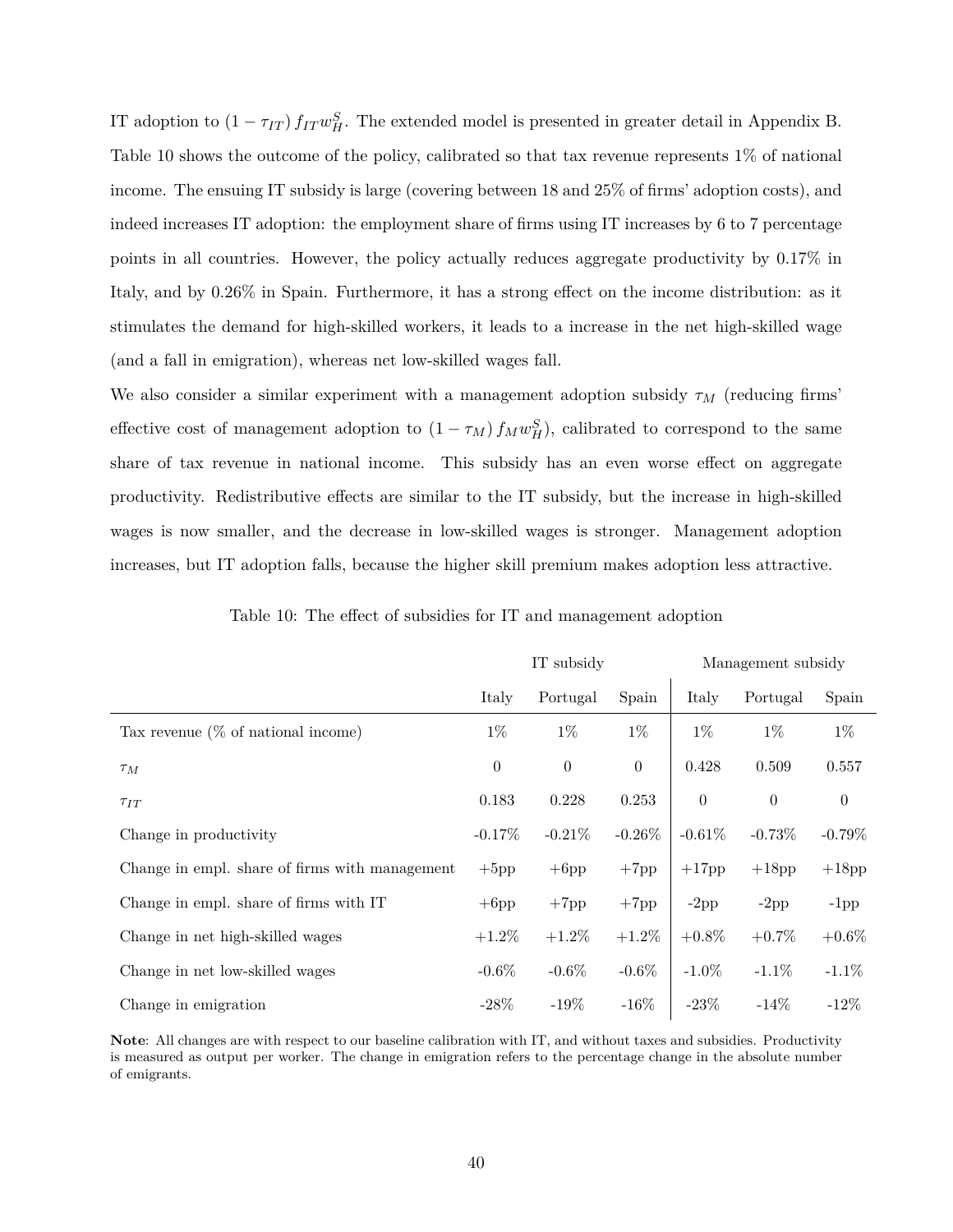The fact that adoption subsidies reduce output and productivity is not surprising. Indeed, there are no externalities or distortions in our model,  $37$  so that the market allocation of resources is optimal, and IT or management subsidies inefficiently use up resources that would have had a higher marginal product elsewhere. Of course, in the presence of externalities and spillovers, which may be important for some IT technologies in the real world, subsidies would become useful again. Thus, our policy simulations should be taken with a grain of salt. Nevertheless, they do stress a key implication of our analysis: low IT adoption is a symptom of Southern European problems rather than the problem in itself. Thus, while subsidizing IT adoption will certainly reduce the delay in IT diffusion with respect to other advanced economies, the aggregate effects of such a policy will be limited, if not reversed, by management-IT complementarities.

**Education subsidies** Alternatively, we consider subsidies to education. Precisely, we assume that the government levies a lump-sum tax *t* on wages and uses the proceeds to pay a lump-sum subsidy *s* to all workers that become high-skilled. This can be interpreted as the equivalent of an education subsidy, such as for example free higher education, government-provided scholarships or subsidies for student loans. Details on this model are presented in Appendix B.

Table 11 shows the impact of an education subsidy calibrated such that the lump-sum tax represents 5% of the wage of low-skilled workers. This subsidy does not improve Southern Europe's situation: even though the high-skilled share of the workforce increases, output per capita decreases. Furthermore, as the policy directly redistributes resources from low to high-wage workers, it is regressive. The most noticeable effect of the policy is a large increase in emigration of high-skilled workers, which triples in Italy and more than doubles in Portugal and Spain. This suggests that in the presence of worker mobility (which is relatively high in the European Union), subsidizing education in the South may effectively only result in a transfer to the North, which benefits from the emigration of workers educated in the South.

 $37T$ o be precise, there is one distortion, namely the monopoly power of firms. However, because all firms charge the same markup and labour supply is inelastic, this has no effect on aggregate output.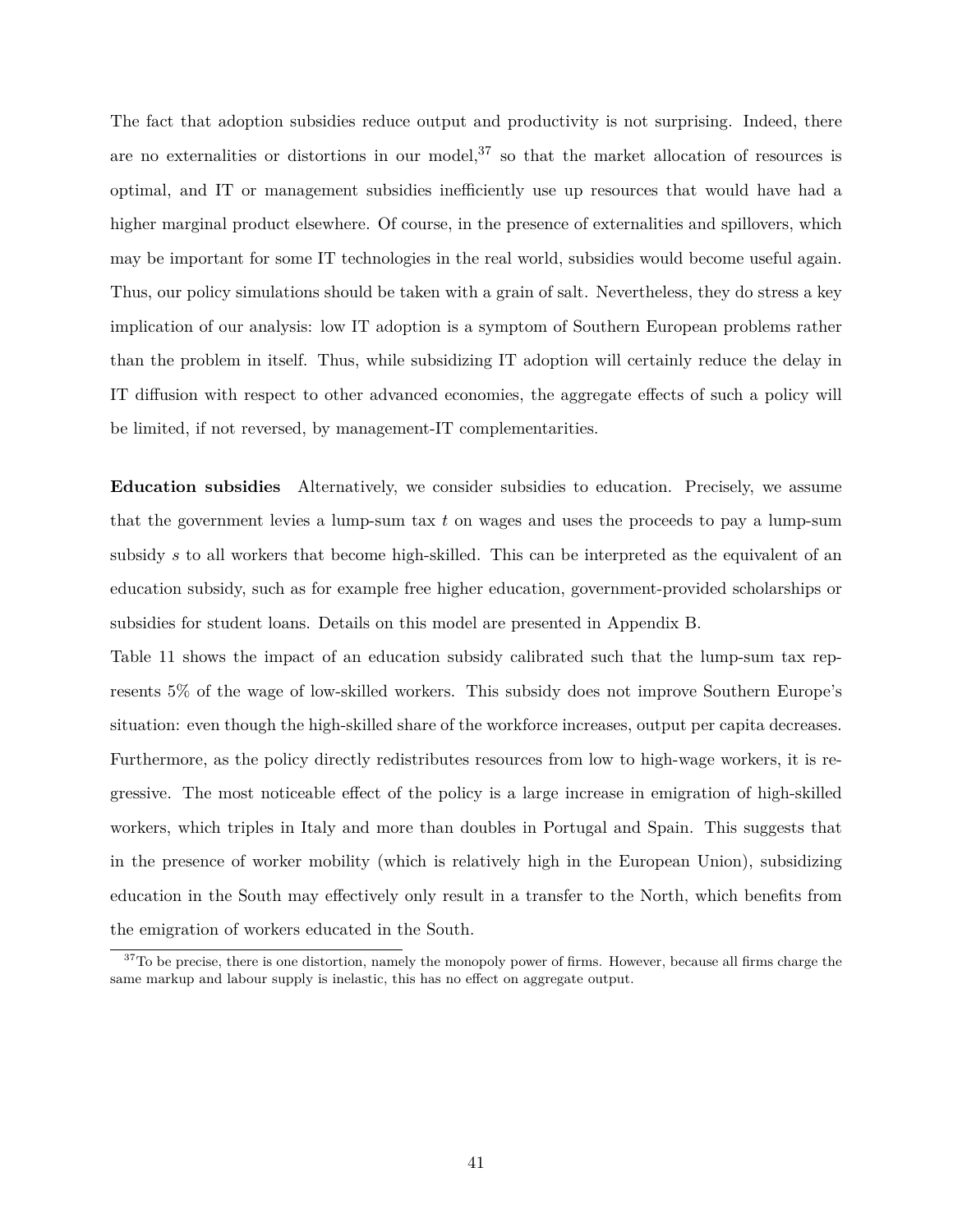| Beneficiaries of the subsidy                |           | All high-skilled workers |           |           | Non-emigrants only |           |  |  |
|---------------------------------------------|-----------|--------------------------|-----------|-----------|--------------------|-----------|--|--|
|                                             | Italy     | Portugal                 | Spain     | Italy     | Portugal           | Spain     |  |  |
| Tax $(\%$ of low-skilled wage)              | $5\%$     | $5\%$                    | $5\%$     | $5\%$     | $5\%$              | $5\%$     |  |  |
| Subsidy $(\%$ of high-skilled wage)         | 14%       | 15%                      | 16%       | 14\%      | 15%                | 16%       |  |  |
| Change in productivity                      | $-0.96\%$ | $-1.02\%$                | $-1.05%$  | $-0.65\%$ | $-0.70\%$          | $-0.73%$  |  |  |
| Change in the share of high-skilled workers | $+3.9$ pp | $+4.0pp$                 | $+4.0$ pp | $+4.0$ pp | $+4.1$ pp          | $+4.1$ pp |  |  |
| Change in net high-skilled wages            | $-0.0\%$  | $-0.2\%$                 | $-0.2\%$  | $-0.0\%$  | $-0.1\%$           | $-0.2\%$  |  |  |
| Change in net low-skilled wages             | $-1.9\%$  | $-1.9\%$                 | $-1.9\%$  | $-1.5\%$  | $-1.5\%$           | $-1.5\%$  |  |  |
| Change in emigration                        | $+224\%$  | $+156\%$                 | $+142%$   | $+0\%$    | $+1\%$             | $+1\%$    |  |  |

#### Table 11: The effect of education subsidies

**Note**: All changes are with respect to our baseline calibration with IT, and without taxes and subsidies. Subsidies for high-skilled workers are stated net of taxes. Productivity is measured as output per worker. The change in emigration refers to the percentage change in the absolute number of emigrants.

Alternatively, the education subsidy could be limited to workers that do not emigrate.<sup>38</sup> Table 11 shows that this would somewhat improve its impact on aggregate productivity, as migration would now be roughly unchanged.<sup>39</sup> Yet, the overall effect remains negative, for the same reason as for the IT and management subsidies: the education choices of Southern European workers were optimal to start with, and the subsidy distorted them.

In sum, simple subsidy policies do not improve Southern Europe's situation in our model. Instead, the first-best policy would aim to improve management practices. Our results indicate that policies improving management would have a large effect: Table 8 shows that if Southern European countries could achieve German management scores, they would increase their productivity by between 6 and 10%. Such a policy would increase the skill premium, but while subsidies achieved this by lowering the wage of low-skilled workers, improvements in management practices make everyone

<sup>&</sup>lt;sup>38</sup>A policy of this type could be implemented by granting a temporary income tax exemption after graduation. Italy has a policy of this type for high-skilled foreign residents that choose to move to Italy: these pay income tax only on a fraction of their income (from 10% for researchers to 50% for graduates in general) during four years.

 $39$ With conditional subsidies, high-skilled emigration is driven by two effects. On the one hand, the increasing supply of high-skilled labour lowers the high-skilled wage in the South, and increases the incentives for emigration. On the other hand, the subsidy, which can only be perceived when staying in the South, decreases the incentives for emigration. Table 11 shows that the net effect of the policy is a slight decrease of the Southern net high-skilled wage (after subsidies), and therefore a slight increase in emigration. With unconditional subsidies, emigration gets more attractive, as it does not entail the loss of the subsidy any more.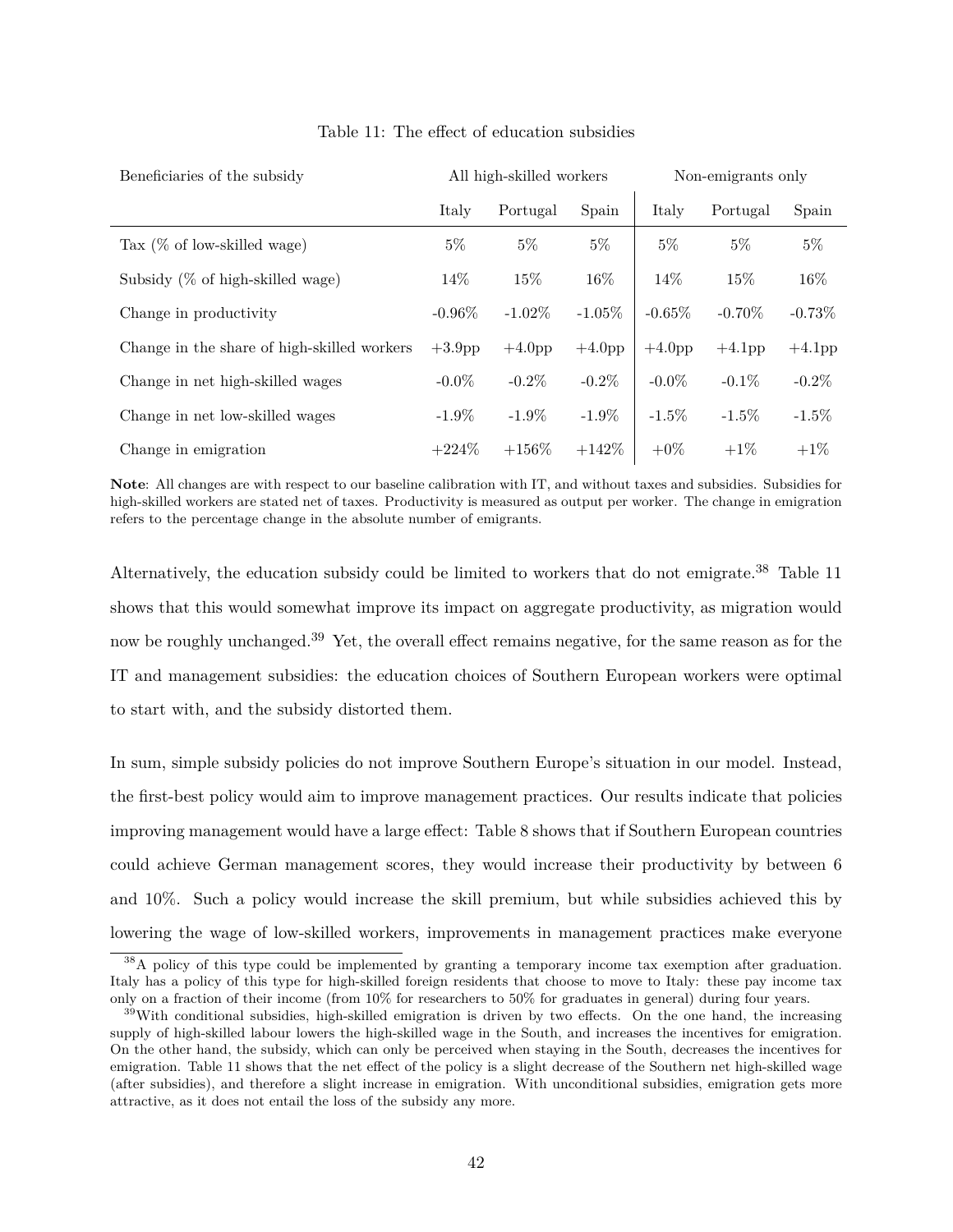better off. Obviously, improving management practices is also harder than subsidizing IT adoption or education, as the determinants of cross-country differences in management efficiency are still poorly understood. However, the large pay-offs of such measures should put them in the focus of both researchers and policy makers.

## **5 Conclusions**

Southern Europe's recent slowdown in productivity growth and the ensuing divergence with the rest of the OECD can be partially explained by the interaction between the IT Revolution and the inefficient management practices of Southern European firms. Indeed, we have argued in this paper that the appearance of IT, which has strong complementarities with management practices, stimulated income and productivity growth in Southern Europe less than in other countries. Our quantitative analysis suggests that depending on the country and the parametrization considered, this mechanism can explain between one quarter and two thirds of the aggregate productivity divergence of Southern Europe with respect to Germany between 1995 and 2008. This result is driven by differences in adoption rates, differences in firm-level productivity gains, and the increase in the aggregate importance of management. Divergence has also amplified the emigration of highskilled workers from the South.

To realize the full potential of IT and retain their most talented workers, Southern European countries need to solve their management problems. Our results show that the gains from improving management are large. Thus, uncovering the deep determinants of differences in management efficiency across countries is a very important topic for future research.

## **References**

- Akcigit, U., H. Alp, and M. Peters (2016). Lack of Selection and Limits to Delegation: Firm Dynamics in Developing Countries. NBER Working Paper 21905, National Bureau of Economic Research, Inc.
- Akerman, A., I. Gaarder, and M. Mogstad (2015). The Skill Complementarity of Broadband Internet. *The Quarterly Journal of Economics 130* (4), 1781–1824.
- Anelli, M., G. Basso, G. Ippedico, and G. Peri (2017). The Costs of Youth Drain. *Mimeo*.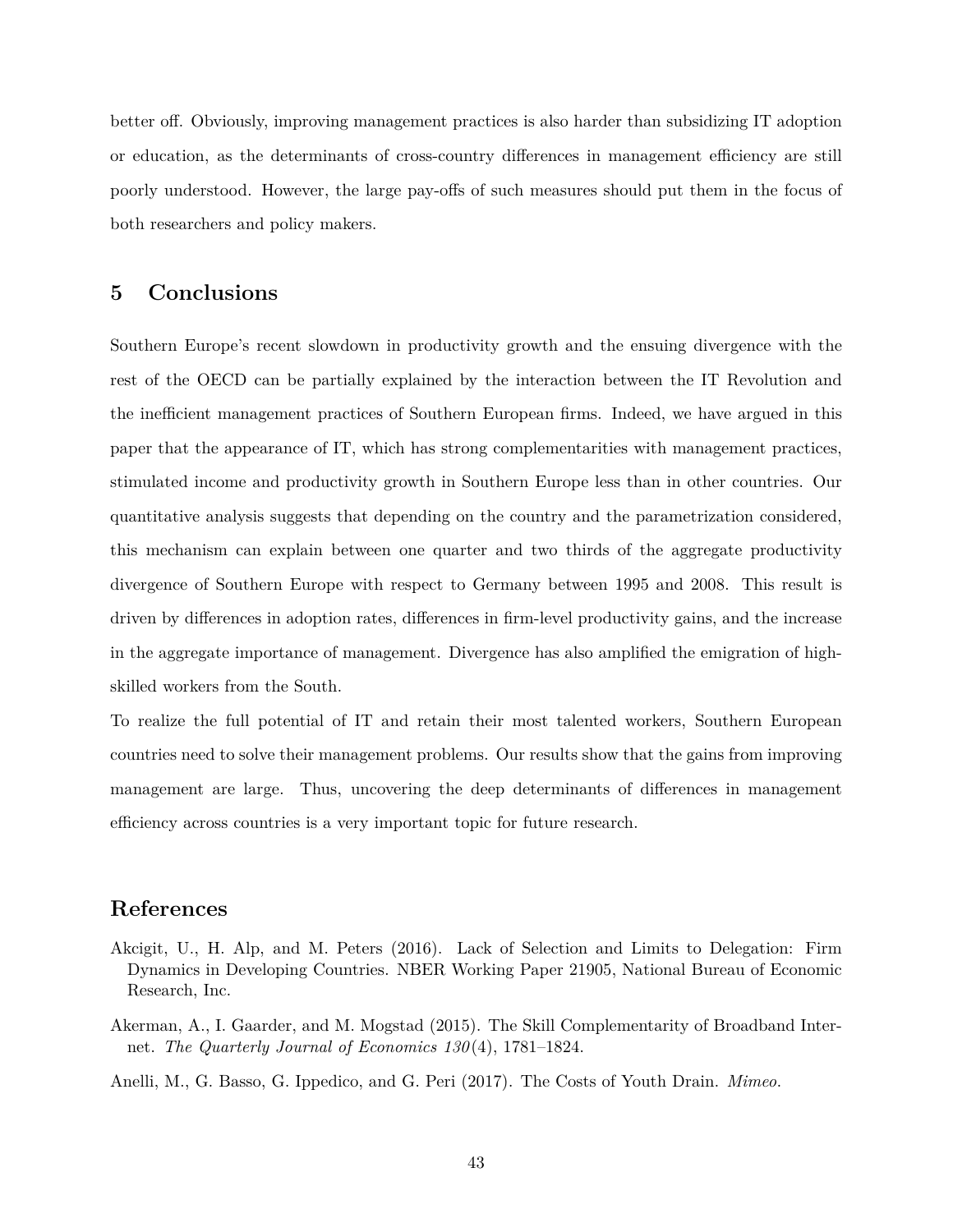- Anelli, M. and G. Peri (2017). Does emigration delay political change? Evidence from Italy during the Great Recession. *Economic Policy 32* (91), 551–596.
- Bartelsman, E., S. Scarpetta, and F. Schivardi (2005). Comparative analysis of firm demographics and survival: evidence from micro-level sources in OECD countries. *Industrial and Corporate Change 14* (3), 365–391.
- Bayo-Moriones, A. and F. Lera-López (2007). A firm-level analysis of determinants of ICT adoption in Spain. *Technovation 27* (6), 352–366.
- Becker, S. O., A. Ichino, and G. Peri (2004). How large is the "Brain Drain" from Italy? *Giornale degli Economisti e Annali di Economia 63 (Anno 117)*(1), 1–32.
- Bloom, N., M. Draca, and J. Van Reenen (2016). Trade induced technical change? The impact of Chinese imports on innovation, IT and productivity. *The Review of Economic Studies 83* (1), 87–117.
- Bloom, N., B. Eifert, A. Mahajan, D. McKenzie, and J. Roberts (2013). Does Management Matter? Evidence from India. *The Quarterly Journal of Economics 128* (1), 1–51.
- Bloom, N., R. Sadun, and J. Van Reenen (2012). Americans Do IT Better: US Multinationals and the Productivity Miracle. *American Economic Review 102* (1), 167–201.
- Bloom, N., R. Sadun, and J. Van Reenen (2016). Management as a Technology? NBER Working Paper 22327, National Bureau of Economic Research, Inc.
- Bloom, N. and J. Van Reenen (2007). Measuring and explaining management practices across firms and countries. *The Quarterly Journal of Economics* (122), 1351–1408.
- Bresnahan, T., E. Brynjolfsson, and L. Hitt (2002). Information technology, workplace organization, and the demand for skilled labor: Firm-level evidence. *Quarterly Journal of Economics 117*, 339– 376.
- Bruhn, M., D. Karlan, and A. Schoar (Forthcoming). The Impact of Consulting Services on Small and Medium Enterprises: Evidence from a Randomized Trial in Mexico. *Journal of Political Economy*.
- Brynjolfsson, E. and L. M. Hitt (2000). Beyond Computation: Information Technology, Organizational Transformation and Business Performance. *Journal of Economic Perspectives 14* (4), 23–48.
- Bugamelli, M., L. Cannari, F. Lotti, and S. Magri (2012). The innovation gap of Italy's production system: roots and possible solutions. Bank of Italy Occasional Paper 121.
- Bustos, P. (2011). Trade Liberalization, Exports, and Technology Upgrading: Evidence on the Impact of MERCOSUR on Argentinian Firms. *American Economic Review 101* (1), 304–40.
- Byrne, D. M., S. D. Oliner, and D. E. Sichel (2013). Is the Information Technology Revolution Over? *International Productivity Monitor 25*, 20–36.
- Calligaris, S. (2015). Misallocation and Total Factor Productivity in Italy: Evidence from Firm-Level Data. CEIS Research Paper 357, Tor Vergata University, CEIS.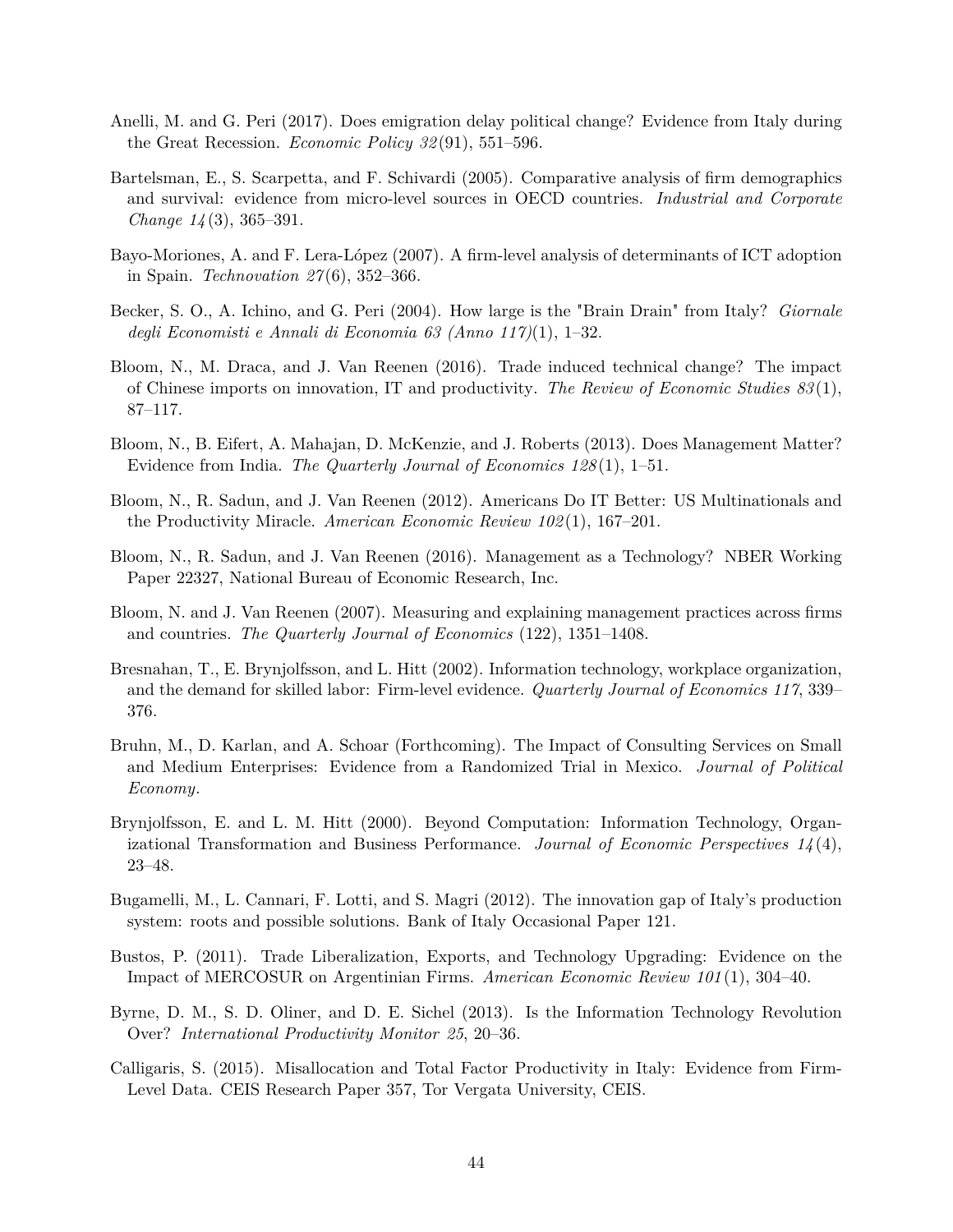- Calligaris, S., M. D. Gatto, F. Hassan, G. I. Ottaviano, and F. Schivardi (2016). Italy's Productivity Conundrum. A Study on Resource Misallocation in Italy. European Economy - Discussion Papers 2015 - 030, Directorate General Economic and Financial Affairs (DG ECFIN), European Commission.
- Chaney, T. (2008). Distorted Gravity: The Intensive and Extensive Margins of International Trade. *American Economic Review 98* (4), 1707–21.
- Daveri, F. and M. L. Parisi (2010). Experience, Innovation and Productivity Empirical Evidence from Italy's Slowdown. CESifo Working Paper Series 3123, CESifo Group Munich.
- Fabiani, S., F. Schivardi, and S. Trento (2005). ICT adoption in Italian manufacturing: firm-level evidence. *Industrial and Corporate Change 14* (2), 225–249.
- Fackler, D., C. Schnabel, and J. Wagner (2013). Establishment exits in Germany: the role of size and age. *Small Business Economics 41* (3), 683–700.
- Fernald, J. (2014). Productivity and Potential Output Before, During, and After the Great Recession. In *NBER Macroeconomics Annual 2014, Volume 29*.
- Garcia-Santana, M., E. Moral-Benito, J. Pijoan-Mas, and R. Ramos (2015). Growing like Spain: 1995-2007. *Mimeo*.
- Garicano, L. (2015). Can slow IT adoption explain productivity slowdown? Firm size and organizational change. Presentation to CompNet-ECB Workshop, Madrid.
- Garicano, L. and P. Heaton (2010). Information Technology, Organization, and Productivity in the Public Sector: Evidence from Police Departments. *Journal of Labor Economics 28* (1), 167–201.
- Garicano, L., C. Lelarge, and J. Van Reenen (2016). Firm size distortions and the productivity distribution: Evidence from France. *The American Economic Review 106* (11), 3439–3479.
- Geerolf, F. (2017). A Theory of Pareto Distributions. *Mimeo*.
- Giorcelli, M. (2016). The Long-Term Effects of Management and Technology Transfer: Evidence from the US Productivity Program. *Mimeo*.
- Gopinath, G., S. Kalemli-Ozcan, L. Karabarbounis, and C. Villegas-Sanchez (Forthcoming). Capital Allocation and Productivity in South Europe. *Quarterly Journal of Economics*.
- Gordon, R. J. (2016). *The Rise and Fall of American Growth: The U.S. Standard of Living since the Civil War*. Princeton University Press.
- Guiso, L., L. Pistaferri, and F. Schivardi (2015). Learning Entrepreneurship From Other Entrepreneurs? Working Paper 21775, National Bureau of Economic Research.
- Guner, N., A. Parkhomenko, and G. Ventura (2015). Managers and Productivity Differences. IZA Discussion Papers 9586, Institute for the Study of Labor (IZA).
- Hsieh, C.-T. and P. J. Klenow (2009). Misallocation and Manufacturing TFP in China and India. *The Quarterly Journal of Economics 124* (4), 1403–1448.
- Izquierdo, M., J. F. Jimeno, and A. Lacuesta (2015). Spain: From Immigration To Emigration? Working Paper 1503, Banco de España.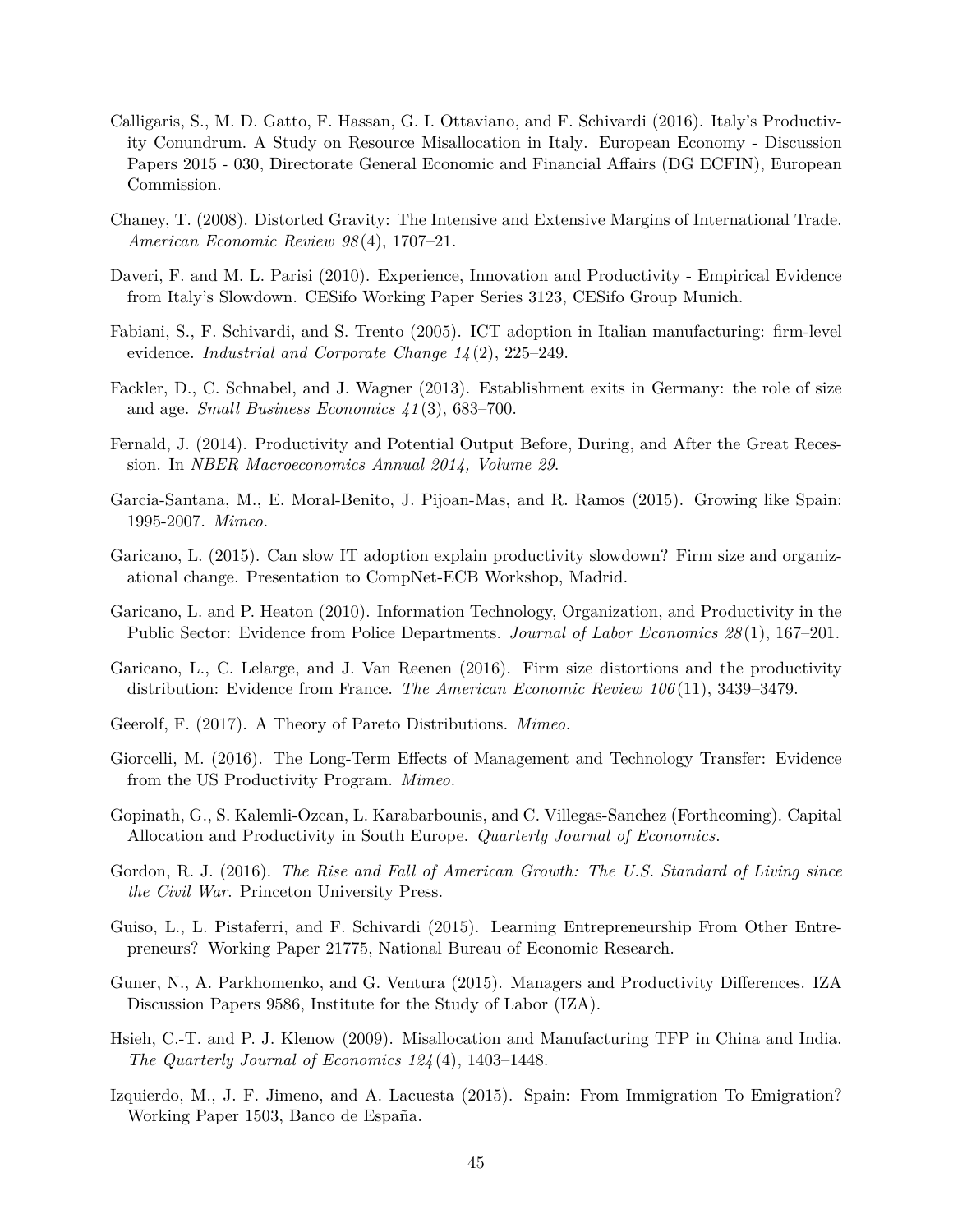- Jäger, K. (2017). EU KLEMS Growth and Productivity Accounts 2017 release Description of Methodology and General Notes. Technical report, The Conference Board.
- Jones, C. I. (2011). Intermediate Goods and Weak Links in the Theory of Economic Development. *American Economic Journal: Macroeconomics 3* (2), 1–28.
- Melitz, M. J. (2003). The Impact of Trade on Intra-Industry Reallocations and Aggregate Industry Productivity. *Econometrica 71* (6), 1695–1725.
- Melitz, M. J. and S. J. Redding (2014). Heterogeneous Firms and Trade. In E. H. Gita Gopinath and K. Rogoff (Eds.), *Handbook of International Economics*, Volume 4 of *Handbook of International Economics*, pp.  $1 - 54$ . Elsevier.
- OECD (2017). *OECD Compendium of Productivity Indicators 2017*. OECD Publishing.
- Pellegrino, B. and L. Zingales (2017). Diagnosing the Italian Disease. Working Paper 23964, National Bureau of Economic Research.
- Peters, M. (2017). Refugees and Local Agglomeration Evidence from Germany's Post-War Population Expulsions. *Mimeo*.
- Schivardi, F. and R. Torrini (2008). Identifying the effects of firing restrictions through sizecontingent differences in regulation. *Labour Economics 15* (3), 482–511.
- Solow, R. M. (1987). We'd Better Watch Out. *The New York Times Book Review*.
- Stiroh, K. J. (2002). Information Technology and the U.S. Productivity Revival: What Do the Industry Data Say? *American Economic Review 92* (5), 1559–1576.
- Syverson, C. (2011). What Determines Productivity? *Journal of Economic Literature 49* (2), 326–365.
- Wozniak, A. (2010). Are College Graduates More Responsive to Distant Labor Market Opportunities? *Journal of Human Resources 45* (4), 944–970.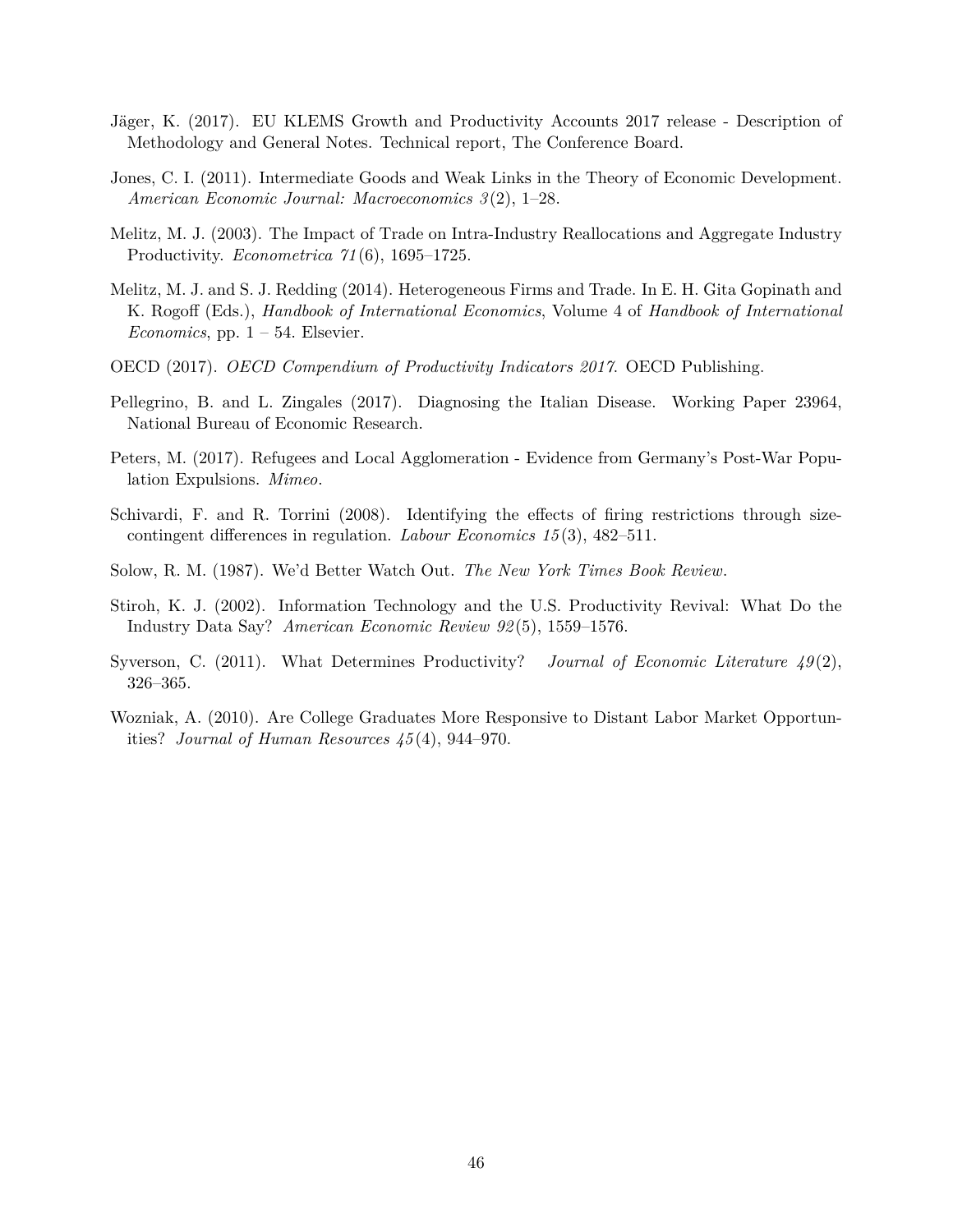## **A Data Appendix**

#### **A.1 Data sources**

#### **A.1.1 The management, IT and productivity dataset**

The analysis of the complementarities between management and IT is based on a dataset that matches three firm-level data sources: the WMS dataset on management scores, data from Bureau Van Dijk on firm accounts, and the HH data on IT adoption. The data have been used in Bloom et al. (2012) and Bloom et al. (2016) and are extensively described in the online appendices of those papers. In particular, they show that selection is unlikely to be a major issue for both the WMS and the HH survey. In the following, we briefly describe the data, focusing on the aspects that are new with respect to the existing literature.

**The World Management Survey** We measure the efficiency of management practices by using management scores from the WMS survey, described in Section 2.1. The original data has 15.000 observations for 28 countries. We standardize the management scores and only keep OECD members, excluding emerging or transition economies (Chile, Mexico, Poland and Turkey). Table A.1 reports the number of observations, average firm size and the percentiles of of the standardized management score for each country.

| Country       | N. obs | Avg N. workers | Management score |         |      |
|---------------|--------|----------------|------------------|---------|------|
|               |        |                | P <sub>25</sub>  | Median  | P75  |
| United States | 1,564  | 1284.78        | $-0.02$          | 0.64    | 1.22 |
| Japan         | 178    | 476.44         | $-0.02$          | 0.39    | 1.11 |
| Germany       | 749    | 930.93         | $-0.11$          | 0.47    | 1.05 |
| Sweden        | 404    | 514.96         | $-0.02$          | 0.47    | 0.97 |
| Canada        | 419    | 684.93         | $-0.35$          | 0.31    | 1.05 |
| Great Britain | 1,540  | 764.31         | $-0.44$          | 0.23    | 0.82 |
| France        | 780    | 758.30         | $-0.41$          | 0.14    | 0.72 |
| Australia     | 473    | 1218.65        | $-0.44$          | 0.23    | 0.72 |
| Italy         | 632    | 448.99         | $-0.44$          | 0.06    | 0.72 |
| New Zealand   | 151    | 260.49         | $-0.60$          | $-0.11$ | 0.47 |
| Portugal      | 410    | 344.21         | $-0.77$          | $-0.11$ | 0.56 |
| Ireland       | 161    | 505.19         | $-1.10$          | $-0.27$ | 0.56 |
| Spain         | 214    | 293.70         | $-0.85$          | $-0.23$ | 0.47 |
| Greece        | 585    | 340.77         | $-1.01$          | $-0.35$ | 0.39 |

Table A.1: Descriptive statistics for the WMS

**Source**: WMS and authors' calculations.

The number of observations vary from 151 in New Zealand to 1564 in the United States. The table shows that average firm size is substantially lower in Southern Europe than in other countries, in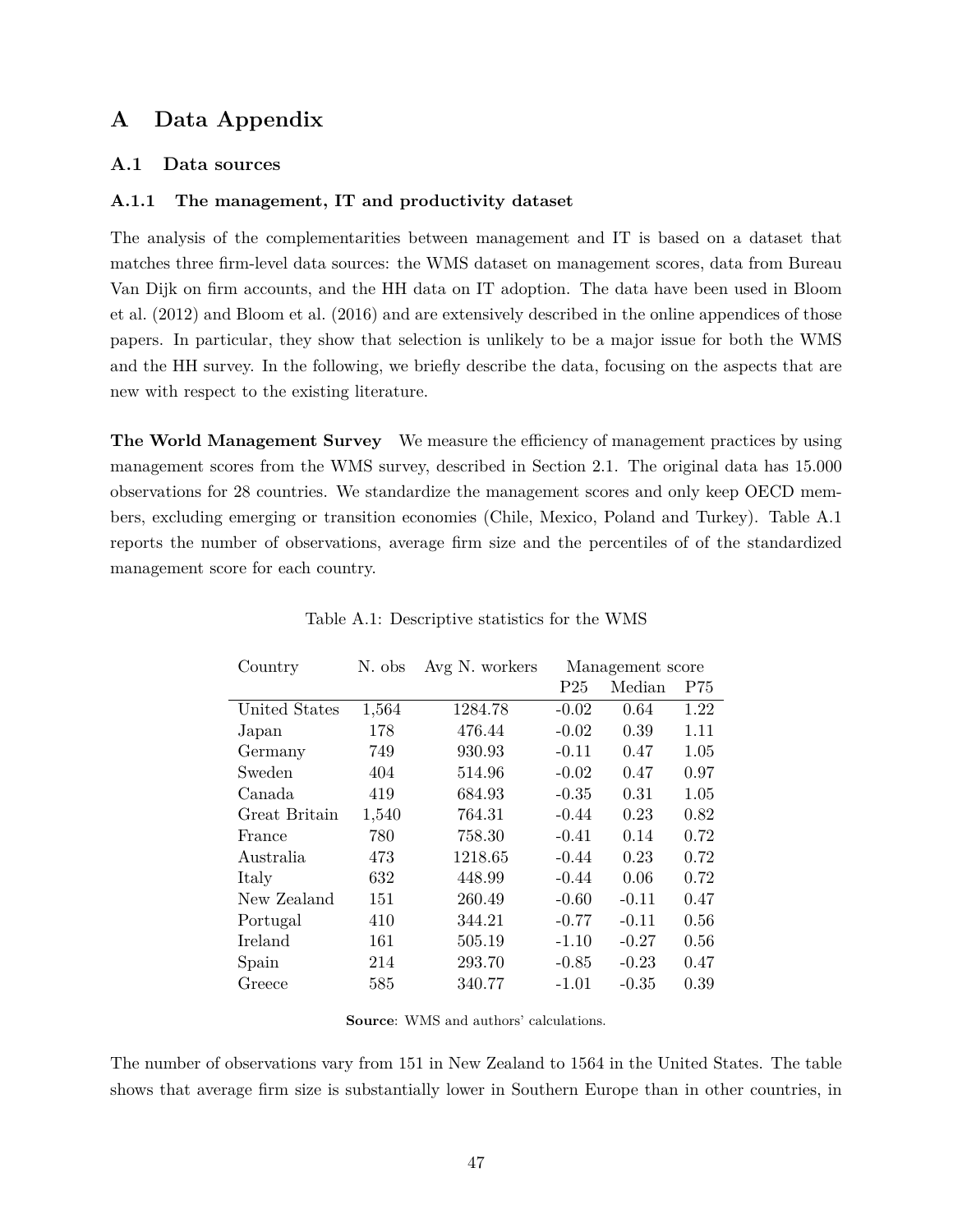line with the evidence from the general population of firms (however, as we have shown in the main text, these composition differences are not the main driver of differences in management scores).

Table A.1 shows that the country ranking based on median management scores is very similar to rankings based on the 25th or the 75th percentile of the distributions. Moreover, the interquartile range is also similar across countries. In particular, for the countries used in our analysis, it is 1.24 for the United States, 1.16 for Germany, 1.16 for Italy, 1.32 for Spain and 1.33 for Portugal. This suggests that the management score distribution shifts with its mean, and that we capture the most important dimension of cross-country heterogeneity by focusing on the latter.

In order to measure the WMS scores of firms without formal management, we rely on the ANIA survey, described in detail in Guiso et al. (2015). The ANIA survey is based on a sample of Italian firms which were interviewed in 2008 and 2009 to score their managerial practices. The survey used the WMS protocol, under the training and supervision of Renata Lemos from the WMS team, to ensure comparability with the original WMS survey. The final sample consists of 612 firms. Compared to the original WMS, the ANIA survey focusses on small and medium enterprises: average employment is 32, median employment is 15 and 82% of firms have less than 50 employees. To ensure comparability with the original data, we standardize the management score using the same average and standard deviation of the overall sample. Figure A.1 plots the management scores of Italian firms from the ANIA survey (marked by a red cross) and from the WMS (marked by a blue circle) against the natural logarithm of firm employment. This clearly illustrates the differences in the survey frame of the two datasets. It also shows that there is a positive relationship between size and management scores, and that there is no discontinuity in this relationship when going from one survey to the other. This indicates that the two surveys can be meaningfully compared.



Figure A.1: Management scores for Italian firms: ANIA survey and WMS

**Source:** Authors' calculations using data from the WMS and Guiso et al. (2015). The vertical line corresponds to the 50 employees threshold, while the horizontal line is the average score for firms with less than 50 employees, equal to -1.11.

**The Harte-Hanks Database** The IT indicators used to study the complementarity between management and IT come from the international consulting company Harte-Hanks (HH). HH targets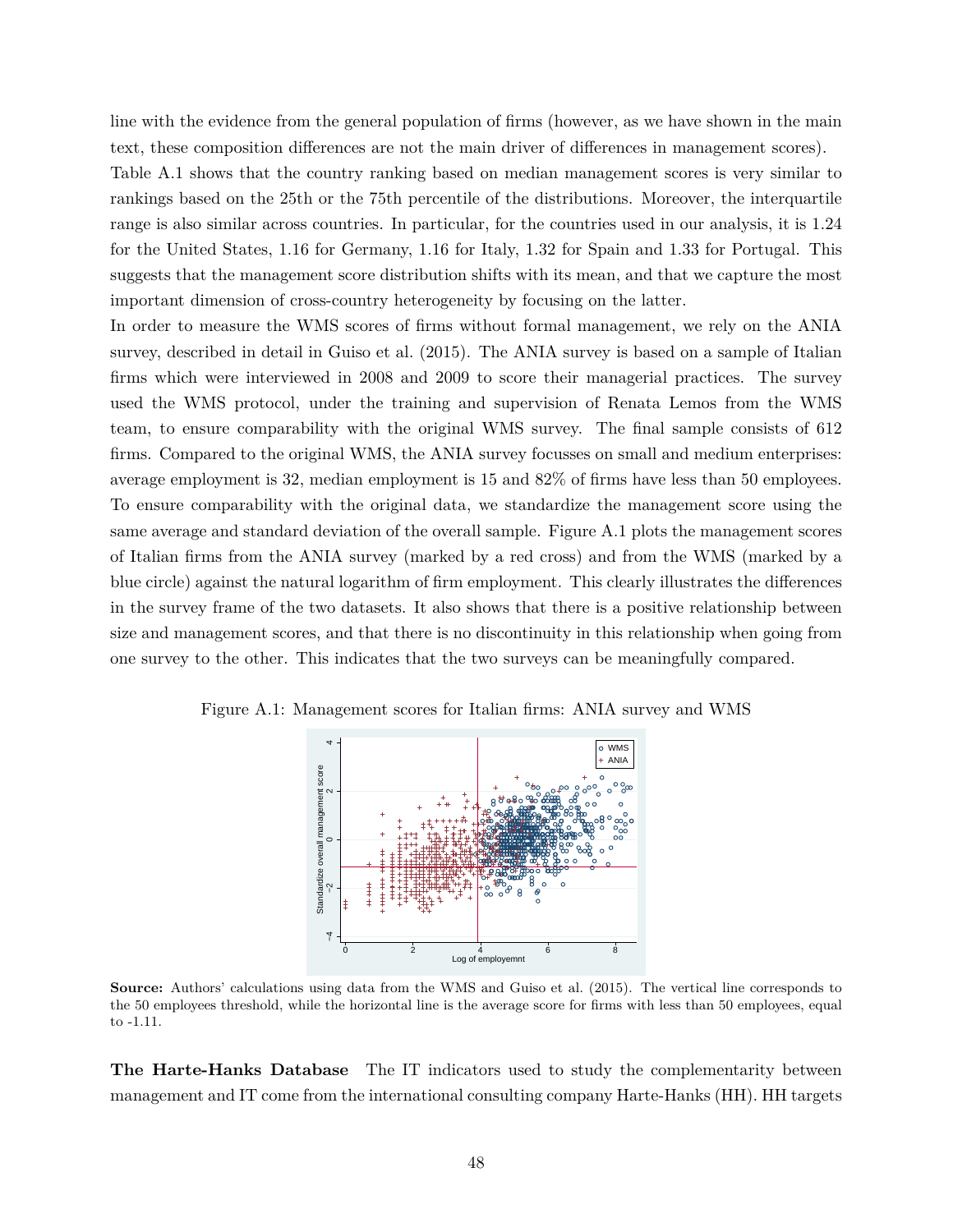plants with at least 100 employees and collects detailed information on hardware and software to provide consulting services to IT producers. HH data have been extensively used in the literature as a source of information on IT at the firm-level (see, among others, Bresnahan et al., 2002; Bloom et al., 2012, 2016). We focus on software, which is classified into 14 different categories (including ERP, SCM, Communication software, Office applications, Storage, Security etc.). For each item, HH gives the number of production sites that use the software, and we define a firm-level adoption rate as the percentage of sites of the firm which use the software. Given that firms are surveyed with gaps, we extend the data using linear interpolation at the level of the firm. We only keep firms that have been surveyed at least once in the WMS and that also are matched to the Bureau Van Dijk database. This database, commercialized under the name ORBIS (see https://www.bvdinfo.com/itit/home), contains balance sheet and income statement information for a large number of registered firms in many countries of the world. Table A.2 reports the sample composition at the country level for the HH observations which could be matched, together with average firm size.

|               | N. obs. | First year | Last year | Avg. employment |  |  |
|---------------|---------|------------|-----------|-----------------|--|--|
| France        | 1,128   | 2003       | 2015      | 384             |  |  |
| Germany       | 1,011   | 2001       | 2015      | 1203            |  |  |
| Great Britain | 2,278   | 2003       | 2014      | 584             |  |  |
| Italy         | 260     | 2000       | 2015      | 445             |  |  |
| Poland        | 474     | 2002       | 2015      | 475             |  |  |
| Portugal      | 503     | 2006       | 2015      | 280             |  |  |
| Spain         | 578     | 2000       | 2014      | 335             |  |  |
| Sweden        | 1,209   | 2001       | 2015      | 387             |  |  |
| United States | 1,732   | 2000       | 2015      | 3401            |  |  |
| Source: HH.   |         |            |           |                 |  |  |

Table A.2: Number of observations, time coverage and average firm size by country, HH sample

Finally, Table A.3 reports summary statistics for all variables used in our management-IT complementarity regressions shown in Table 2, including the balance sheet variables.

Table A.3: Summary statistics for variables used in Table 2

|                                             | Mean     | P <sub>25</sub> | Median   | P75    | S.D.  |  |
|---------------------------------------------|----------|-----------------|----------|--------|-------|--|
| Natural logarithm of VA per worker          | 11.177   | 10.831          | 11.191   | 11.552 | 0.752 |  |
| Management score                            | $-0.029$ | $-0.621$        | $-0.003$ | 0.616  | 0.930 |  |
| Natural logarithm of capital per worker     | 11.140   | 10.474          | 11.165   | 11.841 | 1.192 |  |
| Natural logarithm of employment             | 5.835    | 4.990           | 5.580    | 6.460  | 1.271 |  |
| Overall IT                                  | 0.327    | 0.135           | 0.308    | 0.462  | 0.255 |  |
| Overall $IT \cdot$ Management score         | 0.001    | $-0.135$        | 0.000    | 0.146  | 0.379 |  |
| ERP                                         | 0.419    | 0.000           | 0.500    | 0.500  | 0.342 |  |
| $ERP \cdot \text{Management score}$         | 0.001    | $-0.164$        | 0.000    | 0.174  | 0.488 |  |
| <b>Source:</b> HH, Bureau Van Dijk and WMS. |          |                 |          |        |       |  |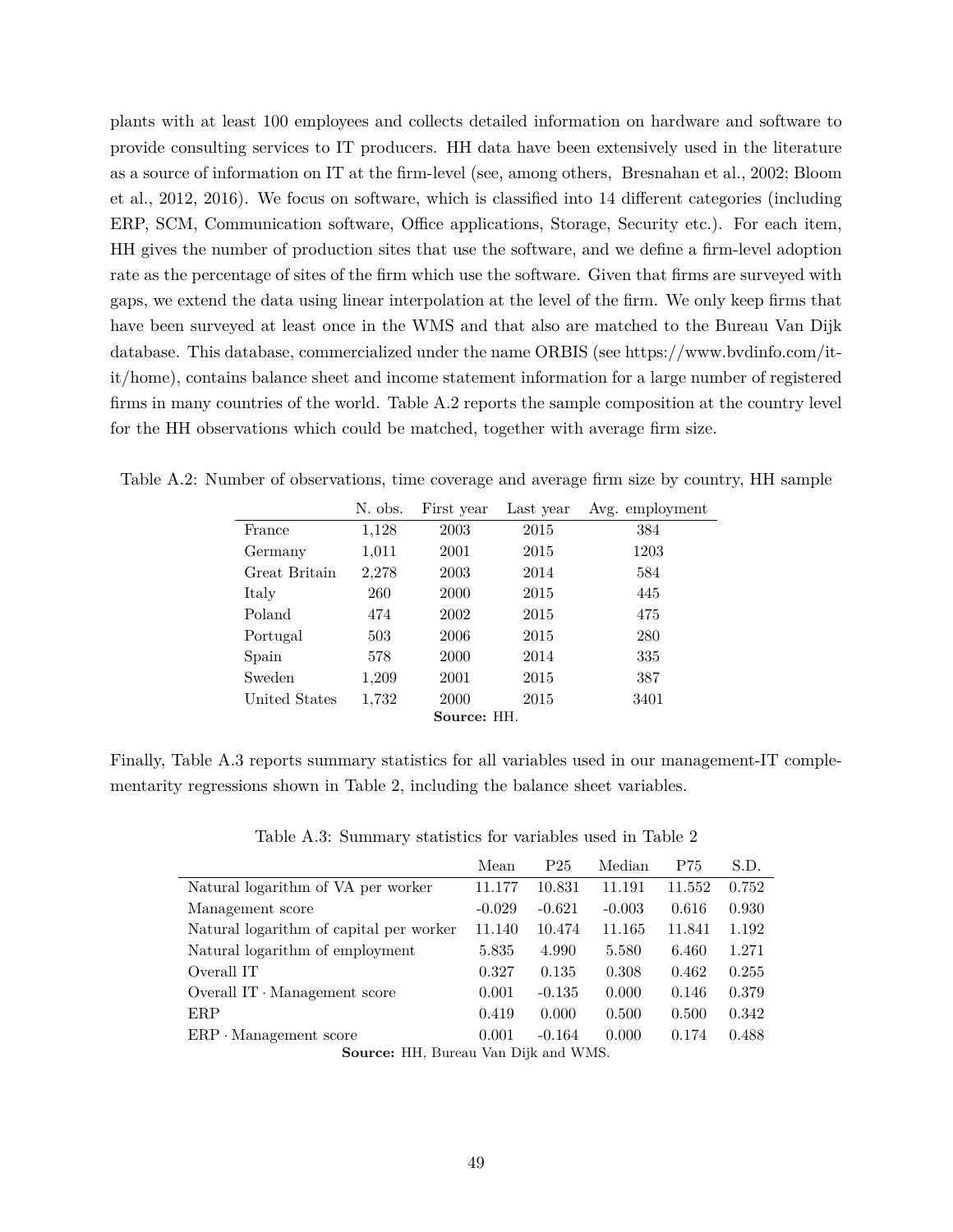#### **A.1.2 OECD Productivity Database**

The productivity data used in Figures 1 and 3 and for the quantitative assessment of divergence in the data comes from the OECD Productivity Database (available at http://www.oecd.org/std/productivitystats/). The data is described in greater detail in OECD (2017), and is available for all countries used in our analysis between 1985 and 2015. The only exception is New Zealand, where data starts in 1987. Thus, in Panel A of Figure 3, New Zealand's growth rate is calculated for the time period 1987-1995.

The basic productivity measure provided by the OECD is labour productivity, defined as real GDP per hour worked. This measure can be decomposed into three components: growth in "multifactor productivity" (the OECD's measure of TFP), Information and Communications Technology (ICT) capital deepening, and non-ICT capital deepening. Our preferred measure of productivity, shown in Figure 1, is calculated as the sum of the first and the second component. Note that the OECD measure focuses on ICT, whereas the focus of our paper mainly lies on IT. However, this is unlikely to affect our results in a substantial way. Indeed, most cross-country differences can be traced back to changes in TFP, as shown in Figure A.2.

Figure A.2: TFP growth in Southern Europe



Figure A.3 replicates Figure 3 using TFP growth. There is a clear positive correlation between management scores and TFP growth between 1995 and 2008, and no such correlation between 1985 and 1995. Note that in Figures 3 and A.3, we omit Greece (which does not have productivity data) and Ireland. Ireland is a major outlier, with productivity growth rates substantially above the ones of all other countries (around 3% per year). However, it is well known that the large operations of multinational firms in Ireland make growth accounting challenging and difficult to interpret.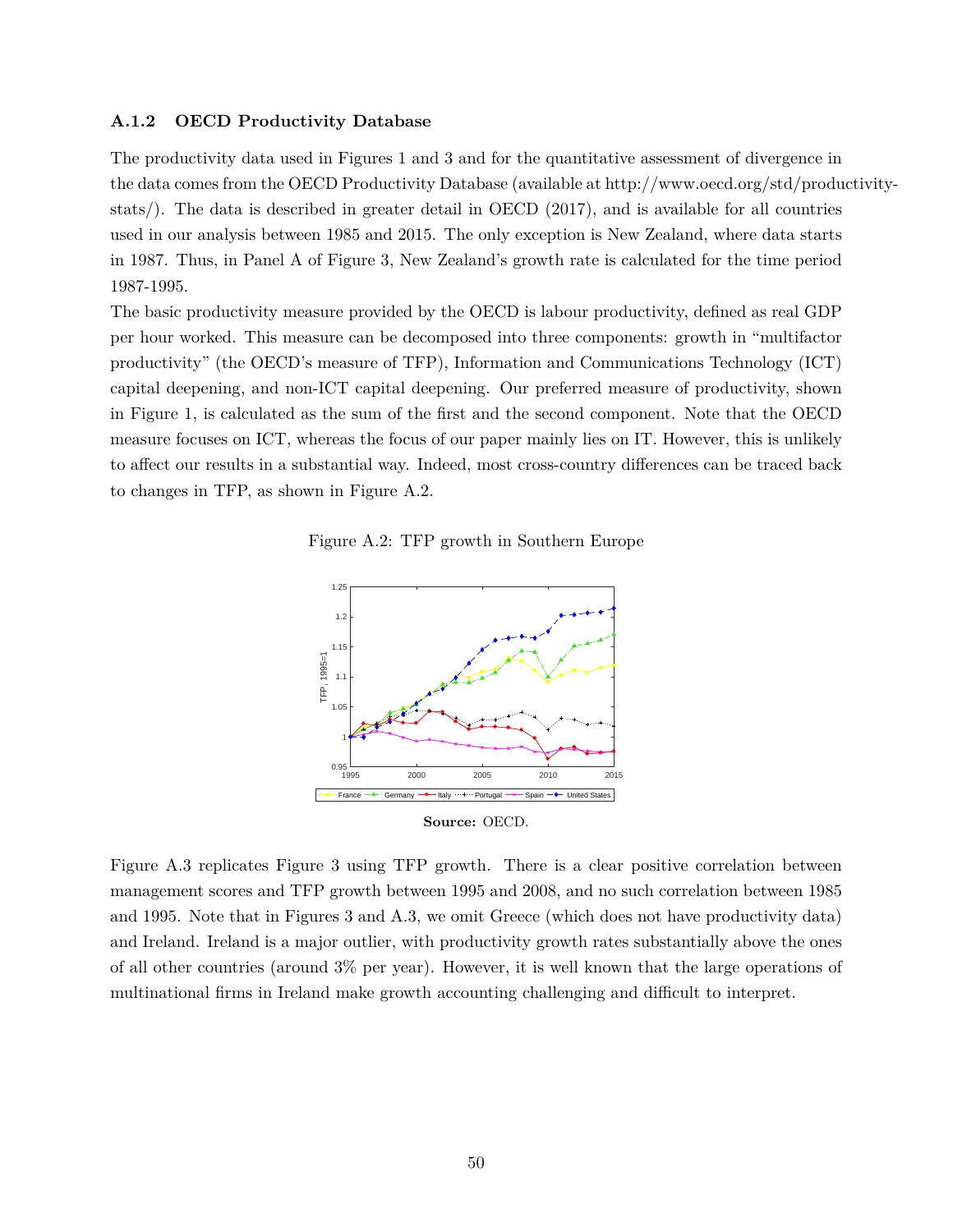

Figure A.3: Management scores and TFP growth

Finally, for the sake of our analysis, it is important to note that differences in the efficiency of IT usage may show up in measures of TFP, even if the latter is computed using a growth accounting procedure that explicitly considers IT capital. This is plausible given the difficulties to estimate the returns to IT capital using aggregate data (for further details on this point, see Pellegrino and Zingales, 2017).

#### **A.1.3 EU KLEMS**

We use the EU KLEMS database to compute the IT capital stocks shown in Figure 1. The database can be accessed online at http://www.euklems.net/, and is described in greater detail in Jäger (2017). We use the September 2017 release of the database, and compute IT capital is the sum of the capital stocks for "Computing Equipment" and "Computer software and databases".

#### **A.1.4 Database on Immigrants in OECD Countries**

The migration data analysed in Section 2.3 comes from the OECD's Database on Immigrants in OECD Countries (DIOC). The database is constructed using national censuses and labour market surveys and can be accessed at http://www.oecd.org/els/mig/dioc.htm. The same website also contains a detailed description of data construction and of all variables.

For our purposes, we focus on the 2000/2001 and 2010/2011 editions of the database, using the version containing both the education level of migrants and their duration of stay (File B\_T for the 2000/2001 edition, and File B for the 2010/2011 edition). This data set contains the absolute number of immigrants older than 15 years for a large number of OECD countries, split up by country of birth, education level (low (up to lower secondary), medium (up to post-secondary non-tertiary) and high (tertiary)) and duration of stay (five years or less, five to ten years, more than ten years). To analyse migration patterns between Italy, Portugal, Spain and the rest of the G7 countries, we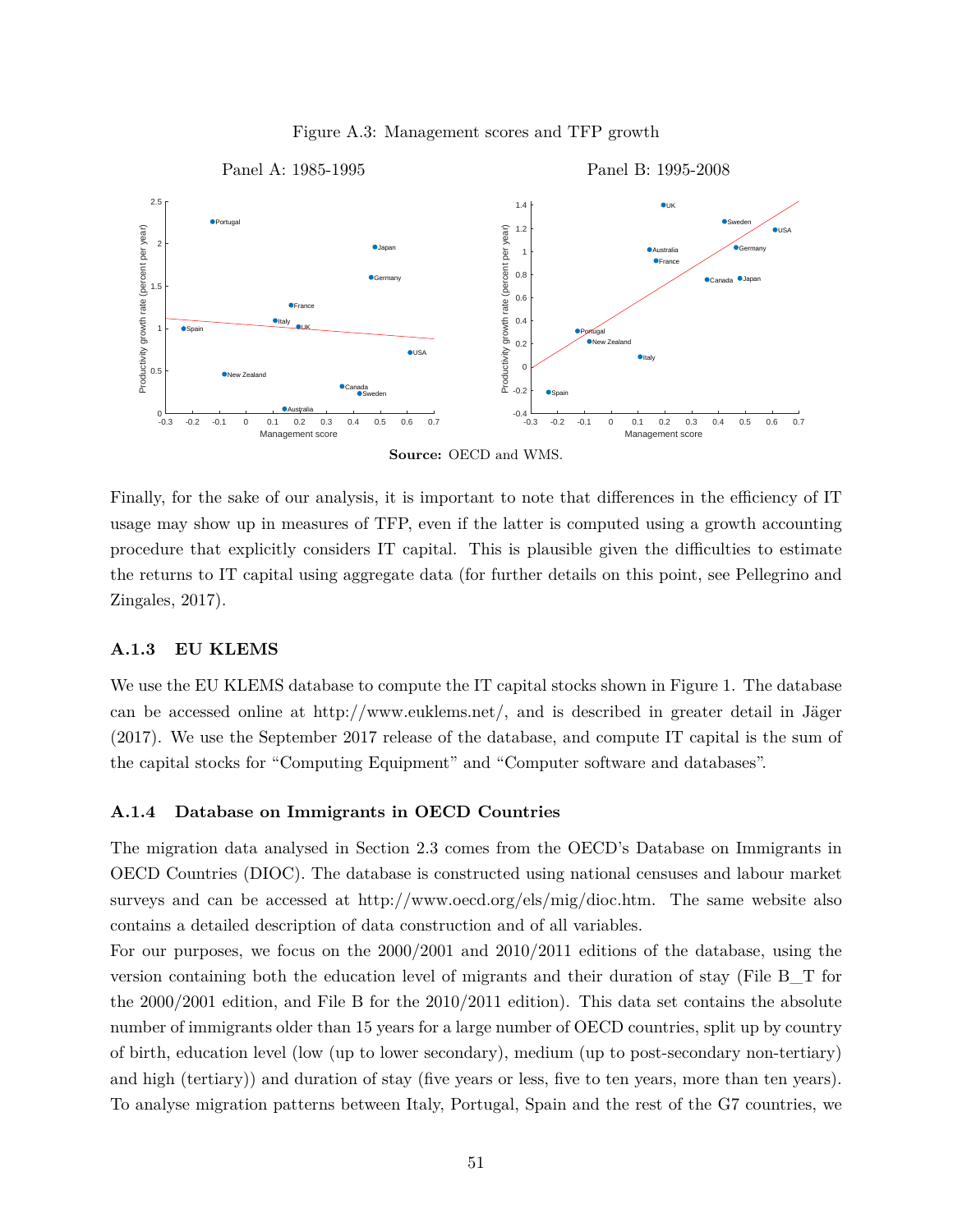limit the sample to observations for which both the country of residence and of birth belongs to this group. $40$ 

We need to make some adjustments to the raw data. First, some countries report a certain number of immigrants with known country of birth, but unknown education level and/or duration of stay. We distribute these immigrants over the different education and duration categories by assuming that their distribution across these categories is identical to the one observed for immigrants for which all data is available.<sup>41</sup> Second, some German data needs to be imputed, because information is only available for immigrants of certain education and duration categories. We impute immigration numbers for the missing categories by assuming that immigrants in Germany are distributed across categories in the same way as immigrants from the same country of birth in the other destination countries (aggregating across all destinations). The only country of birth for which this imputation is not feasible is Canada, because there is no information at all on Canadian immigrants in Germany. This is not a problem for our analysis, as we aggregate across all Northern countries to construct Table 3, and thus do not consider internal migration in the North. Third, Portugal in 2000/2001 has only data for immigration from Germany and France. Thus, Table 3 understates the increase in high-skilled emigration, by overstating Portuguese net high-skilled emigration in 2000/2001. Table A.4 shows high-skilled migration flows by country. It shows that, as discussed in Footnote 13 in the main text, Southern Europe's emigration dynamics are mainly driven by Italy and Portugal, while Spain fares substantially better.

|          |                                | 2000/2001                  | 2010/2011     |                            |  |  |
|----------|--------------------------------|----------------------------|---------------|----------------------------|--|--|
|          | Net migration<br>Net migration |                            | Net migration | Net migration              |  |  |
|          | absolute                       | % of domestic high-skilled | absolute      | % of domestic high-skilled |  |  |
| North    | 7614                           | $0.01\%$                   | 61788         | 0.05%                      |  |  |
| Spain    | 1905                           | $0.03\%$                   | 30437         | $0.34\%$                   |  |  |
| Italy    | -9580                          | $-0.25%$                   | $-68593$      | $-1.20\%$                  |  |  |
| Portugal | 60                             | $0.01\%$                   | $-23632$      | $-2.36\%$                  |  |  |

Table A.4: High-skilled migration patterns between Southern Europe and the North

**Notes:** See Table 3.

#### **A.1.5 Eurostat**

We use the Eurostat structural business statistics (SBS) to pin down several moments for the calibration. This dataset can be freely accessed on the Eurostat website, at http://ec.europa.eu/eurostat/web/structural-

<sup>&</sup>lt;sup>40</sup>There is almost no data for Japan, and we therefore drop it from the sample.

 $^{41}$ In the United Kingdom in 2000/2001, this is not always possible, as education and/or duration of stay is sometimes unknown for almost all immigrants from a given country. In these cases, we assume that immigrants are distributed across education and duration categories in the same way as immigrants from the same country of birth in the other destination countries (aggregating across all destinations).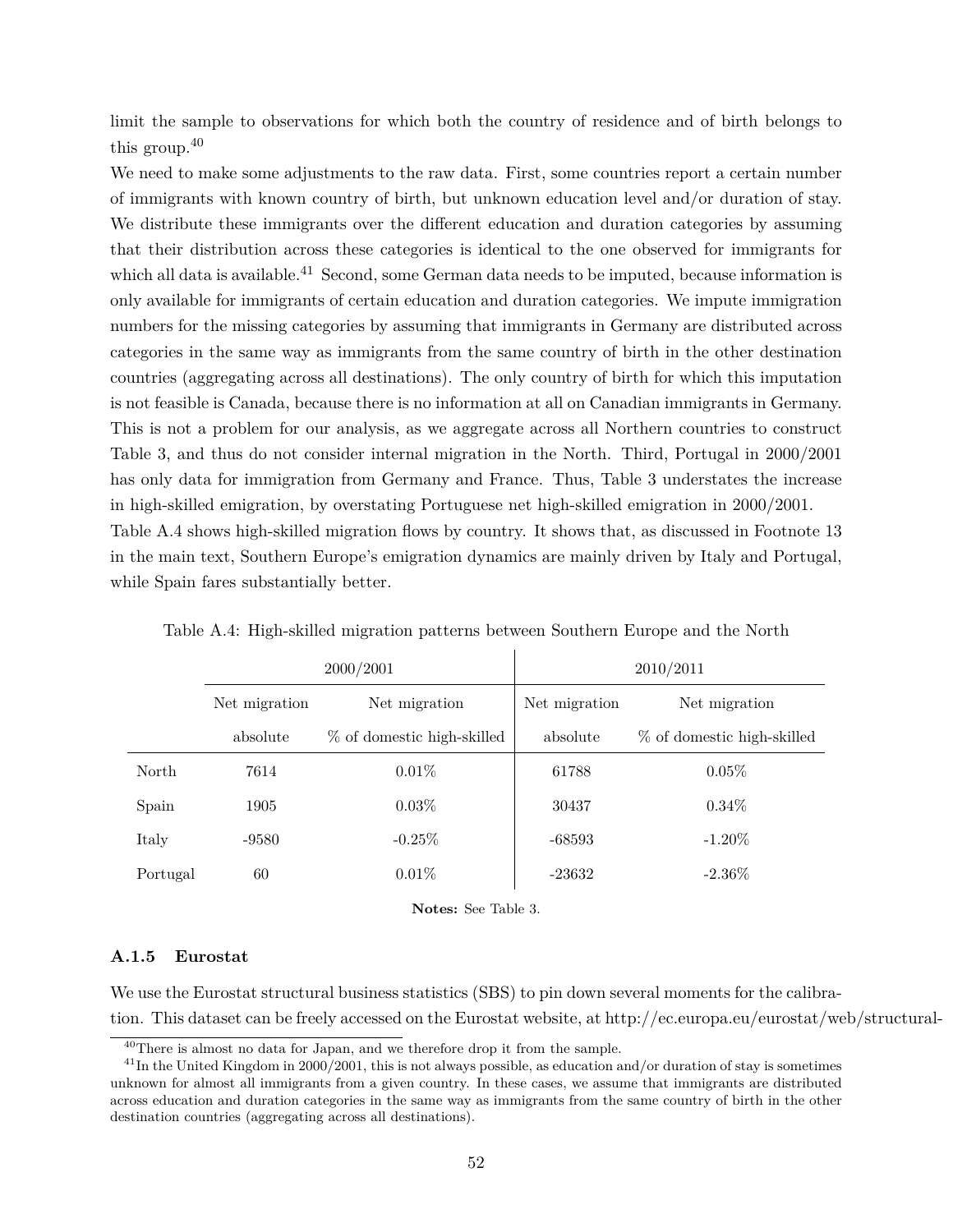business-statistics. Average firm size and exit rates are calculated using the "business demography" tables and refer to the business economy, excepting the activities of holding companies. Average firm size is calculated as the ratio between the total number of persons employed and the total number of firms.

In order to calculate employment shares for firms with 50 employees or more (our proxy for employment shares of firms with management) and employment shares of IT-using firms, we use data for the size distribution of firms in the business economy (excluding financial and insurance activities). These series are available from 2012 or 2013 onwards for most countries. To calculate employment shares for firms with IT, we weight the adoption rates in Table 1 by the employment share of the corresponding size classes in the reference population (firms with 10 employees or more). Given this reference population, our IT employment shares are likely to somewhat overstate the true ones. However, the robustness checks in Section 4.3 show that our results are not sensitive to this choice. Finally, in order to measure skill premia and the high-skilled share of the workforce, we use the EU Survey on Income and Living Conditions (SILC), which is also available on the Eurostat website, and described at http://ec.europa.eu/eurostat/web/income-and-living-conditions/data. Highskilled workers are defined as workers with a university education, and the skill premium is calculated as the difference between their average net annual income and the one of the rest of the population.

#### **A.2 IT supply in Italy and Germany**

Table A.5 provides further evidence for the claims about IT supply made in Section 2.2.2.

|             | Diffic. in hiring        |                          |                   | Fixed connect.  |            | Max speed  |
|-------------|--------------------------|--------------------------|-------------------|-----------------|------------|------------|
|             | $\lceil 1 \rceil$<br>ITA | $\left[ 2\right]$<br>GER | [3]<br><b>ITA</b> | 4<br><b>GER</b> | [5]<br>ITA | [6]<br>GER |
| Size class  |                          |                          |                   |                 |            |            |
| 10-49       | 33                       | 54                       | 95                | 94              | 2,40       | 2,57       |
| 50-99       | 22                       | 56                       | 97                | 96              | 2,55       | 2,77       |
| 100-249     | 24                       | 40                       | 97                | 97              | 2,63       | 2,90       |
| $250+$      | 28                       | 53                       | 98                | 98              | 3,02       | 3,50       |
| $\rm Total$ | 30                       | 52                       | 95                | 95              | 2,43       | 2,64       |

Table A.5: Supply-side barriers to IT adoption in Italy and Germany

**Source:** Research Data Centre of the Federal and Regional Statistical Offices, "*Nutzung von Informations - und Kommunikationstechnologien (IKT) in Unternehmen 2014* " (Germany), ISTAT (Italy), own calculations. Columns [1]-[2] report the fraction of firms of a given size class which have encountered difficulties in hiring IT specialists (only among for firms that tried to hire). Columns [3]-[4] show the share of firms which have access to a fixed internet connection, and Columns [5]-[6] report their maximum download speed. All statistics use survey weights. For clarity, we report unconditional summary statistics, but results are confirmed when we control for sectoral and geographical dummies.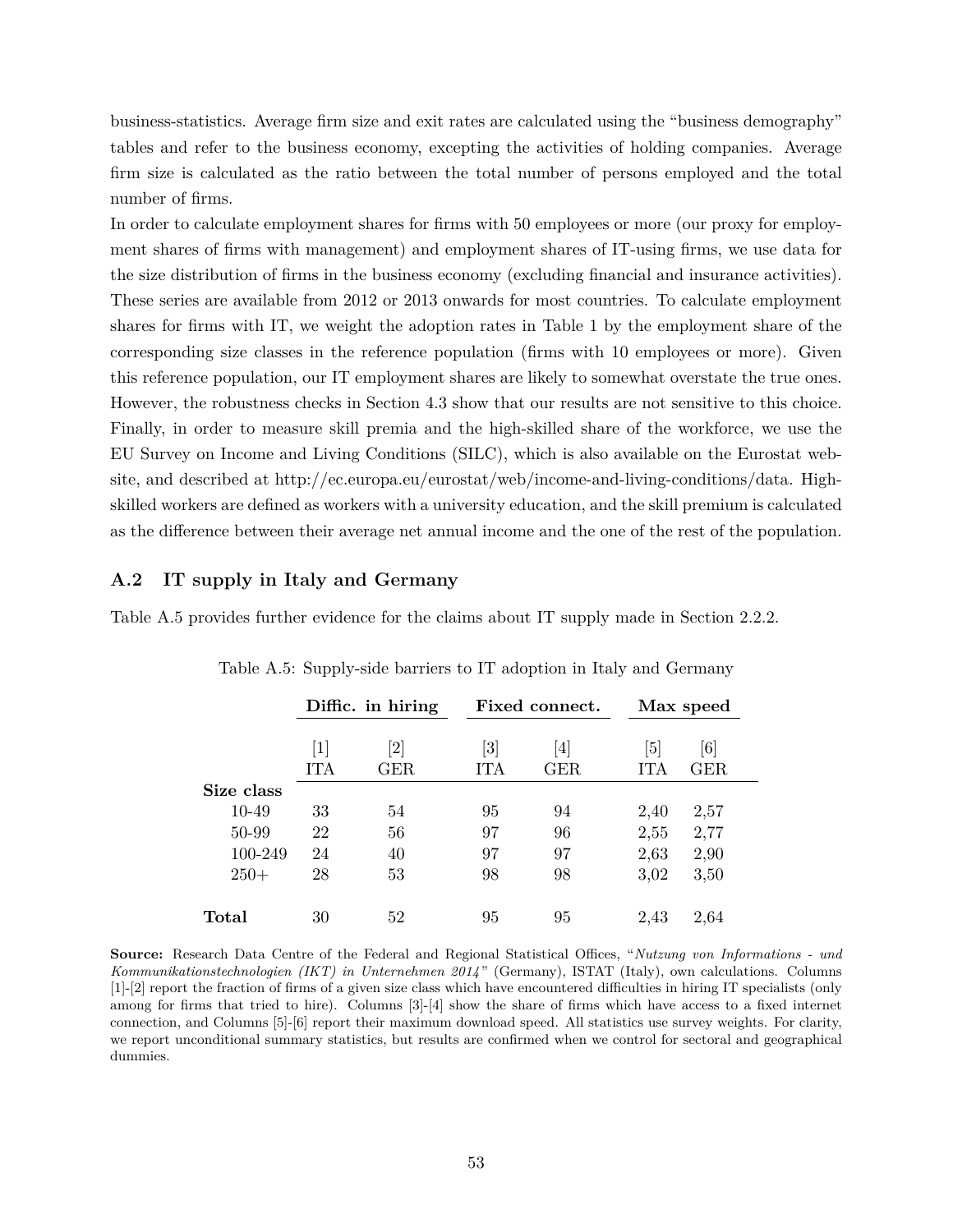## **B Theoretical Appendix**

#### **B.1 Derivation of the equilibrium conditions**

In this section, we provide some further details on our model's equilibrium conditions described in Section 3.2. Throughout, we impose three parameter conditions:

$$
\exp\left(\alpha_1\xi\right) > 1 + \frac{1}{\eta} \tag{23}
$$

$$
\exp\left(\alpha_2\varphi + \alpha_3\xi\varphi\right) > 1\tag{24}
$$

$$
f < \min\left(\frac{f_M}{\left(\frac{\exp(\alpha_1\xi)}{1 + \frac{1}{\eta}}\right)^{\varepsilon - 1} - 1}; \frac{f_M + f_{IT}}{\left(\frac{\exp(\alpha_1\xi + \alpha_2\varphi + \alpha_3\xi\varphi)}{1 + \frac{1}{\eta}}\right)^{\varepsilon - 1} - 1}\right).
$$
(25)

Equations (23) and (24) are necessary conditions for management and IT to lower the marginal cost of production. If this were not the case, no firm would ever adopt them. Equation (25) ensures that the fixed cost of production *f* is sufficiently low with respect to management and IT adoption costs, so that some firms want to produce with the basic technology.

Furthermore, we conjecture throughout that parameters are such that  $\pi(1) < 0$ , that is, that the firm with the lowest possible productivity draw does not make profits. We do not provide a parameter condition for this, but verify that it is indeed the case in every calibration we consider.

#### **B.1.1 Profit functions and productivity cut-offs**

**Case 1** First, consider a case in which the skill premium holds  $\frac{w_H}{w_L} \geq \eta \left( \exp \left( \alpha_1 \xi + \alpha_2 \varphi + \alpha_3 \xi \varphi \right) - 1 \right)$ . In that case, we would have  $\tilde{\xi} \leq \tilde{\varphi} \leq 1$ : that is, the skill premium would be so high that neither management nor IT adoption lower firms' marginal costs, and therefore,  $s_M = s_{IT} = 0$ . However, it is easy to see that Equation (9) still holds, although  $A_M^*$  and  $A_{IT}^*$  are now not well defined.

**Case 2** Next, consider the more interesting case in which  $\frac{w_H}{w_L} < \eta \left(\exp\left(\alpha_1 \xi + \alpha_2 \varphi + \alpha_3 \xi \varphi\right) - 1\right)$ . This will be the case for all of our results in the baseline calibration and is implicitly assumed in the discussion in the main text in Section 3.2.1. Then, define the functions  $\pi_B$ ,  $\pi_M$  and  $\pi_{IT}$  as the profits made by a firm producing respectively with the basic technology, management and no IT, and management and IT. Firms can choose one of these three options, or exit, which yields a profit of 0. Our conjecture on the firm with the lowest possible productivity draw implies this firm never produces. Now, note that all profit functions are increasing in idiosyncratic productivity *A*. Moreover, the slope of  $\pi_M$  exceeds the one of  $\pi_B$ , and the slope of  $\pi_{IT}$  exceeds the one of  $\pi_M$ . Therefore, for a sufficiently large idiosyncratic productivity draw, *π<sup>B</sup>* will become larger than 0, *π<sup>M</sup>* will become larger than  $\pi_B$ , and  $\pi_{IT}$  will become larger than  $\pi_M$ . Therefore, the firms with the highest draws always choose to produce with both management and IT. Between these two extremes,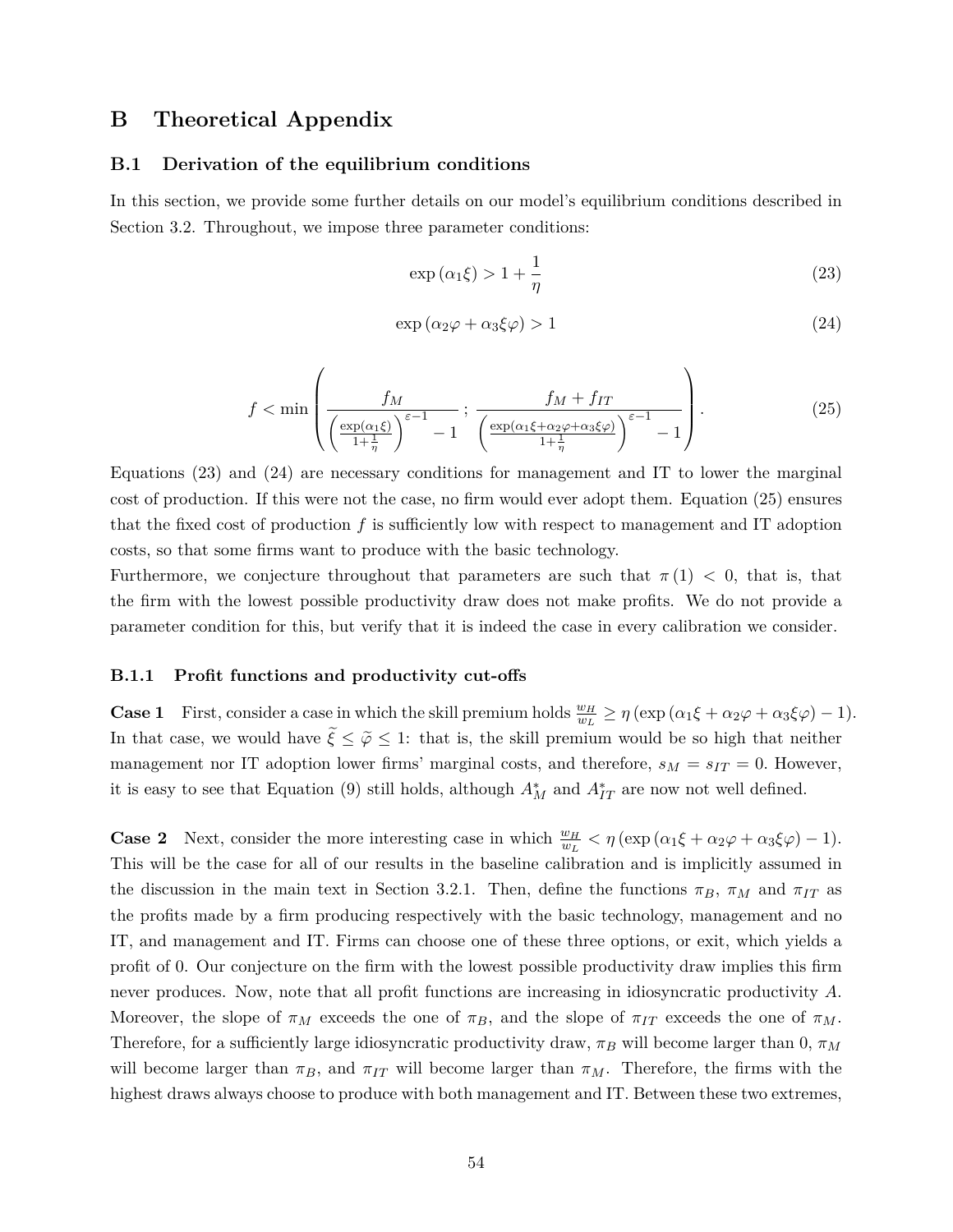firm behaviour is determined by the relative positions of the intersections of the three profit functions with each other and with the 0 line.

Define  $A^*$  as the productivity level holding  $\pi_B(A^*)=0$ , which yields Equation (9) in the main text. Then, parameter condition (25) implies

$$
\max(\pi_M(A^*); \pi_{IT}(A^*)) < 0.
$$
\n(26)

Thus, at the point  $A^*$  where  $\pi_B$  crosses the 0 line,  $\pi_M$  and  $\pi_{IT}$  are still negative.<sup>42</sup> Accordingly, for every productivity draw A holding  $1 \leq A < A^*$ , all three profit functions are negative, and the best option is to exit the market. Firms with productivity equal to or slightly above *A*<sup>∗</sup> instead produce without adopting management and IT.<sup>43</sup> However, as  $\pi_M$  and  $\pi_{IT}$  have higher slopes than  $\pi_B$ , they must eventually cross this curve. Here, we need to distinguish two subcases.

**Case 2.1** Assume first that in equilibrium, we have  $(\tilde{\varphi} - \tilde{\xi}) f_M < (\tilde{\xi} - 1) f_{IT}$ . Then, define  $A_M^B$ as the productivity level holding  $\pi_B\left(A_M^B\right) = \pi_M\left(A_M^B\right)$ . It is then easy to show that  $\pi_{IT}\left(A_M^B\right)$  <  $\pi_M(A_M^B)$ . Thus, at the point  $A_M^B > A^*$  where  $\pi_M$  crosses  $\pi_B$ ,  $\pi_{IT}$  still lies below  $\pi_M$ . This implies that for every productivity draw *A* holding  $A^* \leq A < A_M^B$ , producing with the basic technology is the best option. However, for firms with productivity equal to or slightly above  $A_M^B$ , the best option is to produce with management, but without IT. Eventually, of course,  $\pi_{IT}$  will cross  $\pi_M$ , at the point  $A_{IT}^M$  defined by  $\pi_M\left(A_{IT}^M\right) = \pi_{IT}\left(A_{IT}^M\right)$ . Thus, firms with productivity draws A holding  $A_M^B \leq A < A_{IT}^M$  will produce using management, but no IT, while firms with productivity draws  $A \geq A_{IT}^M$  produce using management and IT.

Summarizing, firm behaviour is defined by three cut-offs  $A^* < A_M^* < A_{IT}^*$ , where the management and IT cut-offs are given by  $A_M^* = A_M^B$  and  $A_{IT}^* = A_{IT}^M$  (yielding Equation (10) in the main text).

**Case 2.2** Now, consider the complementary case where we have  $(\tilde{\varphi} - \tilde{\xi}) f_M < (\tilde{\xi} - 1) f_{IT}$ . In this case, we have  $\pi_{IT}\left(A_M^B\right) \geq \pi_M\left(A_M^B\right)$ . That is, at the point  $A_M^B$  at which  $\pi_M$  crosses  $\pi_B$ ,  $\pi_{IT}$ already lies above  $\pi_M$ . This implies that producing with management but without IT is a dominated option which is never chosen by any firm. Instead, firms directly pass from producing with the basic technology to producing with management and IT, as soon as their productivity is higher than  $A_{IT}^B$ , defined by  $\pi_B\left(A_{IT}^B\right) = \pi_{IT}\left(A_{IT}^B\right)$ .

Summarizing, firm behaviour is defined by two cut-offs  $A^* \leq A_M^* = A_{IT}^*$ , where the common management and IT cut-off is given by  $A_M^* = A_{IT}^* = A_{IT}^B$  (yielding Equation (11) in the main text).

<sup>&</sup>lt;sup>42</sup>To prove Equation (26), note that  $\pi_M(A^*) < 0$  if and only if  $f < \frac{\frac{w_H}{w_L}f_M}{\frac{w_H}{w_L}}$  $\frac{f_L f_{\text{tot}}}{f_{\text{tot}}}$ . Using the definition of *ξ*, it is straightforward to see that this condition always holds, because  $\frac{w_H}{w_Z} f_M$  $\frac{w_H}{\xi} f_M = \frac{\frac{w_H}{w_L} f_M}{\left(\frac{\exp(\alpha_1 \xi)}{\pi \sqrt{w_H}}\right)}$  $\left(\frac{\exp(\alpha_1\xi)}{1+\frac{w_H}{\eta w_L}}\right)$  $\frac{f_M}{\sqrt{\frac{\varepsilon-1}{1-1}}} > \frac{f_M}{\sqrt{\frac{\exp(\alpha_1\xi)}{1+\frac{1}{1-1}}}}$  $\frac{\exp(\alpha_1\xi)}{1+\frac{1}{\eta}}$  $\int_{0}^{\varepsilon-1}$ <sub>-1</sub> *> f*,

where the last inequality comes from the parameter condition in Equation (25).

<sup>&</sup>lt;sup>43</sup>We assume, without loss of generality, that firms which are indifferent between two options always choose the more advanced one. This does not matter for the results, as the mass of firms which are indifferent between options is zero.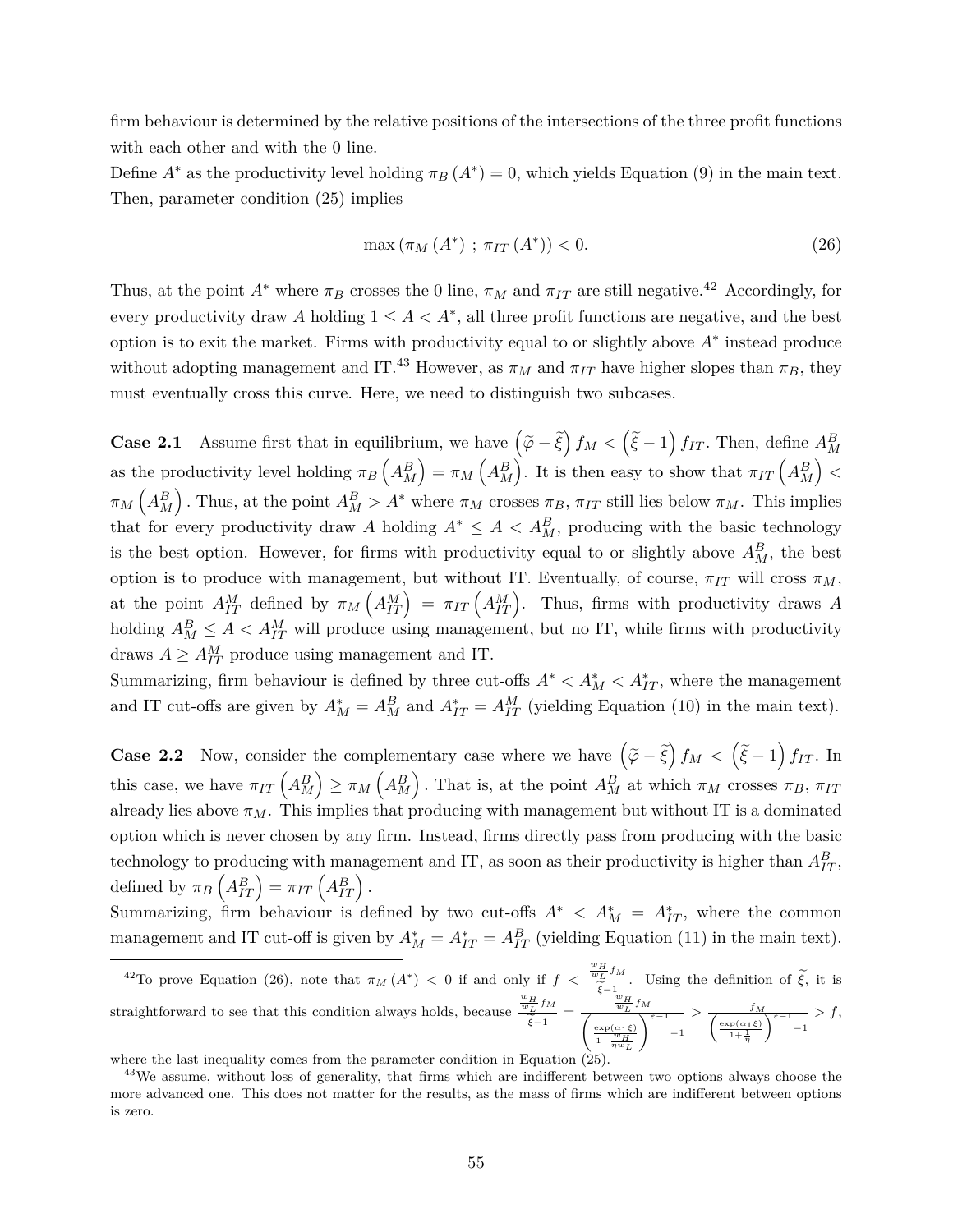We have now fully characterized the decision rules of firms as a function of parameters and of the skill premium. Using the free-entry condition, we can furthermore derive Equation (15), which gives the exit cut-off  $A^*$  as a function of the skill premium. Using the fact that

$$
\int_{A^*}^{+\infty} A^{\varepsilon-1} dG(A) = \int_{A^*}^{+\infty} k A^{\varepsilon-k-2} dA = \frac{k}{k - (\varepsilon - 1)} A^{*\varepsilon-1-k}.
$$

we can rewrite the free-entry condition as

$$
f_E \frac{w_H}{w_L} = A^{*-k} \frac{k}{k - (\varepsilon - 1)} \frac{B}{w_L} w_L^{1 - \varepsilon} \left( A^{*\varepsilon - 1} + \left( \tilde{\xi} - 1 \right) A_M^{*\varepsilon - 1} \left( \frac{A^*}{A_M^*} \right)^k + \left( \tilde{\varphi} - \tilde{\xi} \right) A_{IT}^{*\varepsilon - 1} \left( \frac{A^*}{A_{IT}^*} \right)^k \right) + A^{*-k} \left( f + \frac{w_H}{w_L} \left( \left( \frac{A^*}{A_M^*} \right)^k f_M + \left( \frac{A^*}{A_{IT}^*} \right)^k f_{IT} \right) \right)
$$
(27)

Combining this expression with the definition of the productivity cut-offs and with the definitions of *s<sup>M</sup>* and *sIT* yields Equation (15) in the main text. Note that this Equation holds in all cases discussed here  $(1, 2.1 \text{ and } 2.2)$ .

We now proceed to determine the labour market clearing conditions, which pin down the skill premium. Once we have characterized these conditions, we will be able verify our initial conjecture,  $\pi(1) < 0$ .

#### **B.1.2 Labour demands**

To compute labour demands, we distinguish four groups of firms.

**Firms which do not produce** These firms (which exit immediately after learning their productivity draw) do not demand low-skilled labour, but only high-skilled labour for their entry cost. Thus, we have

$$
L_{\text{NoProd}} = 0
$$
  
\n
$$
H_{\text{NoProd}} = \frac{G(A^*)}{1 - G(A^*)} M f_E
$$
\n(28)

which uses the fact that the mass of firms paying the entry cost equals  $\frac{M}{1-G(A^*)}$ .

**Firms which produce with the basic technology** These firms demand low-skilled labour for production and for the production fixed cost, and high-skilled labour for the entry cost. Precisely, the low-skilled labour demand for production demanded by a firm of productivity *A* is equal to  $(\varepsilon - 1) \left( \frac{A}{w} \right)$ *w<sup>L</sup>*  $\int^{\varepsilon-1}$  *B*  $\frac{B}{w_L}$ . Aggregating this labour demand up among all firms, and adding the demand for fixed costs, we get

$$
L_B = (1 - s_M) M \left( \left( \int_{A^*}^{A_M^*} (\varepsilon - 1) \left( \frac{A}{w_L} \right)^{\varepsilon - 1} \frac{B}{w_L} \frac{g(A)}{G(A_M^*) - G(A^*)} dA \right) + f \right).
$$

Solving for the integral and using the definition of the exit cut-off in Equation (9), we get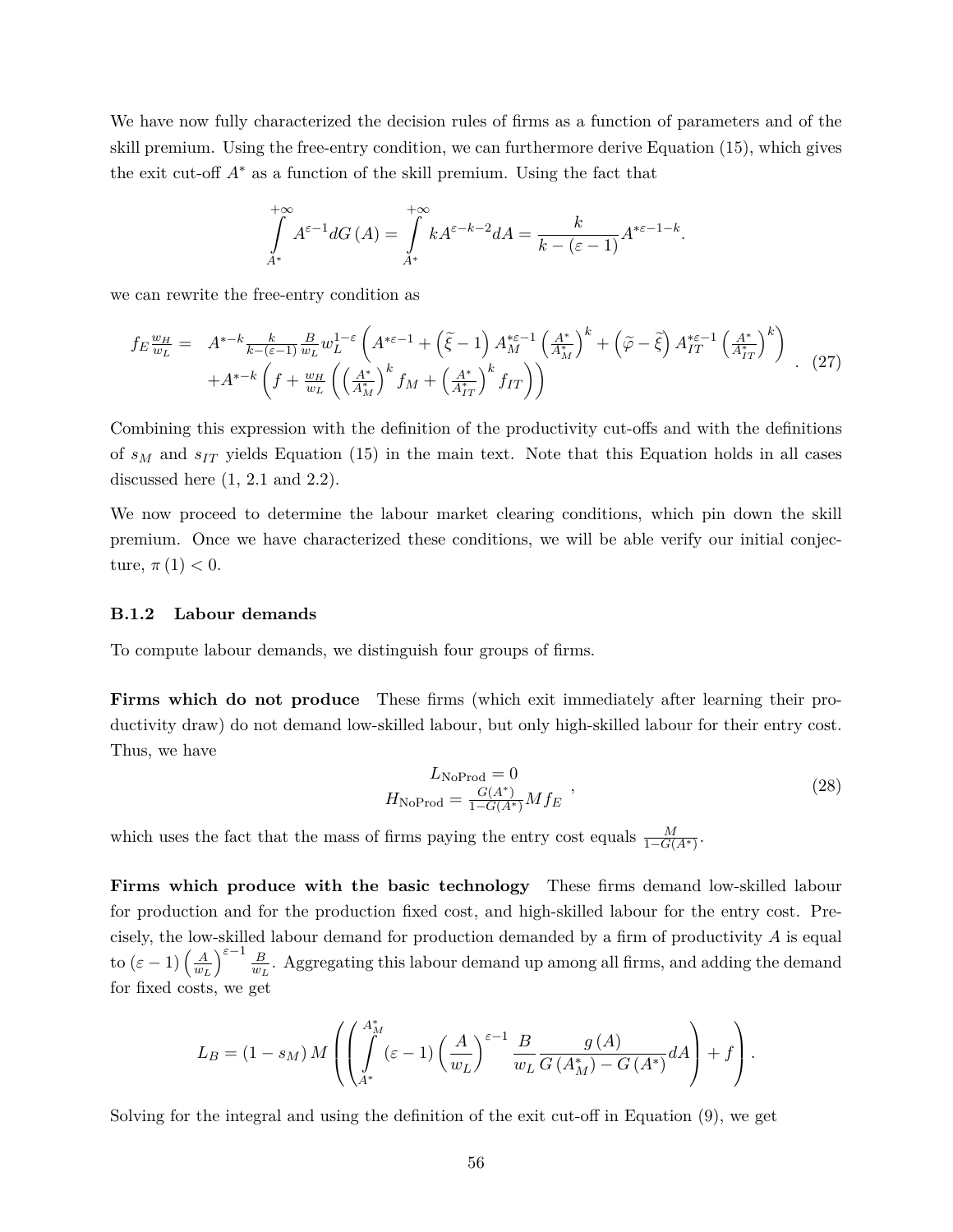$$
L_B = Mf\left(\frac{k\left(\varepsilon - 1\right)}{k - \left(\varepsilon - 1\right)}\left(1 - \left(s_M\right)^{1 - \frac{\varepsilon - 1}{k}}\right) + \left(1 - s_M\right)\right). \tag{29}
$$

Finally, the aggregate high-skilled labour demand of firms producing without management is just

$$
H_B = (1 - s_M) M f_E. \tag{30}
$$

It can be shown that these expressions hold in all three cases distinguished in Section B.1.1. In Case 1,  $s_M = 0$ , in Case 2.1,  $s_M$  is given by Equation (12), and in Case 2.2,  $s_M$  is given by Equation (13).

**Firms which use management, but no IT** These firms demand low-skilled labour for production and for the production fixed cost, and high-skilled labour for managers, the entry cost and the fixed cost of management. It is easy to show that the low-skilled labour demand for production demanded by a firm of productivity *A* is given by  $(\varepsilon - 1) \frac{\xi}{1 + \frac{w_H}{\eta w_L}}$  *A w<sup>L</sup>*  $\int^{\varepsilon-1} \underline{B}$  $\frac{B}{w_L}$ . Proceeding in the same way as for firms without management, we can aggregate low-skilled labour demand across all firms to get

$$
L_{\text{MNoIT}} = (s_{IT} - s_M) M \left( \int_{A_M^*}^{A_{IT}^*} (\varepsilon - 1) \frac{\tilde{\xi}}{1 + \frac{w_H}{\eta w_L}} \left( \frac{A}{w_L} \right)^{\varepsilon - 1} \frac{B}{w_L} \frac{g(A)}{G(A_{IT}^*) - G(A_M^*)} dA + f \right).
$$

Solving for the integral and using the definition of the exit cut-off in Equation (9), we get

$$
L_{\text{MNolT}} = Mf\left(\frac{k\left(\varepsilon - 1\right)}{k - \left(\varepsilon - 1\right)} \frac{\tilde{\xi}}{1 + \frac{w_H}{\eta w_L}} \left( (s_M)^{1 - \frac{\varepsilon - 1}{k}} - (s_{IT})^{1 - \frac{\varepsilon - 1}{k}} \right) + (s_M - s_{IT}) \right). \tag{31}
$$

The high-skilled labour demand for management by these firms is just a multiple  $\frac{1}{\eta}$  of their demand of low-skilled production labour. Adding to this the demand of high-skilled labour for entry costs and management fixed costs, we get

$$
H_{\text{MNolT}} = M\left(\frac{k\left(\varepsilon-1\right)}{k-\left(\varepsilon-1\right)}\frac{\tilde{\xi}}{1+\frac{w_H}{\eta w_L}}\frac{f}{\eta}\left((s_M)^{1-\frac{\varepsilon-1}{k}}-(s_{IT})^{1-\frac{\varepsilon-1}{k}}\right)+(s_M-s_{IT})(f_E+f_M)\right). \tag{32}
$$

Again, these expressions hold in all the three cases distinguished in Section B.1.1.

**Firms which use both management and IT** These firms demand low-skilled labour for production and for the production fixed cost, and high-skilled labour for managers, the entry cost, the fixed cost of management and IT. It is easy to show that the low-skilled labour demand for production demanded by a firm of productivity *A* is given by  $(\varepsilon - 1) \frac{\varphi}{1 + \frac{w_H}{\eta w_L}}$  *A w<sup>L</sup>*  $\int^{\varepsilon-1} \underline{B}$  $\frac{B}{w_L}$ . Thus,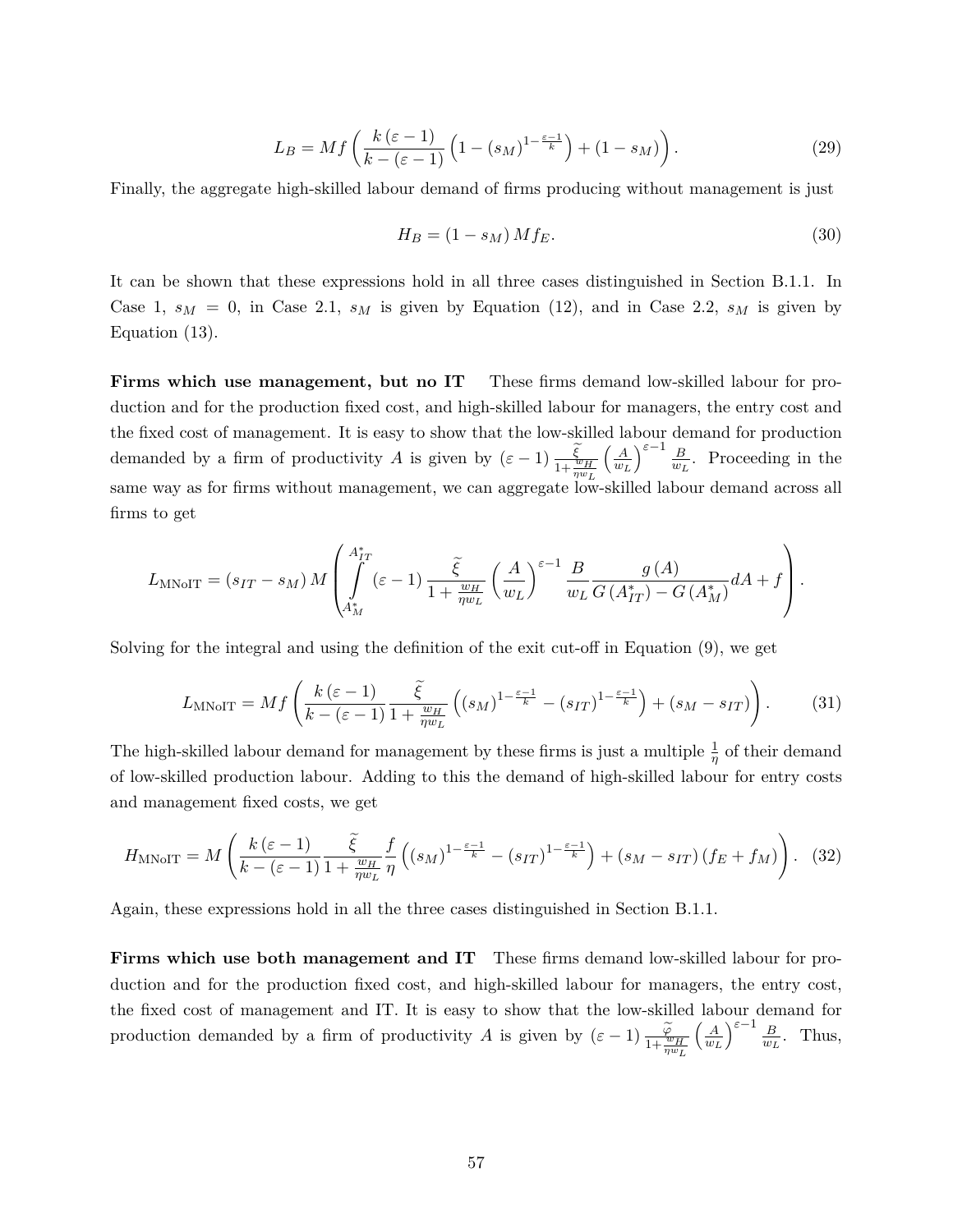proceeding as before, we get

$$
L_{\rm IT} = Mf\left(\frac{k\left(\varepsilon - 1\right)}{k - \left(\varepsilon - 1\right)}\frac{\tilde{\varphi}}{1 + \frac{w_H}{\eta w_L}}\left(s_{IT}\right)^{1 - \frac{\varepsilon - 1}{k}} + s_{IT}\right) \tag{33}
$$

for the demand of low-skilled labour, and

$$
H_{\rm IT} = M\left(\frac{k\left(\varepsilon - 1\right)}{k - \left(\varepsilon - 1\right)} \frac{\tilde{\varphi}}{1 + \frac{w_H}{\eta w_L}} \frac{f}{\eta} \left(s_{IT}\right)^{1 - \frac{\varepsilon - 1}{k}} + s_{IT} \left(f_E + f_M + f_{IT}\right)\right) \tag{34}
$$

for the demand of high-skilled labour.

**Taking stock** Summing up high-skilled labour demand over all four groups of firms, and using Equation (15) to simplify the resulting expression, we get

$$
H^{D} = M\left[\frac{k(\varepsilon-1)}{k-(\varepsilon-1)}\frac{f}{\eta + \frac{w_{H}}{w_{L}}}\left(\tilde{\xi}\left(s_{M}\right)^{1-\frac{\varepsilon-1}{k}} + \left(\tilde{\varphi} - \tilde{\xi}\right)\left(s_{IT}\right)^{1-\frac{\varepsilon-1}{k}}\right) + \left(\frac{\varepsilon-1}{k-(\varepsilon-1)}f\frac{w_{L}}{w_{H}} + \frac{k}{k-(\varepsilon-1)}\left(s_{M}f_{M} + s_{IT}f_{IT}\right)\right)\right]
$$
(35)

Likewise, summing up low-skilled labour demand across all four groups for firms, we get

$$
L^{D} = M\left[f + \frac{k\left(\varepsilon - 1\right)}{k - \left(\varepsilon - 1\right)} f\left(1 + \left(\frac{\tilde{\xi}}{1 + \frac{w_{H}}{\eta w_{L}}} - 1\right) \left(s_{M}\right)^{1 - \frac{\varepsilon - 1}{k}} + \left(\frac{\tilde{\varphi} - \tilde{\xi}}{1 + \frac{w_{H}}{\eta w_{L}}}\right) \left(s_{IT}\right)^{1 - \frac{\varepsilon - 1}{k}}\right)\right].
$$
 (36)

Taking the ratio of these two equations, we obtain Equation (16) in the main text. This equation, together with the relative supply of high-skilled labour defined by Equation (5), pins down the skill premium. Once we have solved for the latter, we can deduce the equilibrium value of the exit cut-off *A*<sup>∗</sup> . When the obtained value for *A*<sup>∗</sup> is larger than 1, then it must be that our initial conjecture  $\pi(1)$  < 0 holds. Otherwise, parameter values are not admissible, because they violate this conjecture.

Once we have solved for the skill premium, we can use Equation (5) to solve for the low-skilled labour supply *L*, which allows us to deduce the equilibrium value of *M* from Equation (36).

#### **B.1.3 Worker decisions in Southern countries**

We denote by  $I_L^S$ ,  $I_H^S$  and  $I_H^N$  the incomes of an Southern worker as defined by her education and emigration choice. Given the structure of education and emigration costs, it is clear that a worker of type 0 chooses to supply low-skilled labour at home, while a worker of type 1 chooses to emigrate and to supply high-skilled labour in the North. Between these two extremes, there must necessarily be some workers which choose to supply high-skilled labour at home. Indeed, if no worker would choose that option, domestic high-skilled labour supply would be zero, which is impossible in equilibrium.<sup>44</sup>

<sup>&</sup>lt;sup>44</sup>Indeed, migration costs imply that a Southern country never loses its entire population. This ensures that highskilled labour demand is always positive, because high-skilled labour is needed to create firms.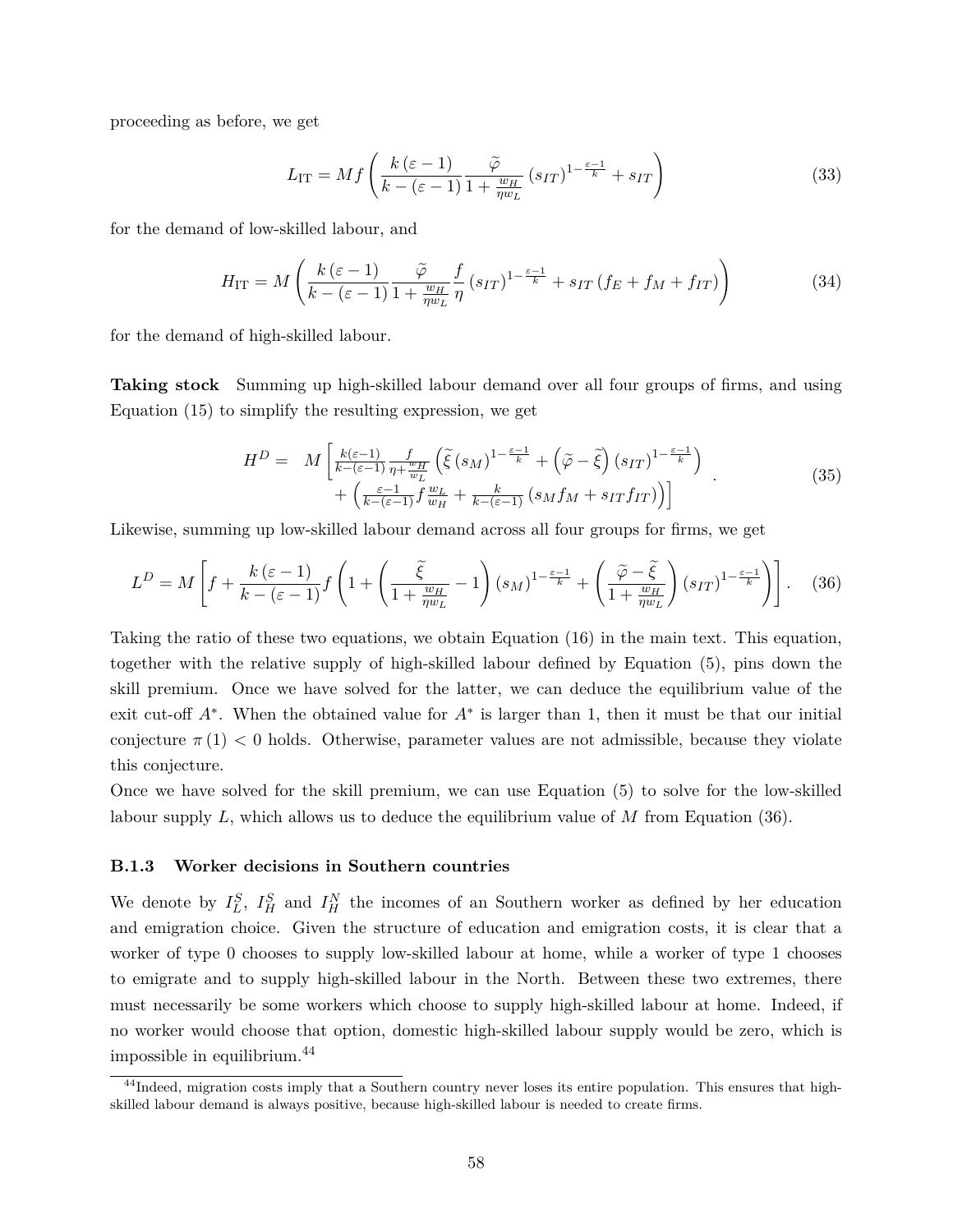Given the cost structure, it is clear that as we consider workers with higher types, both  $I_H^S$  and  $I_H^N$  will eventually exceed  $I_L^S$ , and  $I_H^N$  will eventually exceed  $I_H^S$ . Moreover, it is impossible that the crossing point for  $I_H^N$  and  $I_L^S$  lies to the left of the one for  $I_H^S$  and  $I_L^S$ , as this would imply that high-skilled labour supply is zero. Thus, the only possible constellation is that workers of types between 0 and  $j^{S*} = \left(\frac{w_L^S}{w_H^S}\right)$  $\int_{0}^{\frac{1}{\nu_1}}$  (the crossing point of  $I_H^S$  and  $I_L^S$ ) choose to supply low-skilled labour at home, workers of types between  $j^{S*}$  and  $j_E^{S*} = \begin{pmatrix} w_H^S \\ w_H^N \end{pmatrix}$  $\int_{0}^{\frac{1}{\nu_2}}$  (the crossing point of  $I_H^N$  and  $I_H^S$ ) choose to supply high-skilled labour at home, and workers with types above  $j_E^{S*}$  choose to supply high-skilled labour in the North. This is the result stated in the main text.

With this, the Southern equilibrium can be computed as described in the main text. In all simulations, we verify that both high and low-skilled wages are indeed lower in Southern countries than in Northern ones, as we conjectured to solve the model.

#### **B.1.4 Additional variables and calibration**

The labour demands given in Section B.1.2 pin down the share of employment at different categories of firms, which is an important input for the calibration. However, the equations in the preceding section only give the units of high-skilled labour demanded by firms. Due to education costs, each high-skilled worker actually supplies less than one unit of labour. Thus, to determine the actual number of high-skilled workers at a given category of firms, we need to divide the above high-skilled labour demands by the units of high-skilled labour supplied by the average high-skilled worker. For Northern countries, this is  $h = \frac{H}{1-j^*}$ . For Southern countries, employment shares (and output per worker) need to be calculated taking into account that total population is not equal to 1 as in the North, but to  $1 - j_E^{S*}$  (and therefore,  $h^S = \frac{H^S}{i_e^{S*} - i}$  $\frac{H^B}{j_E^{S*}-j^{S*}}$ .

The calibration also targets average firm size. We define this statistic in the model as the average employment of producing firms, that is, as  $\frac{1-(H_{\text{NoProd}}/h)}{M}$  for a Northern country and  $\frac{j_E^{S*}-(H_{\text{NoProd}}^S/h^S)}{M^S}$ *M<sup>S</sup>* for a Southern country.

Finally, when solving the calibration problem defined by Equation (22), we introduce a weight equal to 10 for the aggregate growth rate, to be sure to match this crucial target exactly. Furthermore, we impose an upper limit of 200 for the parameter  $\eta$ , and an upper limit of 10 for all fixed costs.

#### **B.2 A simplified model with an analytical solution**

This section outlines a simplified version of our model allowing us to derive some analytical results. In this simplified model, we assume that workers are homogeneous, each supplying one unit of generic labour, and that migration is infinitely costly. All other assumptions are the same as in our baseline model (in particular, firms still need to hire labour for different tasks and fixed costs, but all labour requirements are now given in terms of generic labour).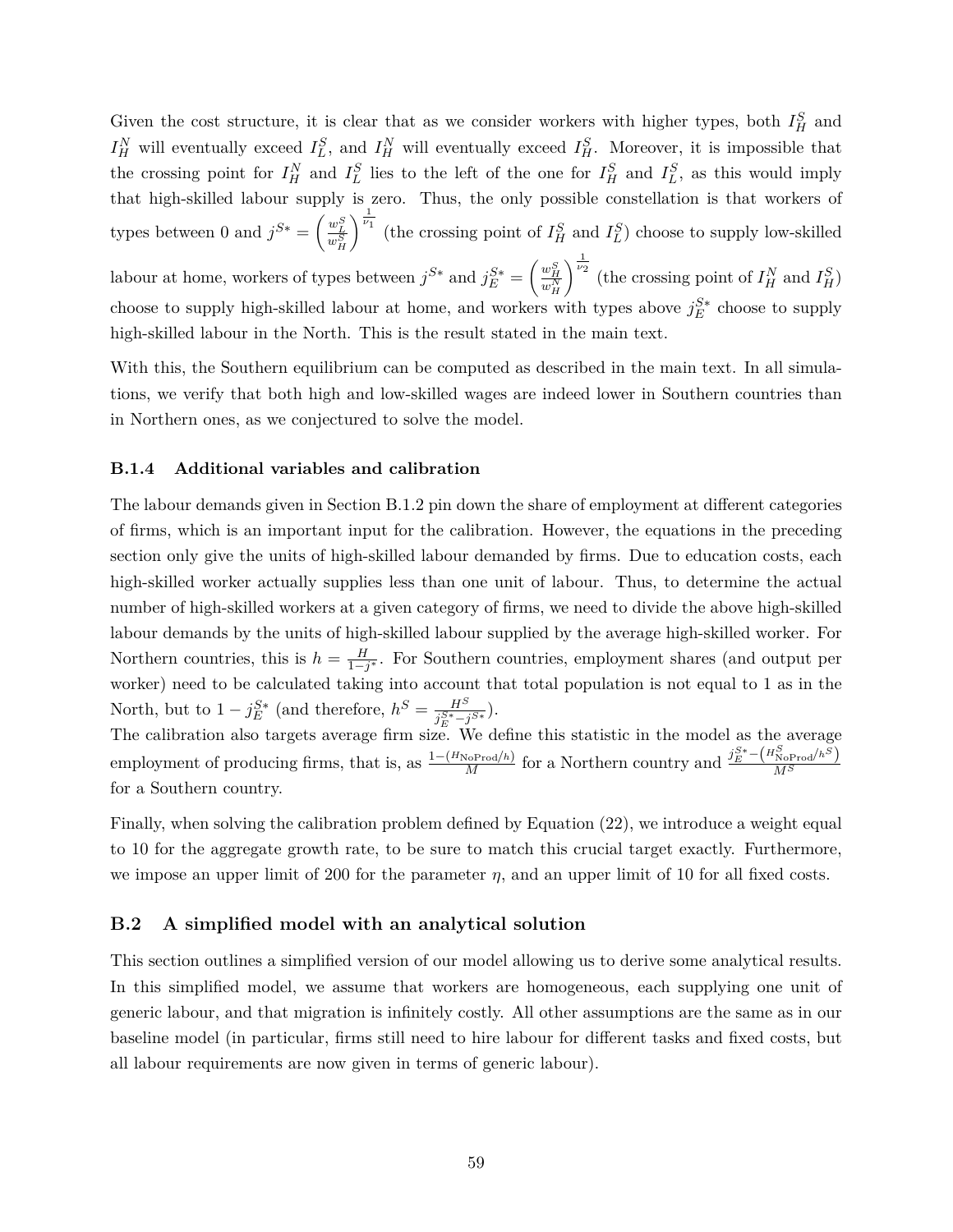#### **B.2.1 Solution**

In this simplified model, it is straightforward to check that Equations (9) to (13) still hold, just replacing high and low-skilled wages with the generic wage *w*. In particular, Equations (12) and (13) now indicate that the shares of firms using management and IT are fully pinned down by parameter values even before solving for the remaining endogenous variables. By using the free-entry condition, we then get an explicit solution for the exit cut-off, given by

$$
A^* = \left(\frac{(\varepsilon - 1)(f + s_M f_M + s_{IT} f_{IT})}{(k - (\varepsilon - 1)) f_E}\right)^{\frac{1}{k}}.
$$
\n(37)

Furthermore, using the national income identity  $Y = wL$  and the definition of the auxiliary variable *B*, we get an explicit solution for the wage, given by

$$
w = \frac{\varepsilon - 1}{\varepsilon} \left(\frac{1}{\varepsilon f}\right)^{\frac{1}{\varepsilon - 1}} A^*.
$$
 (38)

Finally, using the labour market clearing conditions, it is easy to show that the mass of active firms is given by

$$
M = A^{*-k} \frac{\varepsilon - 1}{\varepsilon k f_E}.\tag{39}
$$

#### **B.2.2 Comparative statics**

In this simple model, it is straightforward to prove that (as long as the equilibrium is such that some firms produce with the basic technology), the share of firms with management and IT is larger in the North, the exit cut-off is higher, wages are higher, and the mass of firms is lower. It is also straightforward to prove that an increase in the IT parameter  $\varphi$  increases the share of firms with IT, the exit cut-off and wages in all countries, while lowering the mass of active firms.

The relative wage of a Northern with respect to a Southern country is given by

$$
\frac{w^N}{w^S} = \left(\frac{f + s_M^N f_M + s_{IT}^N f_{IT}}{f + s_M^S f_M + s_{IT}^S f_{IT}}\right)^{\frac{1}{k}}.\tag{40}
$$

Using this expression, it is again straightforward to prove that  $w^N > w^S$ : this simply follows from the fact that a larger share of Northern firms adopt management and/or IT. Furthermore, it is also possible to show that the IT Revolution triggers divergence. Here, we prove divergence for the case in which, both in the North and in the South, not all firms that use management also use IT. Similar proofs apply for all other cases. Using Equation (40), it is easy to show that the ratio  $w^N/w^S$ is increasing in  $\varphi$  iff

$$
\frac{\frac{\partial s_{IT}^N}{\partial \varphi}}{\frac{\partial s_{IT}^S}{\partial \varphi}} > \frac{f + s_M^N f_M + s_{IT}^N f_{IT}}{f + s_M^S f_M + s_{IT}^S f_{IT}}.
$$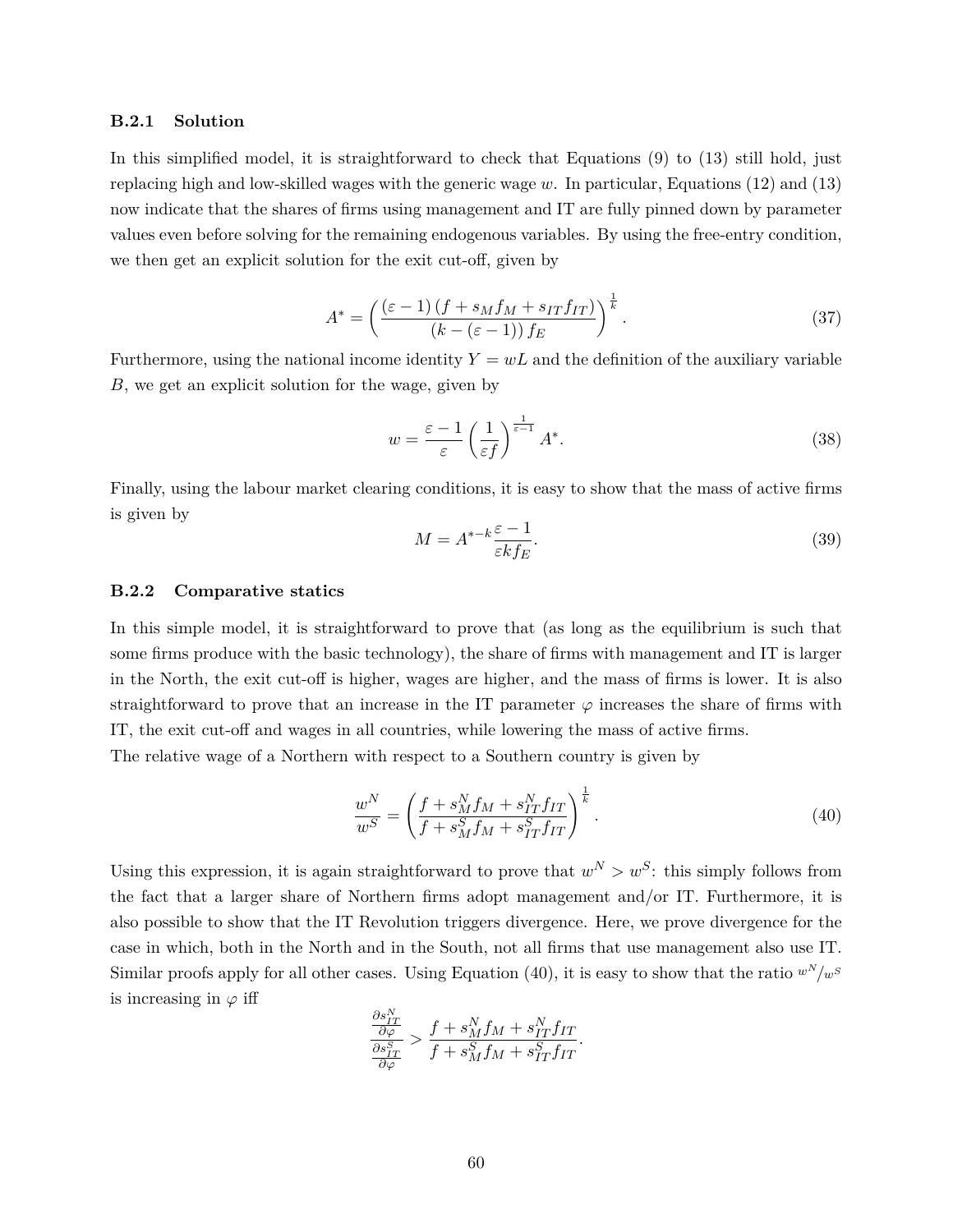To show that this inequality holds, we proceed in two steps, showing

$$
\frac{\frac{\partial s_{IT}^N}{\partial \varphi}}{\frac{\partial s_{IT}^S}{\partial \varphi}} > \frac{s_{IT}^N}{s_{IT}^S} > \frac{f + s_M^N f_M + s_{IT}^N f_{IT}}{f + s_M^S f_M + s_{IT}^S f_{IT}}.\tag{41}
$$

*.*

Using the expression for the share of firms using IT, the first inequality reduces to

$$
\frac{\left(\widetilde{\varphi}^N-\widetilde{\xi}^N\right)^{\frac{k}{\varepsilon-1}-1}\widetilde{\varphi}^N\left(\alpha_2+\alpha_3\xi^N\right)}{\left(\widetilde{\varphi}^S-\widetilde{\xi}^S\right)^{\frac{k}{\varepsilon-1}-1}\widetilde{\varphi}^S\left(\alpha_2+\alpha_3\xi^S\right)}>\frac{\left(\widetilde{\varphi}^N-\widetilde{\xi}^N\right)^{\frac{k}{\varepsilon-1}}}{\left(\widetilde{\varphi}^S-\widetilde{\xi}^S\right)^{\frac{k}{\varepsilon-1}}}
$$

which can be rewritten as

$$
\frac{\alpha_2 + \alpha_3 \xi^N}{1 - \exp(-(\varepsilon - 1)\varphi(\alpha_2 + \alpha_3 \xi^N))} > \frac{\alpha_2 + \alpha_3 \xi^S}{1 - \exp(-(\varepsilon - 1)\varphi(\alpha_2 + \alpha_3 \xi^S))}.
$$

This inequality holds for all parameter values, because the function  $g(x) = \frac{x}{1-\exp(-ax)}$  is increasing in *x* for any value (positive) value of *x* and for any value of the (positive) parameter *a*. <sup>45</sup> This completes the first part of the proof, by showing that the left-hand side inequality in Equation (41) holds.

To complete the proof, we now consider the right-hand side inequality. This can be rewritten

$$
\frac{s_{IT}^N}{s_{IT}^S} > \frac{s_{IT}^N}{s_{IT}^S} + \frac{f\left(1 - \frac{s_{IT}^N}{s_{IT}^S}\right) + f_M\left(s_M^N - \frac{s_{IT}^N}{s_{IT}^S}s_M^S\right)}{f + s_M^S f_M + s_{IT}^S f_{IT}}
$$

To show that this inequality holds, it thus suffices to show that  $f\left(1-\frac{s_{IT}^N}{s_{IT}^S}\right)+f_M\left(s_M^N-\frac{s_{IT}^N}{s_{IT}^S}s_M^S\right)$  *<* 0, which holds iff  $\frac{f+s_M^Nf_M}{N}$  $\frac{s_M^N f_M}{s_{IT}^N} < \frac{f + s_M^S f_M}{s_{IT}^S}$  $\frac{s_M f M}{s_{IT}^S}$ . Using the expressions for the shares of firms with management and IT, this can be rewritten as

$$
\frac{f + \left(\frac{(\tilde{\xi}^{N}-1)f}{f_M}\right)^{\frac{k}{\varepsilon-1}}f_M}{\left(\tilde{\xi}^{N}\left(\overline{\varphi}^{N}-1\right)\right)^{\frac{k}{\varepsilon-1}}} < \frac{f + \left(\frac{(\tilde{\xi}^{S}-1)f}{f_M}\right)^{\frac{k}{\varepsilon-1}}f_M}{\left(\tilde{\xi}^{S}\left(\overline{\varphi}^{S}-1\right)f\right)^{\frac{k}{\varepsilon-1}}},
$$

where  $\overline{\varphi} = \exp((\varepsilon - 1) \varphi (\alpha_2 + \alpha_3 \xi))$ . To show that this final inequality holds, it suffices to show  $f + \left(\frac{(\widetilde{\xi}-1)f}{f_M}\right)$  $\bigg\}^{\frac{k}{\varepsilon-1}} f_M$ 

that the function  $g(\xi) =$  $\frac{1}{\widetilde{\xi}^{\frac{k}{\varepsilon-1}}}$  ·  $\frac{1}{(\overline{\varphi}^N-1)}$  $\frac{1}{(\overline{\varphi}^N-1)^{\frac{k}{\varepsilon-1}}}$  is decreasing in  $\xi$ . This is true because *h* is

<sup>&</sup>lt;sup>45</sup>To see this, note that its derivative g' has the same sign as  $h(x) = 1 - (1 + ax) \exp(-ax)$ . This expression is increasing in *x* (which is easily verified by calculating its derivative, which equals  $a^2x \exp(-ax) > 0$ ). Furthermore, for  $x = 0$ ,  $h(x) = 0$ . This proves that *h*, and therefore  $g'$ , are always positive.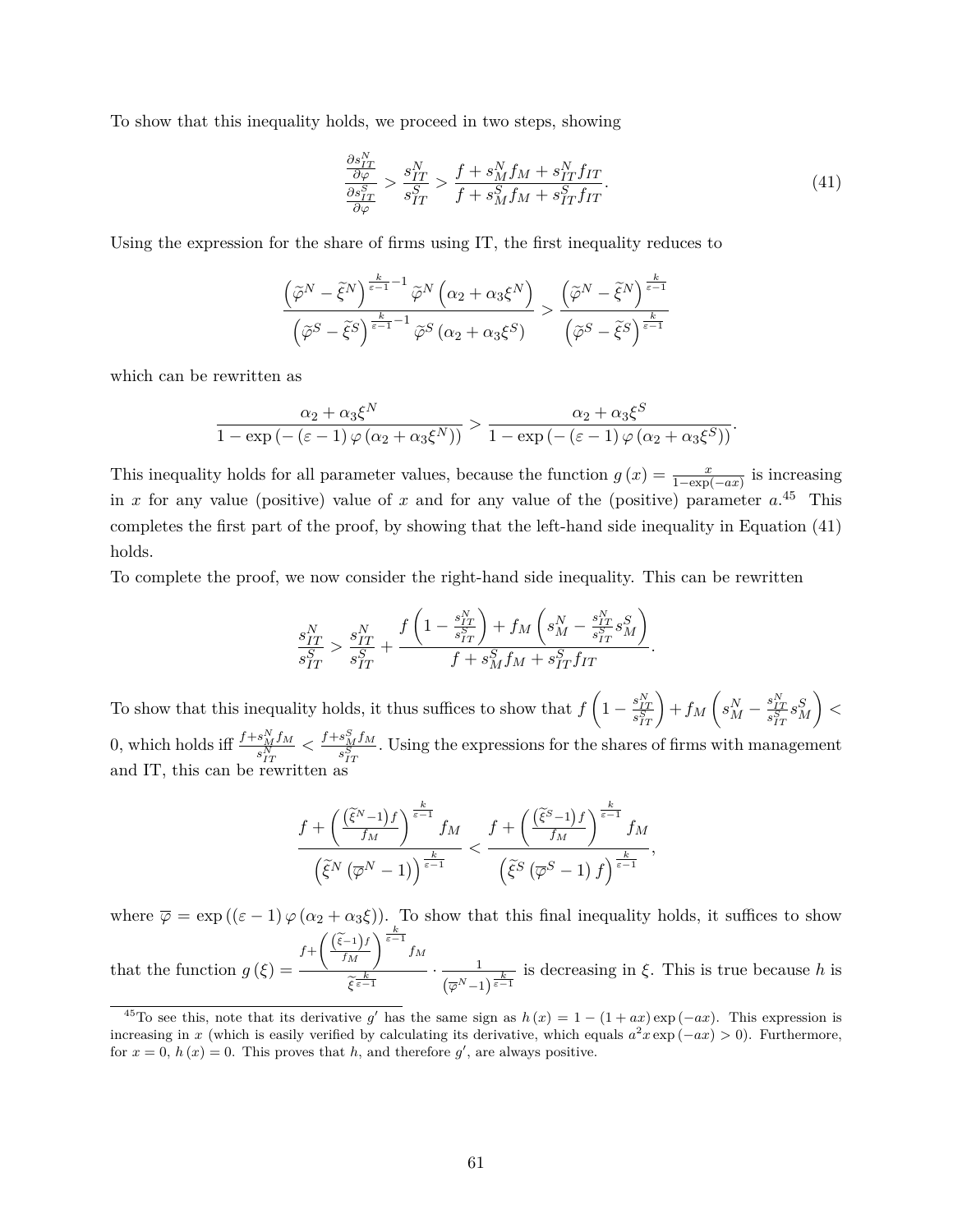the product of two positive-valued and decreasing functions.<sup>46</sup>

#### **B.3 Quantitative analysis for the period 1995-2015**

In this section, we describe our calibration and quantitative results for the period 1995-2015. All externally calibrated parameters are unchanged with respect to the main text. For the internal calibration, we now use moments for the year 2015 (or the closest available year) instead of 2008. In particular, we set US productivity growth to 17% between 1995 and 2015.<sup>47</sup> All other data targets are listed in Table A.6, and taken from the same sources as in the main text.

| Moment                                  | Country       | Data.    | Model    |
|-----------------------------------------|---------------|----------|----------|
| IT-induced productivity growth          | United States | 17.0\%   | 17.0%    |
| IT-induced productivity growth          | Germany       | n.a.     | $14.5\%$ |
| Employment in firms with IT             | Germany       | $60.0\%$ | $60.0\%$ |
| Employment in firms with management     | Germany       | $60.0\%$ | $60.0\%$ |
| Average firm size (employees)           | Germany       | 10.0     | 10.0     |
| Exit rate                               | Germany       | $61.7\%$ | 61.7%    |
| Percentage of high-skilled workers      | Germany       | 24.4\%   | 24.4\%   |
| Skill premium                           | Germany       | 43.1\%   | 43.1\%   |
| Emigration (perc. of high-skilled pop.) | South         | $1.26\%$ | $1.26\%$ |

Table A.6: Targeted moments, 1995-2015

Note that we set the target for the employment share of IT-adopting firm to a slightly higher value than in the calibration for 1995-2008. We also adjust the target for the employment in firms with management: in the data, the employment share of firms with more than 50 employees in 2015 is

$$
{}^{46}
$$
The second term is obviously decreasing. Consider the first term,  $h(\xi) = \frac{f + \left(\frac{\left(\tilde{\xi}-1\right)f}{f_M}\right)^{\frac{k}{\varepsilon-1}} f_M}{\tilde{\xi}^{\frac{k}{\varepsilon-1}}}$ . Its derivative  $h'$  has the sign of  $-f + \frac{s_M f_M}{\xi-1}$ , which is negative iff  $\left(\frac{\left(\tilde{\xi}-1\right)f}{f_M}\right)^{\frac{k}{\varepsilon-1}} < \frac{\left(\tilde{\xi}-1\right)f}{f_M}$ . This always holds, as  $\frac{\left(\tilde{\xi}-1\right)f}{f_M} < 1$  and  $k > \varepsilon - 1$ .

 $47$ This relies, as in the main text, on Table 1 in Byrne et al. (2013). We assume that the growth rates indicated by the authors for the period 2004-2012 continued to prevail in 2012-2015. This implies that real GDP per worker in the US nonfarm business sector grew by 44.7 log points during the period. Netting out the contribution of non-IT capital (8.1 log points), a productivity growth rate of 36.6 log points remains. As the total contribution of IT to growth in real GDP per worker during these years was 20.5 log points, it follows that IT accounted for 56% (20*.*5*/*36*.*6) of all productivity growth. Assuming that the same percentage holds for the overall economy, and noting that the OECD data discussed in the introduction implies that US productivity has increased by 27.9 log points between 1995 and 2015 yields an overall IT contribution of 15.7 log points (0*.*56 · 27*.*9), or 17.0%.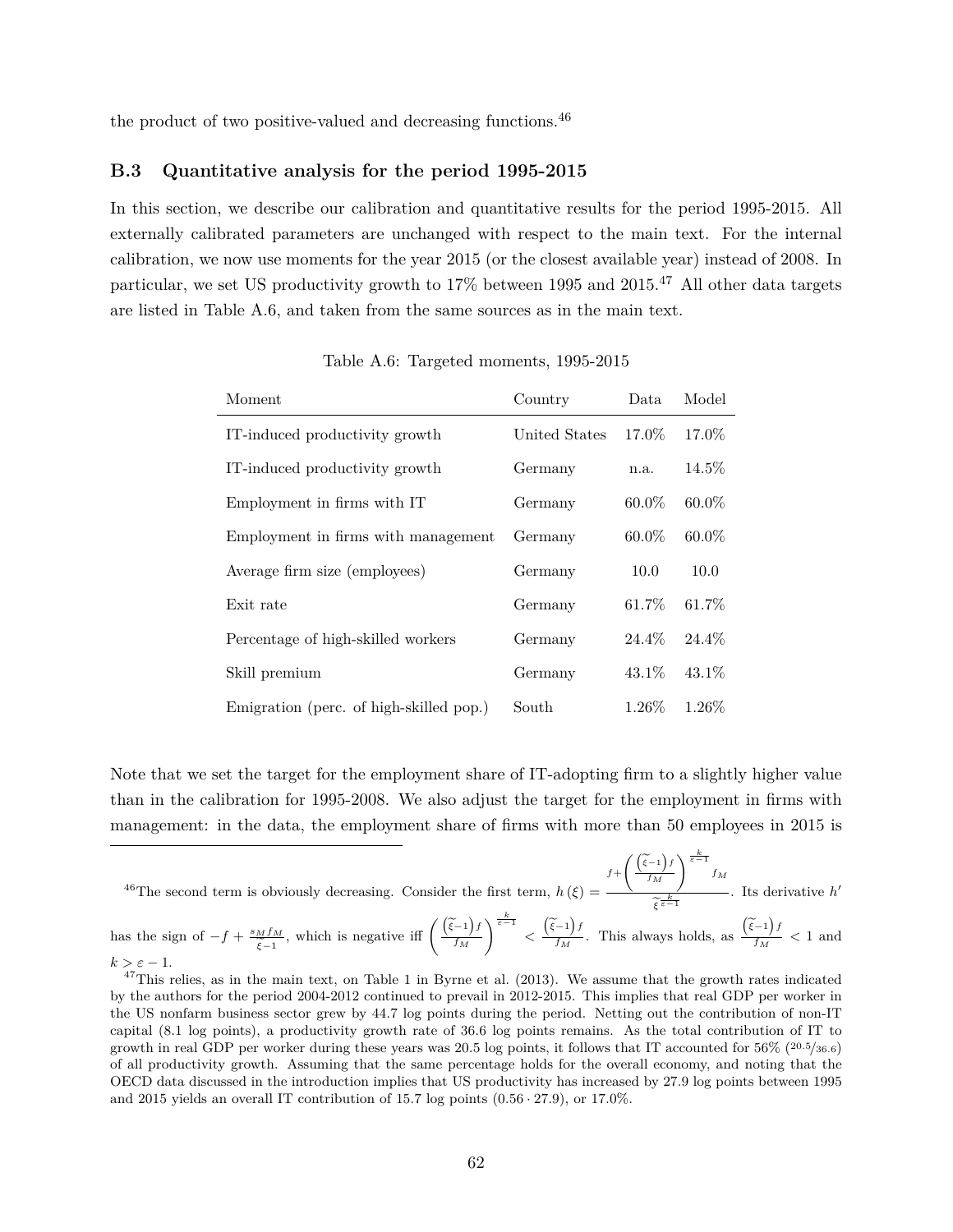57.2% in Germany, but we increase this to 60%, as our model implies that this employment share cannot be lower than the one of firms using IT.

Table A.7 shows the quantitative results for this calibration. For Italy, results are roughly the same as in the baseline: again, the IT Revolution accounts for around one quarter of total divergence. For Spain, the share of divergence explained by our model somewhat increases in this longer period. This is mostly due to the fact that the empirically observed divergence itself is smaller, because Spanish growth in output per hour worked has been relatively strong between 2008 and 2015.

|                                  | [1]          |         |            |         |         |         |         |         |
|----------------------------------|--------------|---------|------------|---------|---------|---------|---------|---------|
|                                  |              |         | Without IT |         | With IT |         |         |         |
|                                  | DEU          | ITA     | PRT        | ESP     | DEU     | ITA     | PRT     | ESP     |
| Productivity (rel. to Germany)   | $\mathbf{1}$ | 0.991   | 0.989      | 0.989   | 1       | 0.943   | 0.915   | 0.904   |
| Productivity growth              |              |         |            |         | 14.5%   | 8.9%    | 5.9%    | 4.7%    |
| Share of empirical divergence    |              |         |            |         |         | $26\%$  | 61\%    | 46%     |
| Emp. in firms with management    | $24\%$       | 11\%    | $3\%$      | $0\%$   | $60\%$  | $46\%$  | $36\%$  | 32%     |
| Emp. in firms with IT            | $0\%$        | $0\%$   | $0\%$      | $0\%$   | 60%     | $46\%$  | $36\%$  | 32%     |
| Skill premium                    | 27\%         | 25%     | 24\%       | 24\%    | 43\%    | $37\%$  | 34%     | 32%     |
| Share of high-skilled workers    | 17%          | 16%     | 15%        | 15%     | 24%     | $22\%$  | 20%     | 19%     |
| Emigrants in the high-skill pop. | $0\%$        | $0.3\%$ | $0.4\%$    | $0.5\%$ | $0\%$   | $0.8\%$ | $1.4\%$ | 1.6%    |
| Emigrants in the total pop.      | $0\%$        | $0.0\%$ | 0.1%       | $0.1\%$ | $0\%$   | $0.2\%$ | $0.3\%$ | $0.3\%$ |

Table A.7: Quantitative results for the period 1995-2015

#### **B.4 The model with subsidies**

#### **B.4.1 Subsides to management and IT adoption**

In this subsection, we assume that Southern governments reimburse firms a fraction  $\tau_M$  of their fixed costs of management adoption, and a fraction  $\tau_{IT}$  of their fixed costs of IT adoption, where *τ<sup>M</sup>* and *τIT* are parameters. These subsidies are financed by a proportional tax on all domestic workers.<sup>48</sup> In order to simplify notation, we omit Southern country superscripts in this extension.

<sup>48</sup>We choose a proportional tax because it simplifies exposition. Note that it is not distortionary in our setup (as labour supply is inelastic). Thus, aggregate results would be exactly the same with a lump-sum tax, but the distributional impact would be even more regressive.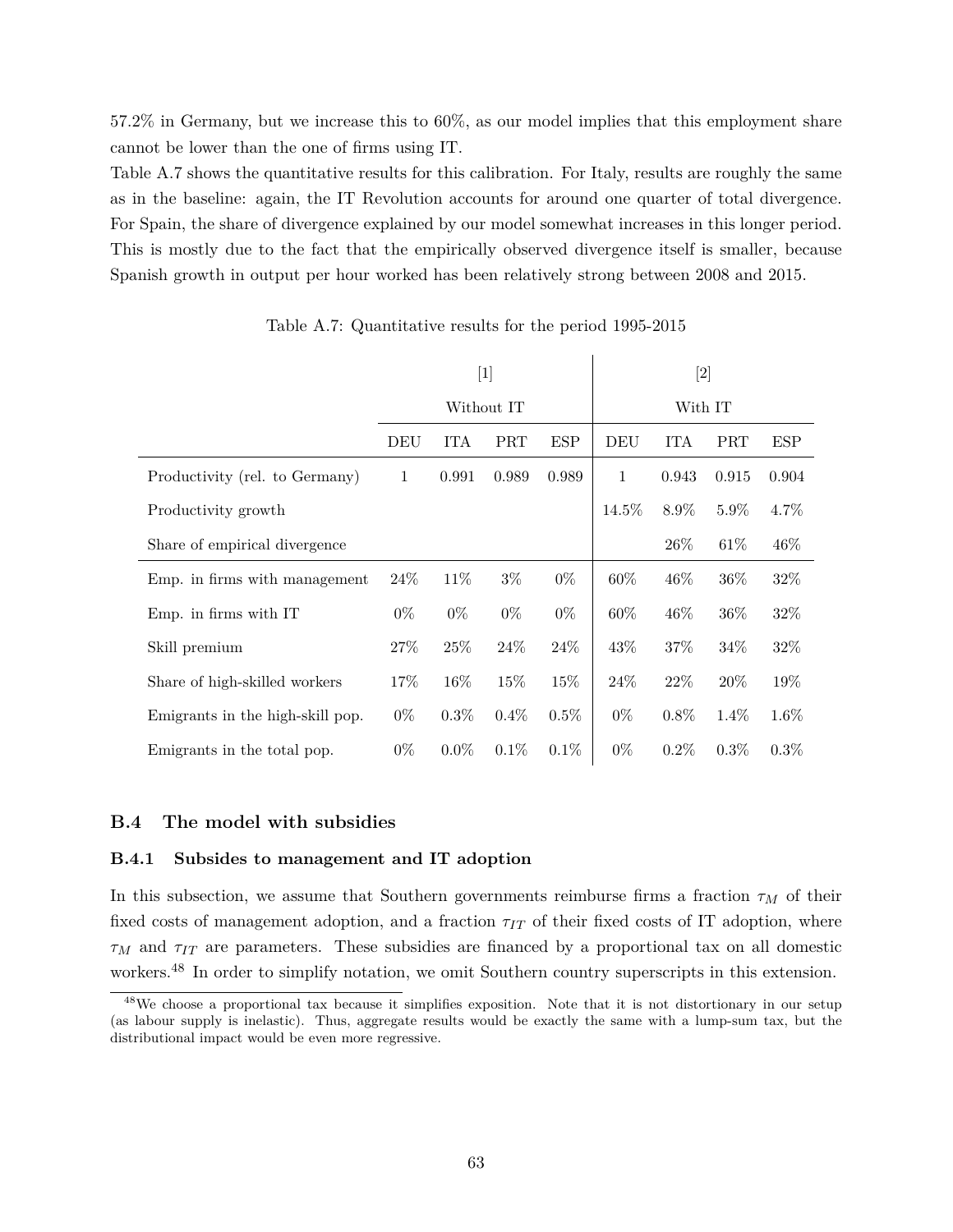**Worker decisions** Denoting the proportional tax rate by *t*, it is easy to see that the cut-offs for becoming high-skilled and for emigration are now given by

$$
j^* = \left(\frac{w_L}{w_H}\right)^{\frac{1}{\nu_1}} \text{ and } j_E^* = \left(\frac{(1-t)w_H}{w_H^N}\right)^{\frac{1}{\nu_2}}.
$$
 (42)

Then, the domestic relative supply of high-skilled labour is given by

$$
\frac{H}{L} = \frac{1}{1+\nu_1} \left(\frac{w_H}{w_L}\right)^{\frac{1}{\nu_1}} \left( \left(\frac{(1-t)w_H}{w_H^N}\right)^{\frac{1+\nu_1}{\nu_2}} - \left(\frac{w_L}{w_H}\right)^{\frac{1+\nu_1}{\nu_1}} \right),\tag{43}
$$

and the domestic population size is  $1 - j_E^*$ .

**Firm decisions** Subsidies do not fundamentally change the problem of a firm, but just reduce the effective fixed costs of management and IT adoption. Thus, the analysis and formulas of the baseline model remain valid, just substituting  $w_H f_M$  and  $w_H f_{IT}$  by  $(1 - \tau_M) w_H f_M$  and  $(1 - \tau_{IT}) w_H f_{IT}$  in the Equations defining the productivity cut-offs (Equations (10), (11) and (15)). The labour market clearing conditions can be shown to be the same as in Section B.4. Therefore, using the modified Equation (15) to simplify the resulting expression, we get

$$
\frac{H}{L} = \frac{\frac{k(\varepsilon - 1)f}{\eta + \frac{w_H}{w_L}} \left( \tilde{\xi} s_M^{\frac{1 - \varepsilon - 1}{k}} + \left( \tilde{\varphi} - \tilde{\xi} \right) s_{IT}^{\frac{1 - \varepsilon - 1}{k}} \right) + \left( (\varepsilon - 1) \left( \frac{w_L}{w_H} f - \tau_M s_M f_M + \tau_{IT} s_{IT} f_{IT} \right) + k \left( s_M f_M + s_{IT} f_{IT} \right) \right)}{(k - (\varepsilon - 1)) f + k (\varepsilon - 1) f \left( 1 + \left( \frac{\tilde{\xi}}{1 + \frac{\tilde{w}_H}{\eta w_L}} - 1 \right) s_M^{\frac{1 - \varepsilon - 1}{k}} + \left( \frac{\tilde{\varphi} - \tilde{\xi}}{1 + \frac{w_H}{\eta w_L}} \right) s_{IT}^{\frac{1 - \varepsilon - 1}{k}} \right)}{(44)}
$$

**Solution** Solving the model now requires to solve a three-equation system. The first equation is given by the relative labour market clearing condition, equalizing the relative supply of high-skilled labour (which depends on *wL*, *w<sup>H</sup>* and *t*) to the relative demand for high-skilled labour, which depends on *w<sup>L</sup>* and *wH*. The second equation is the government budget constraint. By definition, the proportional tax rate *t* must hold

$$
t(w_L L + w_H H) = (s_M \tau_M f_M + s_{IT} \tau_{IT} f_{IT}) M w_H,
$$
\n
$$
(45)
$$

where *M* can be deduced from knowing  $w_L$  and  $w_H$  by using Equation (36).

The last equation is obtained by combining, as in the baseline model, the national income identity (which is now  $Y = (1 - t)(w_L L + w_H H)$ ) with the definition of the exit cut-off, yielding

$$
w_L = \frac{\varepsilon - 1}{\varepsilon} A^* \left( \frac{(1 - t) \left( L + \frac{w_H}{w_L} H \right)}{\varepsilon f} \right)^{\frac{1}{\varepsilon - 1}}.
$$
 (46)

This system can be solved numerically to obtain the solution for this extended model.